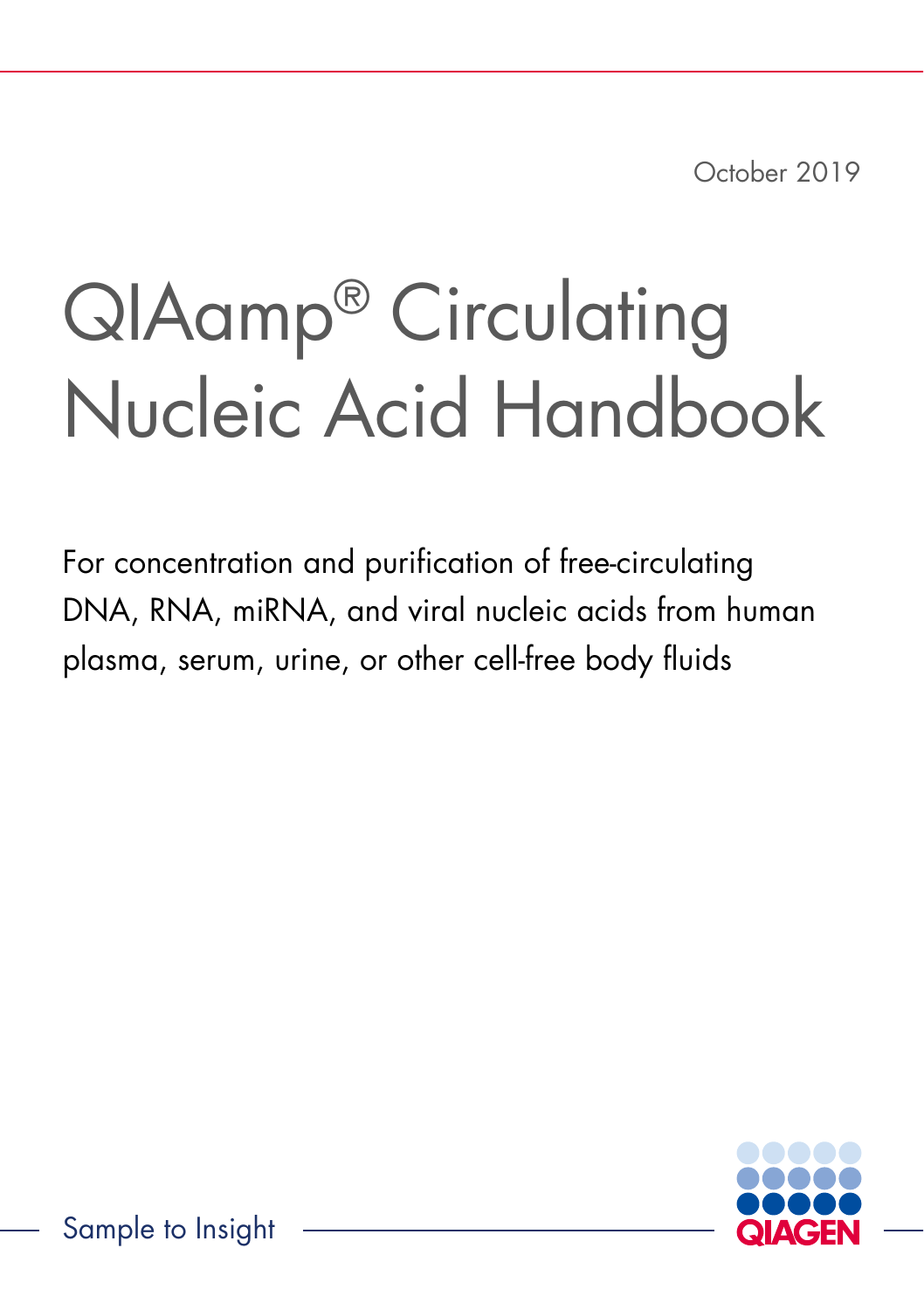### **Contents**

| Automated purification of nucleic acids on QIAcube Instruments  14                        |
|-------------------------------------------------------------------------------------------|
|                                                                                           |
|                                                                                           |
|                                                                                           |
|                                                                                           |
| Protocol: Purification of Circulating Nucleic Acids from 1 ml, 2 ml, or 3 ml Serum        |
| Protocol: Purification of Circulating Nucleic Acids from 4 ml or 5 ml Serum or Plasma  31 |
| Protocol: Purification of Circulating Nucleic Acids from 1 ml, 2 ml, or 3 ml Urine 36     |
| Protocol: Purification of Circulating Nucleic Acids from 4 ml Urine  41                   |
| Protocol: Purification of Circulating microRNA from 1 ml, 2 ml, or 3 ml Serum, Plasma,    |
|                                                                                           |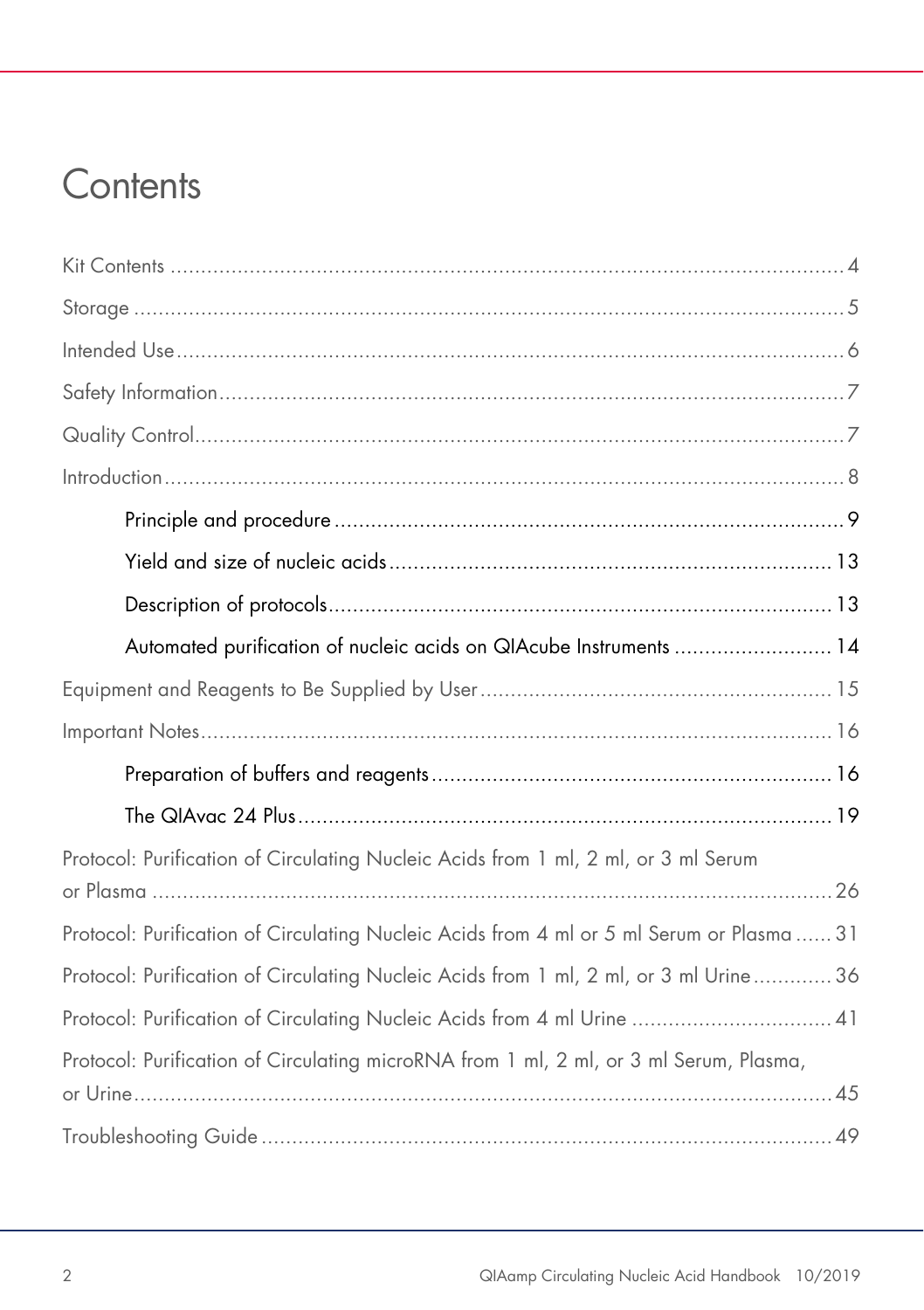| Appendix A: Recommendation for Plasma Separation and Storage 52              |  |
|------------------------------------------------------------------------------|--|
|                                                                              |  |
| Appendix C: Cleanup of RNA Solutions After DNase Treatment (Using the RNeasy |  |
|                                                                              |  |
|                                                                              |  |
|                                                                              |  |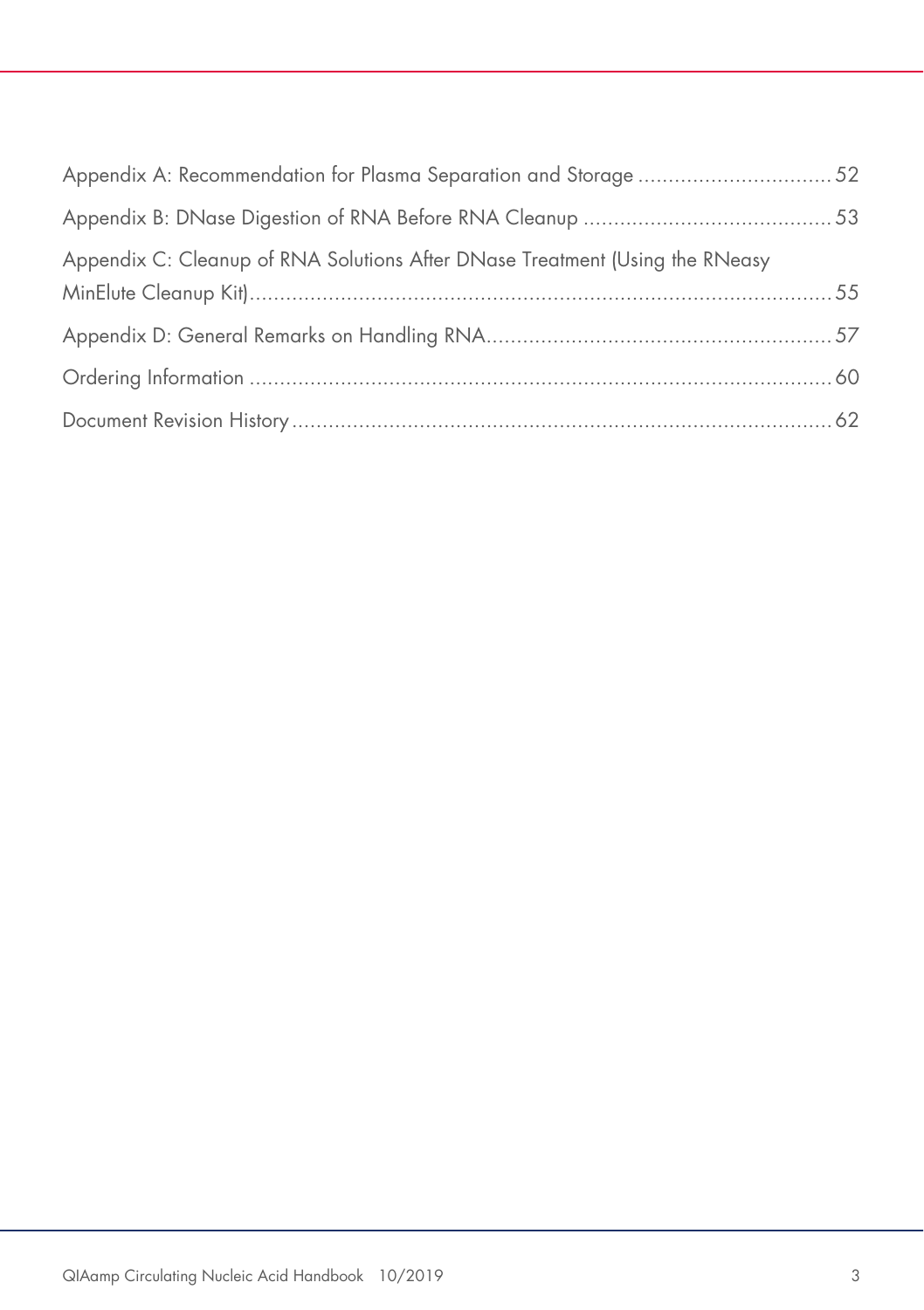### <span id="page-3-0"></span>Kit Contents

| <b>QIAamp Circulating Nucleic Acid Kit</b> | (50)            |
|--------------------------------------------|-----------------|
| Catalog no.                                | 55114           |
| Number of preps                            | 50              |
| QIAGEN <sup>®</sup> Mini columns           | 50              |
| Tube extenders (20 ml)                     | $2 \times 25$   |
| Collection tubes (2.0 ml)                  | 50              |
| Elution tubes (1.5 ml)                     | 50              |
| <b>VacConnectors</b>                       | 50              |
| Buffer ACL*                                | 220 ml          |
| Buffer ACB* (concentrate)                  | 300 ml          |
| Buffer ACW1* (concentrate)                 | $19$ ml         |
| Buffer ACW2 <sup>†</sup> (concentrate)     | $13 \text{ ml}$ |
| Buffer AVE <sup>†</sup> (purple caps)      | $5 \times 2$ ml |
| <b>QIAGEN</b> proteinase K                 | $4 \times 7$ ml |
| Carrier RNA (red caps)                     | $310 \mu g$     |

\* Contains chaotropic salt. See ["Safety Information"](#page-6-0).

† Contains sodium azide as a preservative.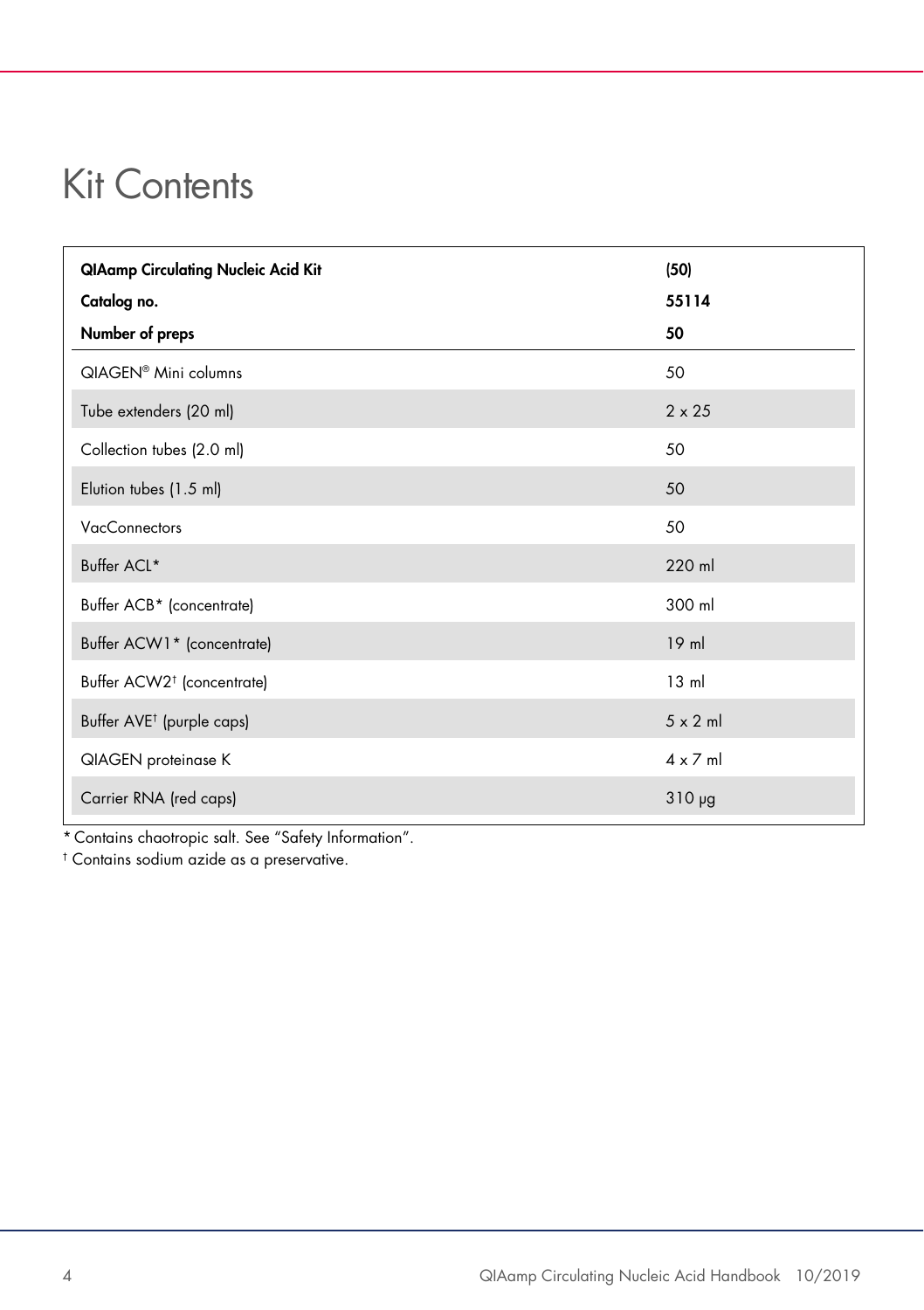### <span id="page-4-0"></span>**Storage**

QIAamp Mini columns should be stored at 2–8°C upon arrival and are stable for at least one year after delivery, if not otherwise stated on the label. However, short-term storage (up to 4 weeks) at room temperature (15–25°C) does not affect their performance. All buffers can be stored at room temperature for up to one year, if not otherwise stated on the label.

Lyophilized carrier RNA can be stored at room temperature. Carrier RNA can only be dissolved in Buffer AVE; dissolved carrier RNA should be immediately added to Buffer ACL as described on Table 2, page [27.](#page-26-0) This solution should be prepared fresh, and is stable at 2– 8°C for up to 48 h. Unused portions of carrier RNA dissolved in Buffer AVE should be frozen in aliquots at –30 to –15°C.

The QIAamp Circulating Nucleic Acid Kit contains a ready-to-use proteinase K solution, which is dissolved in a specially formulated storage buffer. The proteinase K is stable for up to 1 year after delivery when stored at room temperature, if not otherwise stated on the label. To prolong the lifetime of proteinase K, storage at 2–8°C is recommended.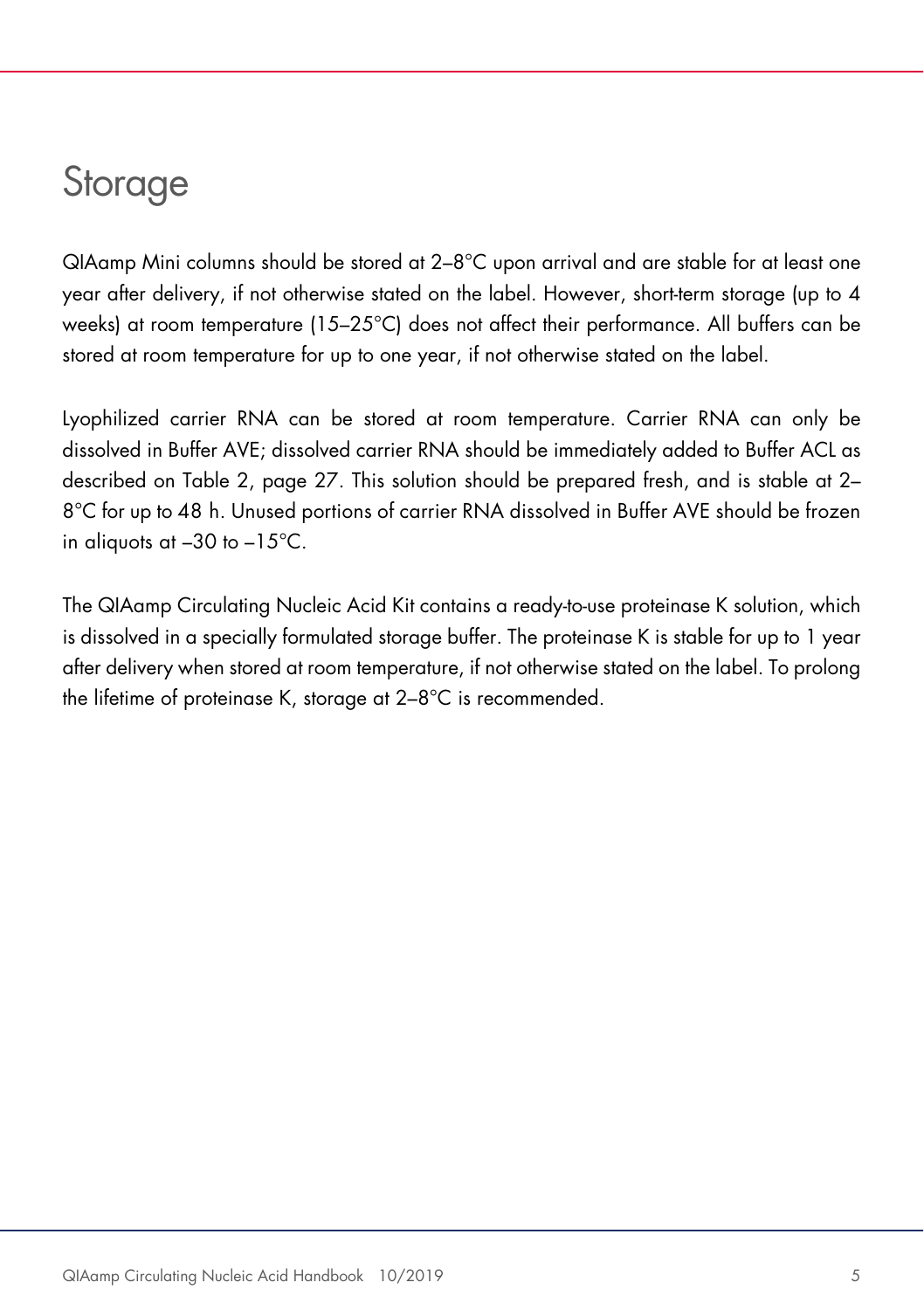### <span id="page-5-0"></span>Intended Use

The QIAamp Circulating Nucleic Acid Kit is intended for molecular biology applications. This product is not intended for the diagnosis, prevention, or treatment of a disease.

All due care and attention should be exercised in the handling of the products. We recommend all users of QIAGEN products to adhere to the NIH guidelines that have been developed for recombinant DNA experiments, or to other applicable guidelines.

<span id="page-5-1"></span>QIAcube® Connect is designed to perform fully automated purification of nucleic acids and proteins in molecular biology applications. The system is intended for use by professional users trained in molecular biological techniques and the operation of QIAcube Connect.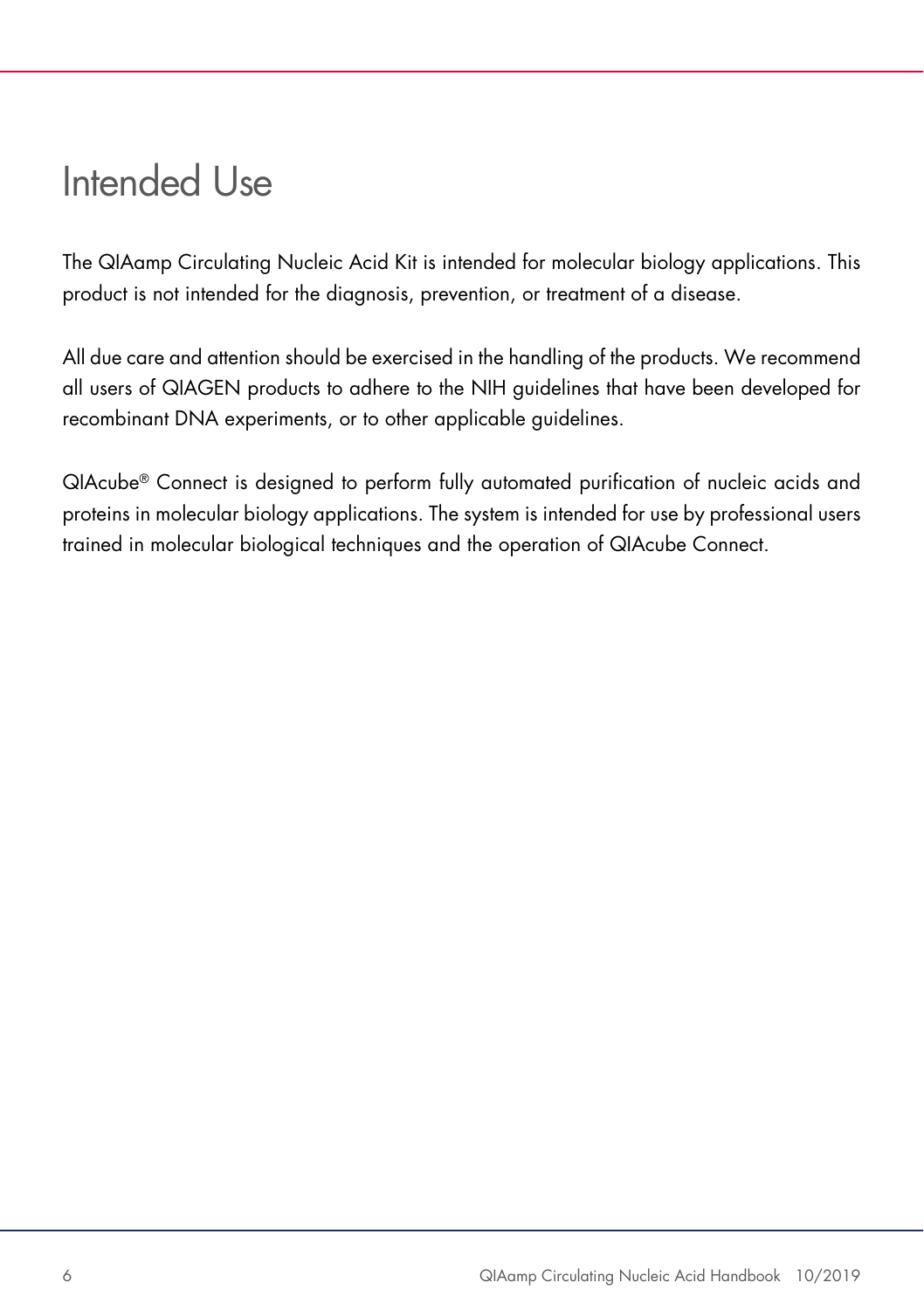### <span id="page-6-0"></span>Safety Information

When working with chemicals, always wear a suitable lab coat, disposable gloves, and protective goggles. For more information, please consult the appropriate safety data sheets (SDSs). These are available online in convenient and compact PDF format at www.qiagen.com/safety where you can find, view, and print the SDS for each QIAGEN kit and kit component.

# **CAUTION**

DO NOT add bleach or acidic solution directly to waste containing Buffer ACL, Buffer ACB, or Buffer ACW1.

Buffer ACL, Buffer ACB, and Buffer ACW1 contain guanidine salts, which can form highly reactive compounds when combined with bleach.

If liquid containing these buffers is spilt, clean with suitable laboratory detergent and water. If the spilt liquid contains potentially infectious agents, clean the affected area first with laboratory detergent and water, and then with 1% (v/v) sodium hypochlorite.

### <span id="page-6-1"></span>Quality Control

In accordance with QIAGEN's ISO-certified Quality Management System, each lot of QIAamp Circulating Nucleic Acid Kit is tested against predetermined specifications to ensure consistent product quality.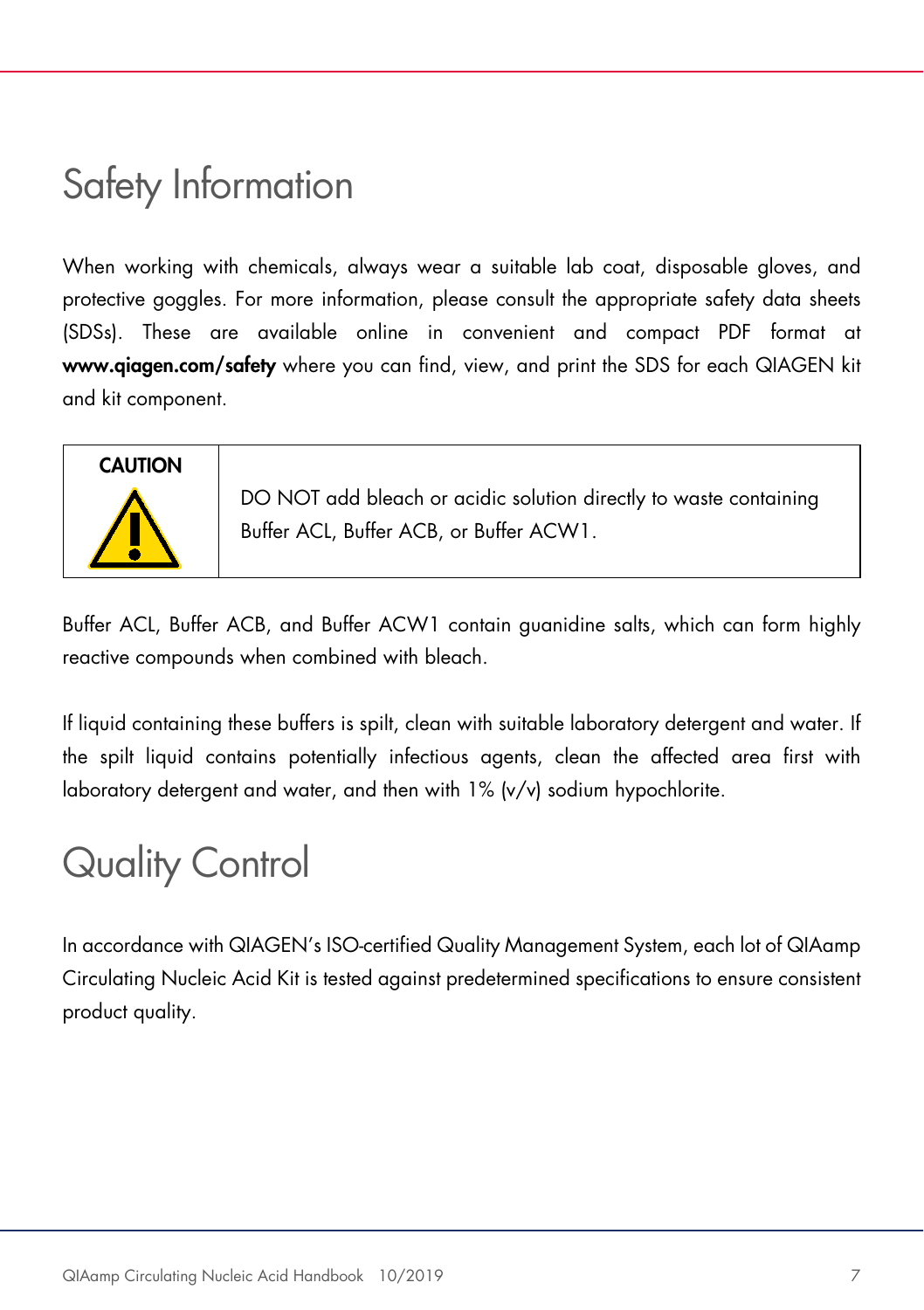### <span id="page-7-0"></span>Introduction

Free-circulating nucleic acids, such as tumor-specific extracellular DNA fragments and mRNAs in the blood or fetal nucleic acids in maternal blood, are present in serum or plasma usually as short fragments, <1000 bp (DNA) or <1000 nt (RNA). In addition, free-circulating miRNAs as small as 20 nt have the potential to provide biomarkers for certain cancers and disease states. The concentration of free-circulating nucleic acids in biological fluids, such as plasma, serum, or urine, is usually low and varies considerably among different individuals. For free-circulating DNA in plasma, the concentration can range from 1 to 100 ng/ml in human samples. In samples obtained from different individuals, a similar sample-to-sample variability can be assumed for the concentration of circulating messenger RNA fragments and miRNA molecules.

The QIAamp Circulating Nucleic Acid Kit enables efficient purification of these circulating nucleic acids from human plasma, serum, or urine. Samples can be either fresh or frozen (provided that they have not been frozen and thawed more than once).

Extension tubes and vacuum processing on the QIAvac 24 Plus enable starting sample volumes of up to 5 ml, and flexible elution volumes between 20 µl and 150 µl allow concentration of nucleic acid species that are present in low amounts in the sample material. The kit can also be used for purification and concentration of viral nucleic acids from large sample volumes.

Free-circulating cell-free DNA, RNA or viral nucleic acids are eluted in Buffer AVE, ready for use in amplification reactions or storage at  $-30$  to  $-15^{\circ}$ C. Purified nucleic acids are free of proteins, nucleases, and other impurities.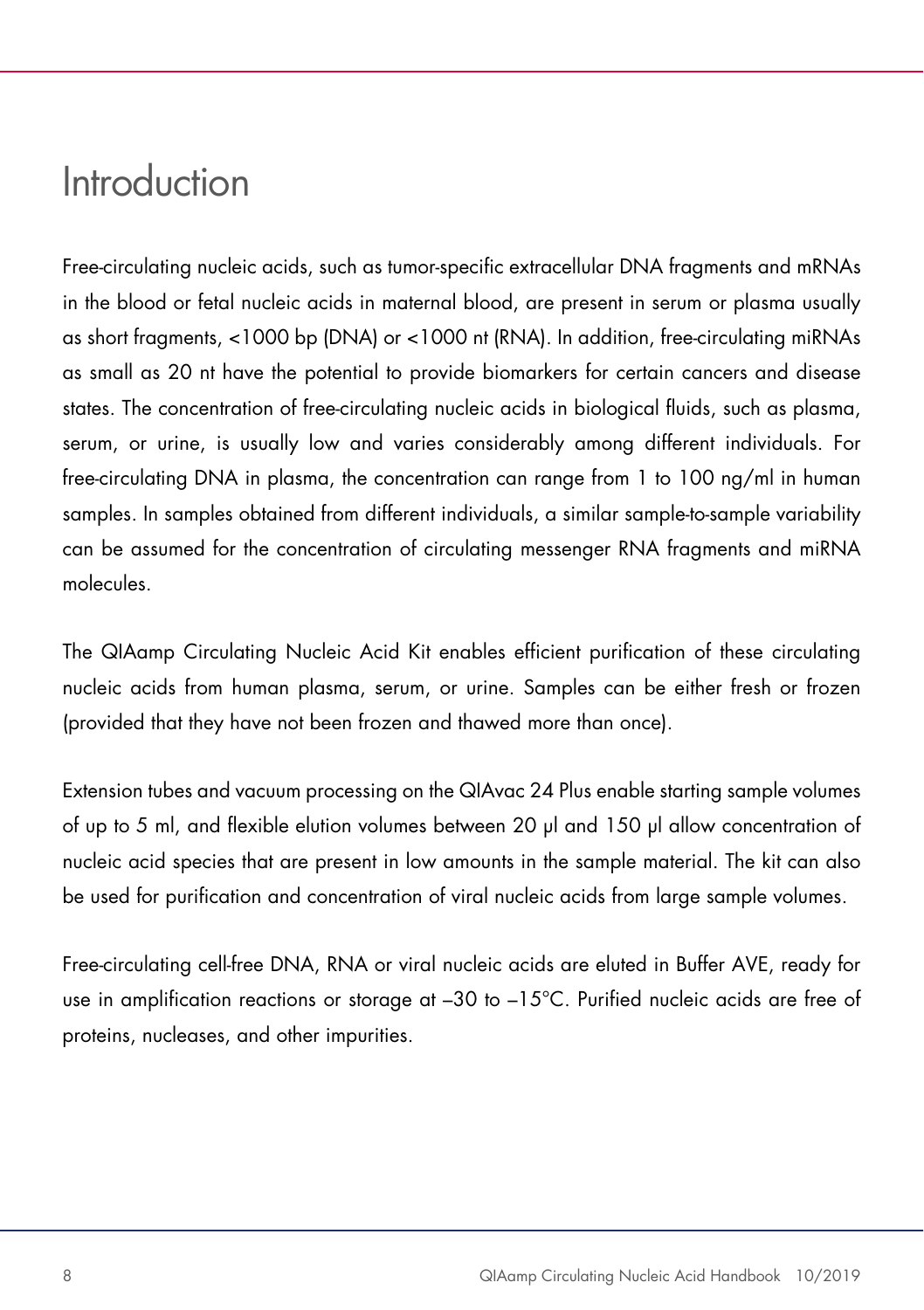#### <span id="page-8-0"></span>Principle and procedure

The QIAamp Circulating Nucleic Acid procedure comprises 4 steps (lyse, bind, wash, elute) and is carried out using QIAamp Mini columns on a vacuum manifold. The robust procedure helps to eliminate sample-to-sample cross-contamination and increases user safety when handling potentially infectious samples.

The simple procedure, which is highly suited for simultaneous processing of multiple samples, provides pure nucleic acids in less than 2 h for 24 samples. If the QIAamp Circulating Nucleic Acid Kit is used for isolation of viral RNA and DNA, the performance cannot be guaranteed for every virus species and must be validated by the user.

#### Sample volumes

QIAamp Mini columns can bind fragmented nucleic acids that are as short as 20 bases, but yield depends on the sample volume and the concentration of circulating nucleic acids in the sample. The QIAamp Circulating Nucleic Acid procedure has been optimized for large sample volumes of up to 5 ml.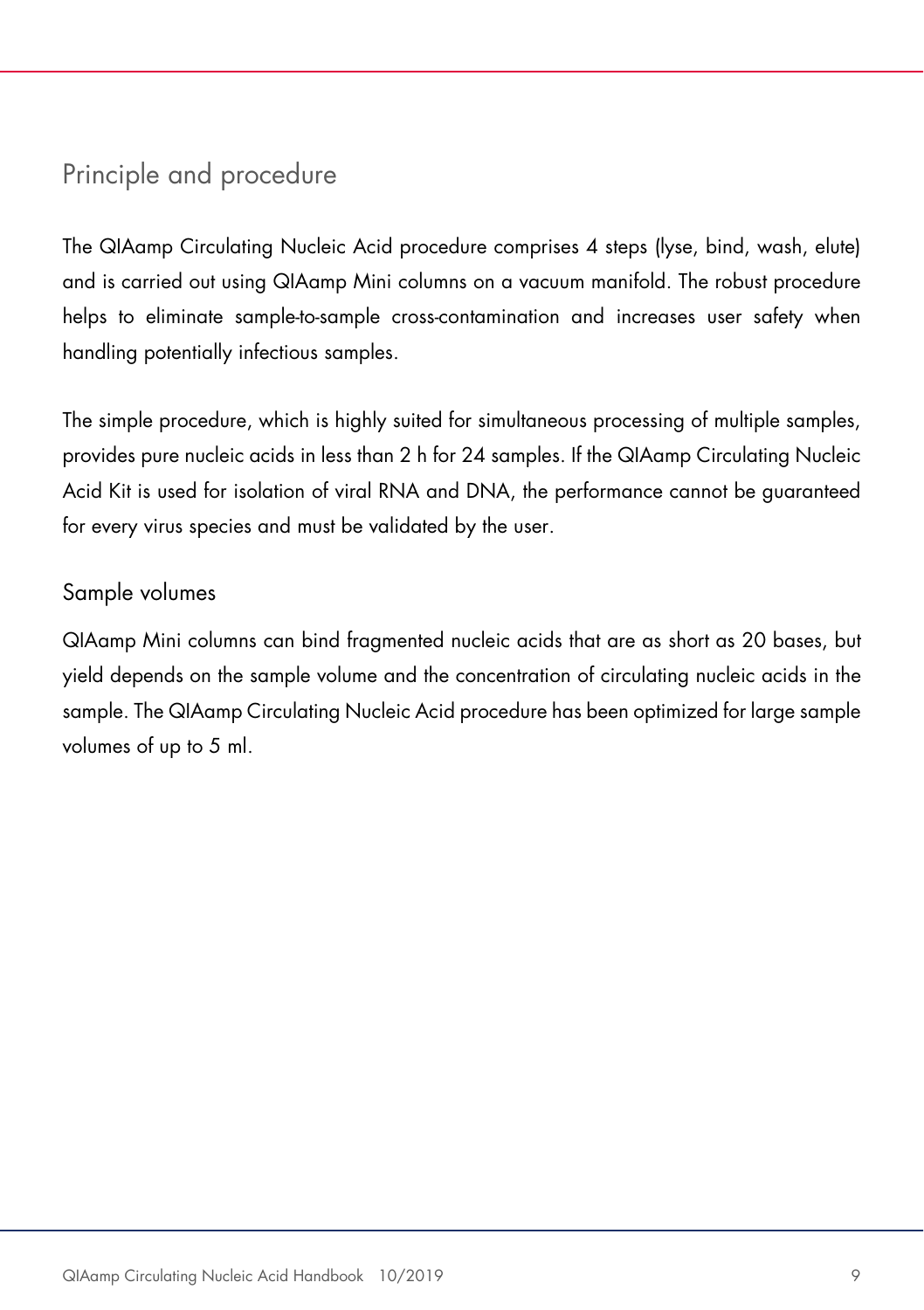

Figure 1. The QIAamp Circulating Nucleic Acid Procedure.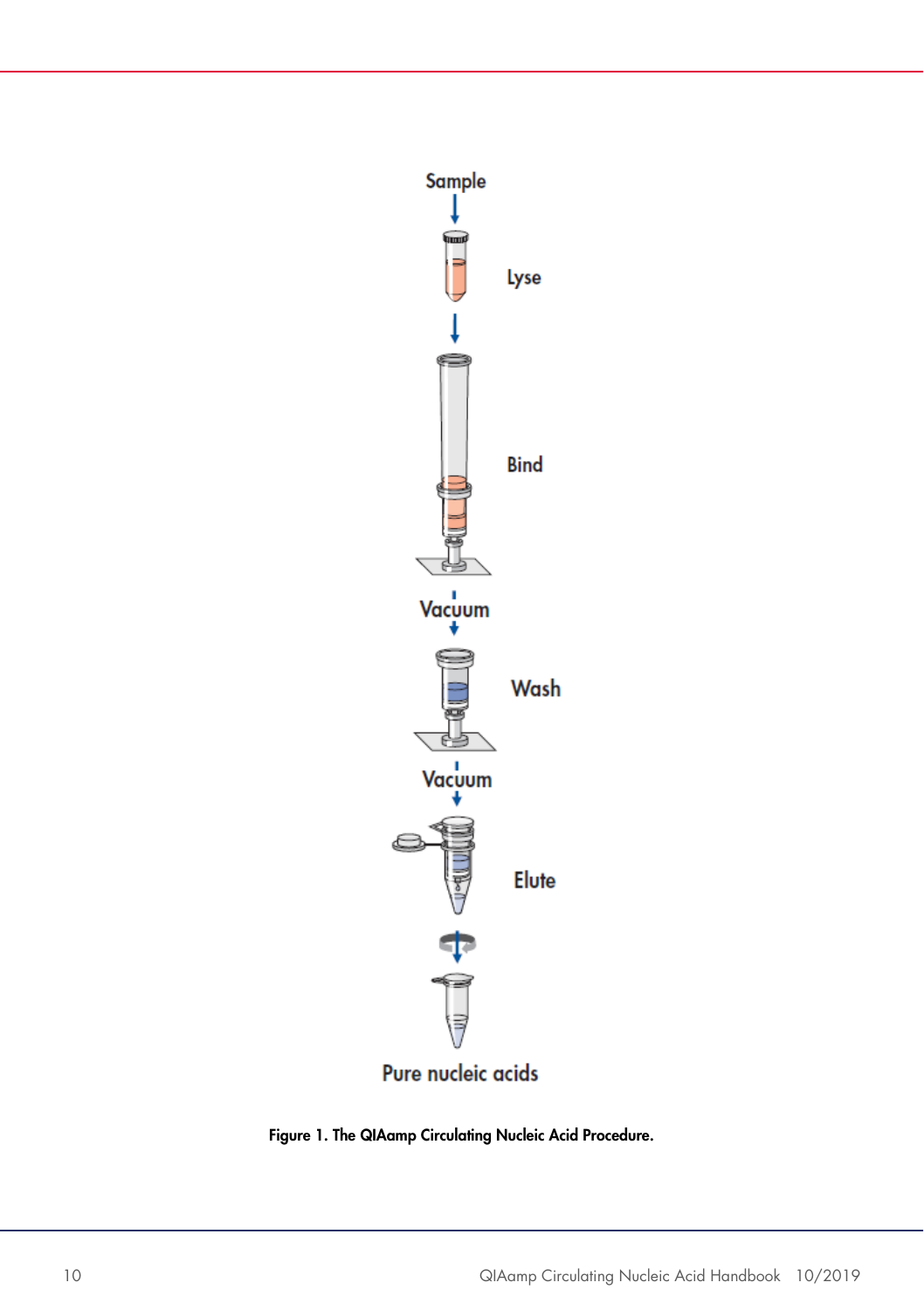#### Lysing samples

Free-circulating nucleic acids in biological fluids are usually bound to proteins or enveloped in vesicles, requiring an efficient lysis step to release nucleic acids for selective binding to the QIAamp Mini column. Hence, samples are lysed under highly denaturing conditions at elevated temperatures in the presence of proteinase K and Buffer ACL, which together ensure inactivation of DNases and RNases and complete release of nucleic acids from bound proteins, lipids, and vesicles. For processing of urine samples and for extraction of microRNAs using the microRNA protocol on page [53,](#page-52-0) Buffer ATL is required as additional lysis buffer to ensure complete release of nucleic acids in the sample. Buffer ATL is available separately (cat. no. 19076; 200 ml).

#### Adsorption to the QIAamp Mini membrane

Binding conditions are adjusted by adding Buffer ACB to allow optimal binding of the circulating nucleic acids to the silica membrane. Lysates are then transferred onto a QIAamp Mini column, and circulating nucleic acids are adsorbed from a large volume onto the small silica membrane as the lysate is drawn through by vacuum pressure. Salt and pH conditions ensure that proteins and other contaminants, which can inhibit PCR and other downstream enzymatic reactions, are not retained on the QIAamp Mini membrane.

A vacuum manifold (e.g., the QIAvac 24 Plus with the QIAvac Connecting System) and a vacuum pump capable of producing a vacuum of –800 to –900 mbar (e.g., QIAGEN Vacuum Pump) are required for the protocol. A vacuum regulator should be used for easy monitoring of vacuum pressures and convenient vacuum release.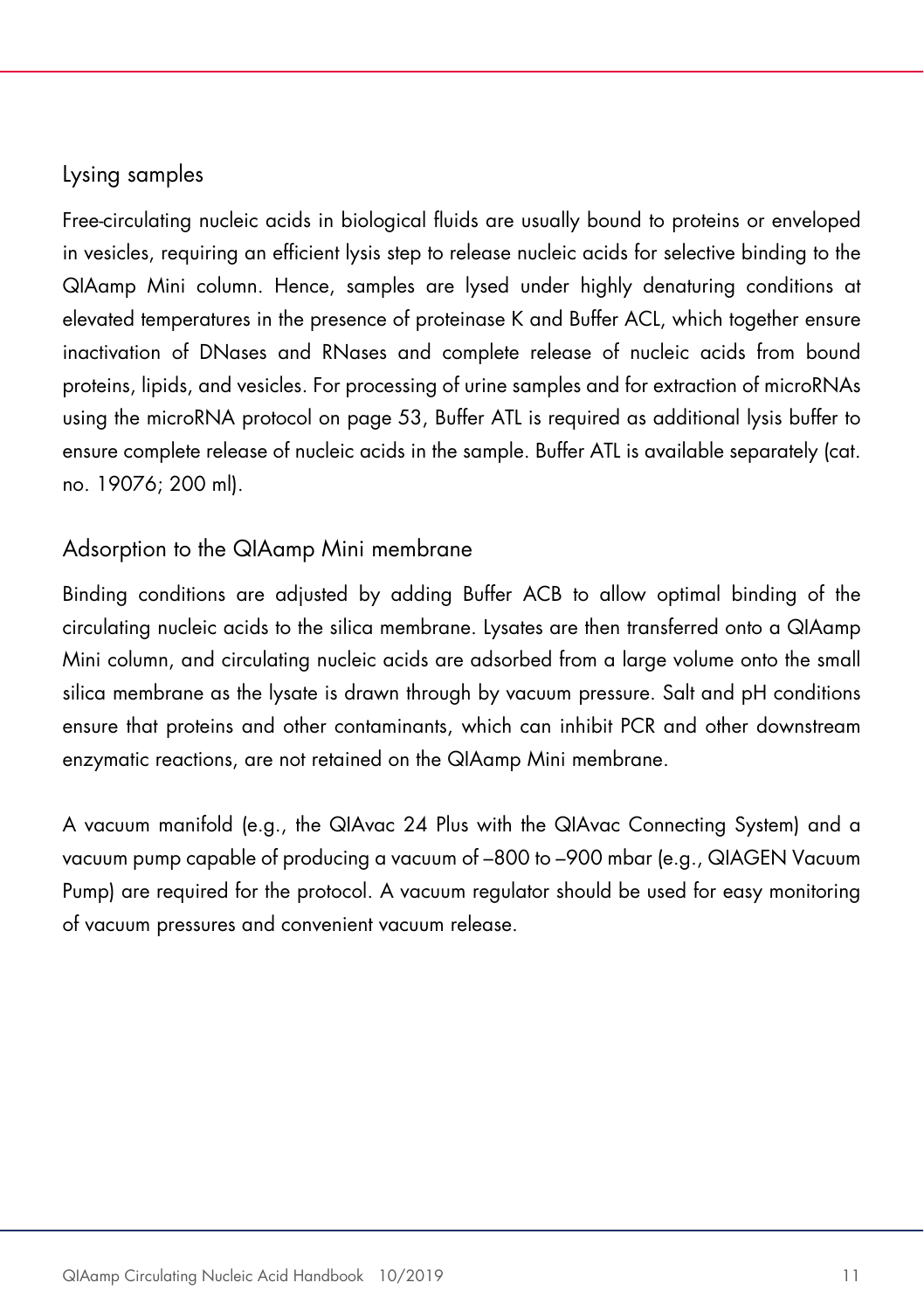#### Removal of residual contaminants

Nucleic acids remain bound to the membrane, while contaminants are efficiently washed away during 3 wash steps. In a single step, highly pure circulating nucleic acids are eluted in Buffer AVE, equilibrated to room temperature.

#### Elution of pure nucleic acids

Elution is performed using Buffer AVE. The elution volume can be as low as 50 µl. If higher nucleic acid concentrations are required, the elution volume can be reduced to as low as 20 µl. Low elution volume leads to highly concentrated nucleic acid eluates.

For downstream applications that require small starting volumes (e.g., some PCR and RT-PCR assays), a more concentrated eluate may increase assay sensitivity.

For downstream applications that require a larger starting volume, the elution volume can be increased up to 150 µl. However, an increase in elution volume will decrease the concentration of nucleic acids in the eluate.

The eluate volume recovered can be up to 5 µl less than the volume of elution buffer applied to the column; for example, an elution volume of 20 µl results in >15 µl final eluate. The volume of eluate recovered depends on the nature of the sample.

Eluted nucleic acids are collected in 1.5 ml microcentrifuge tubes (provided). If the purified circulating nucleic acids are to be stored for up to 24 h, storage at 2–8°C is recommended. For periods of storage longer than 24 h, storage at –30 to –15°C is recommended.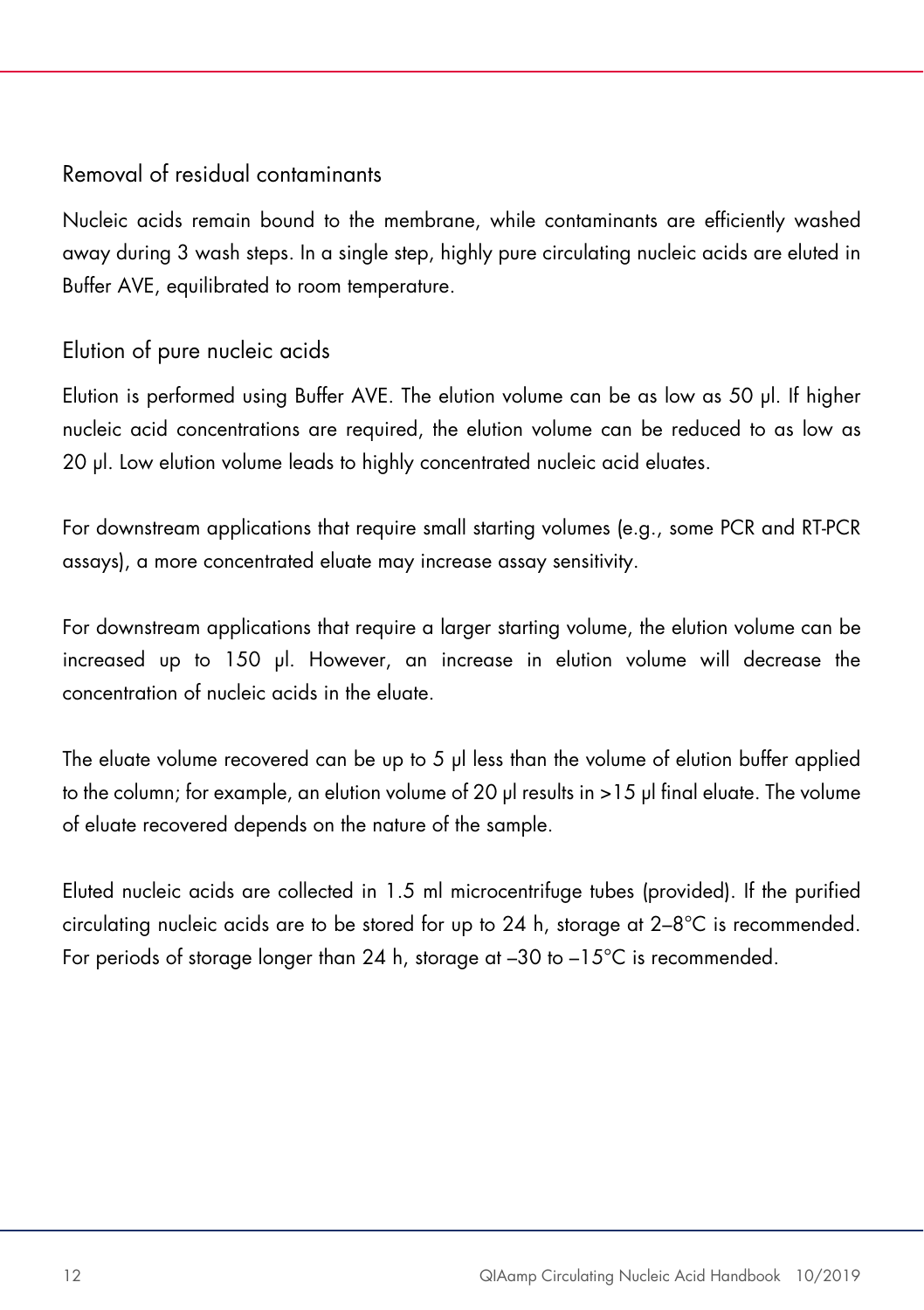#### <span id="page-12-0"></span>Yield and size of nucleic acids

Yields of free-circulating nucleic acids isolated from biological samples are normally below 1 µg and are therefore difficult to determine with a spectrophotometer. In addition, carrier RNA present in the extracted nucleic acids is likely to dominate UV absorbance readings (see page [17\)](#page-15-2). Quantitative amplification methods are recommended for determination of yields. The absolute yield of circulating DNA and RNA obtained from a sample using the QIAamp Circulating Nucleic Acid Kit varies considerably between samples from different individuals and also depends on other factors, e.g., certain disease states.

The QIAamp Circulating Nucleic Acid Kit delivers excellent recovery of fragmented nucleic acids as short as 75 bp. The recovery of microRNAs (as short a 20 nt) is further enhanced when ["Protocol: Purification of Circulating microRNA from 1 ml, 2 ml, or](#page-44-0) 3 ml Serum, Plasma, or [Urine"](#page-44-0) is used.

The size distribution of circulating nucleic acids purified using this procedure can be checked by agarose gel electrophoresis and hybridization to a target-specific labeled probe (Sambrook, J. and Russell, D.W. [2001] Molecular Cloning: A Laboratory Manual, 3rd ed. Cold Spring Harbor, NY: Cold Spring Harbor Laboratory Press).

#### <span id="page-12-1"></span>Description of protocols

Different protocols are provided in this handbook for different volumes of starting material. ["Protocol: Purification of Circulating Nucleic Acids from 1 ml, 2 ml, or](#page-25-0) 3 ml Serum or Plasma" is for processing >3 ml serum or plasma. ["Protocol: Purification of Circulating Nucleic Acids](#page-30-0)  [from 4 ml or 5 ml Serum or Plasma"](#page-30-0) is for processing 4–5 ml serum or plasma. ["Protocol:](#page-35-0)  [Purification of Circulating Nucleic Acids from 1 ml, 2 ml, or](#page-35-0) 3 ml Urine" is for processing ≤3 ml urine. ["Protocol: Purification of Circulating Nucleic Acids from 4 ml Urine"](#page-40-0) is for processing up to 4 ml urine.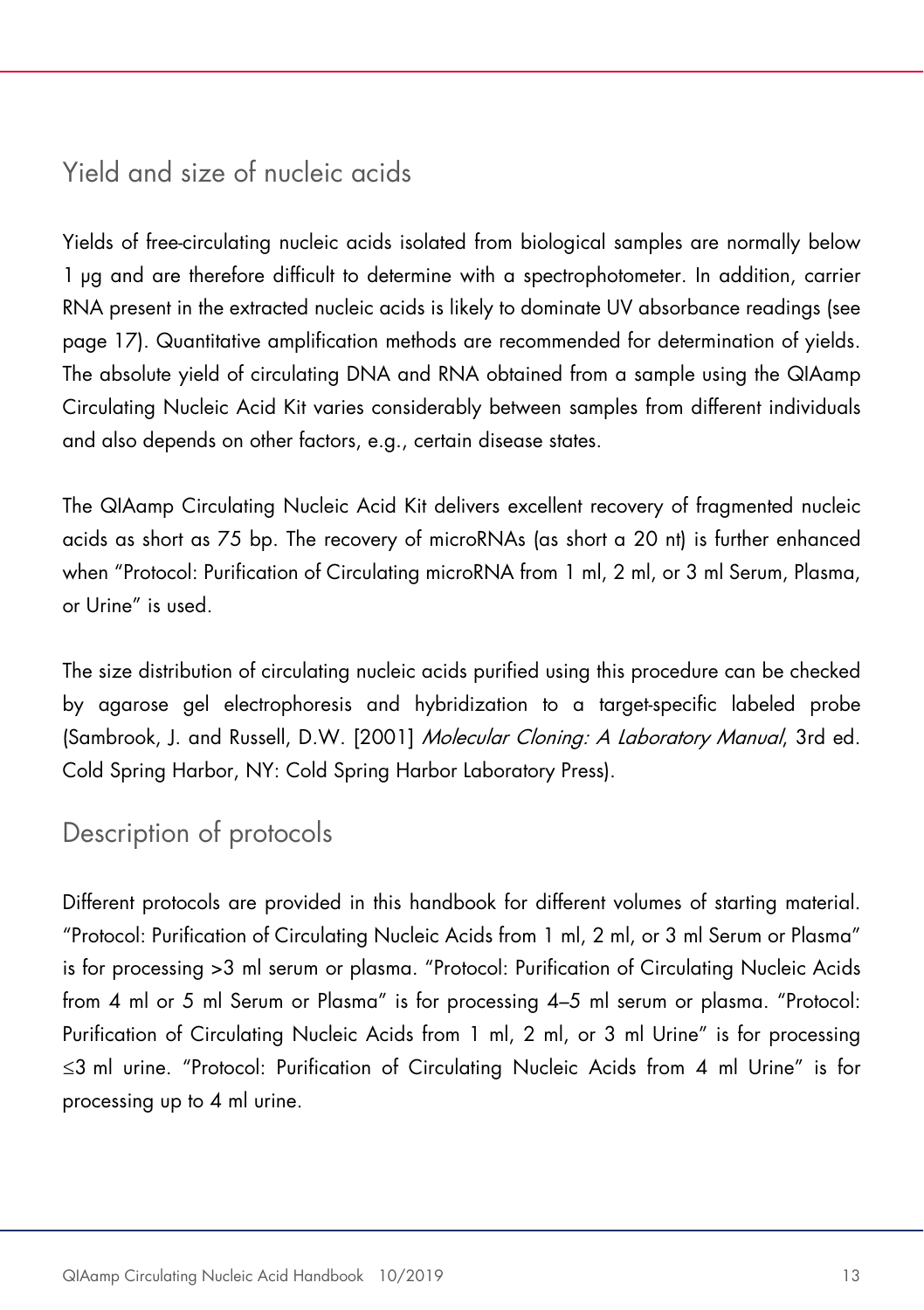In addition, ["Protocol: Purification of Circulating microRNA from 1 ml, 2 ml, or](#page-44-0) 3 ml Serum, [Plasma, or](#page-44-0) Urine" is designed for purification of circulating miRNA (including total circulating circulating RNA) from 3 ml of plasma, serum or urine.

#### <span id="page-13-0"></span>Automated purification of nucleic acids on QIAcube Instruments

Purification of nucleic acids can be fully automated on QIAcube Connect or the classic QIAcube. The innovative QIAcube instruments use advanced technology to process QIAGEN spin columns, enabling seamless integration of automated, low-throughput sample prep into your laboratory workflow. Sample preparation using QIAcube instruments follows the same steps as the manual procedure (i.e., lyse, bind, wash, and elute), enabling you to continue using the QIAamp Circulating Nucleic Acid Kit for purification of high-quality nucleic acids.

QIAcube instruments are preinstalled with protocols for purification of plasmid DNA, genomic DNA, RNA, viral nucleic acids, and proteins, plus DNA and RNA cleanup. The range of protocols available is continually expanding, and additional QIAGEN protocols can be downloaded free of charge at www.qiagen.com/qiacubeprotocols.



Figure 2. QIAcube Connect.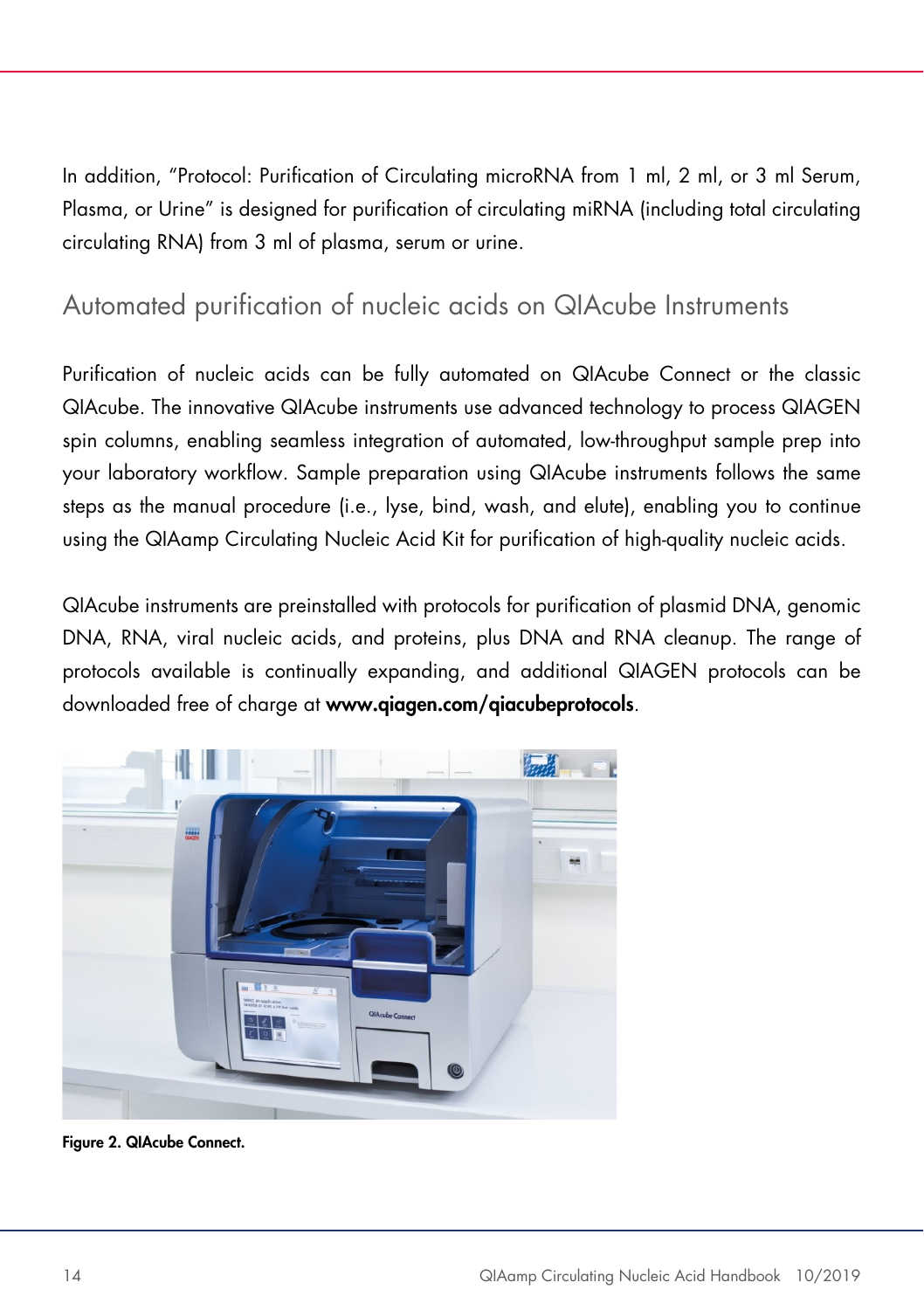### <span id="page-14-0"></span>Equipment and Reagents to Be Supplied by User

When working with chemicals, always wear a suitable lab coat, disposable gloves, and protective goggles. For more information, consult the appropriate safety data sheets (SDSs), available from the product supplier.

For all protocols

- Pipettes (adjustable)
- Sterile pipette tips (pipette tips with aerosol barriers are recommended to help prevent cross-contamination)
- Water bath or heating block capable of holding 50 ml centrifuge tubes at 60°C
- Heating block or similar at 56°C (capable of holding 2 ml collection tubes)
- Microcentrifuge
- 50 ml centrifuge tubes
- QIAvac 24 Plus vacuum manifold (cat. no. 19413)
- QIAvac Connecting System (cat. no. 19419) or equivalent
- Vacuum Pump (cat. no. 84010 [USA and Canada], 84000 [Japan], or 84020 [rest of the world]) or equivalent pump capable of producing a vacuum of –800 to –900 mbar
- Ethanol (96–100%)[\\*](#page-14-1)
- Isopropanol (100%)
- Crushed ice
- Some samples may require dilution with phosphate-buffered saline (PBS)
- Optional: VacValves (cat. no. 19408)

#### For isolation of free-circulating nucleic acids from urine or for isolation of microRNA

Buffer ATL as additional lysis buffer, cat. no. 19076 (up to 1 ml per sample)

<span id="page-14-1"></span><sup>\*</sup> Do not use denatured alcohol, which contains other substances, such as methanol or methylethylketone.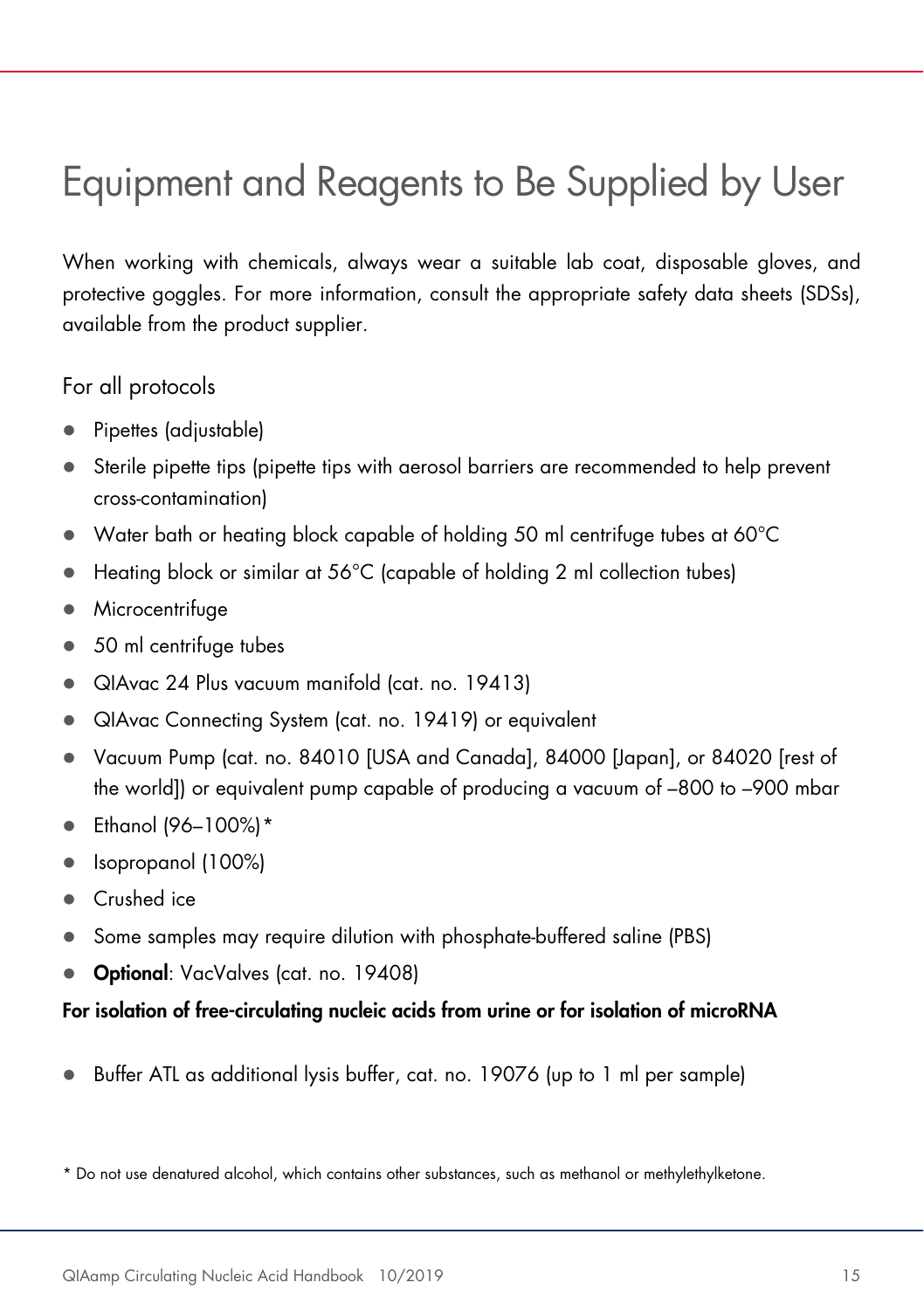### <span id="page-15-2"></span><span id="page-15-0"></span>Important Notes

<span id="page-15-1"></span>Preparation of buffers and reagents

#### $Buffar ACR*$  $Buffar ACR*$

Before use, add 200 ml isopropanol (100%) to 300 ml buffer ACB concentrate to obtain 500 ml Buffer ACB. Mix well after adding isopropanol.

#### Buffer ACW1\*

Before use, add 25 ml ethanol (96–100%) to 19 ml buffer ACW1 concentrate to obtain 44 ml Buffer ACW1. Mix well after adding ethanol.

#### Buffer ACW2[†](#page-15-4)

Before use, add 30 ml ethanol (96–100%) to 13 ml buffer ACW2 concentrate to obtain 43 ml Buffer ACW2. Mix well after adding ethanol.

Adding carrier RNA to Buffer ACL

Carrier RNA serves 2 purposes. First, it enhances binding of nucleic acids to the QIAamp Mini membrane, especially if there are very few target molecules in the sample. Second, the addition of large amounts of carrier RNA reduces the chance of RNA degradation in the rare event that RNase molecules escape denaturation by the chaotropic salts and detergent in Buffer  $ACI$  \*

<span id="page-15-3"></span><sup>\*</sup> Contains chaotropic salt. See page [6](#page-5-1) for safety information.

<span id="page-15-4"></span><sup>†</sup> Contains sodium azide as a preservative.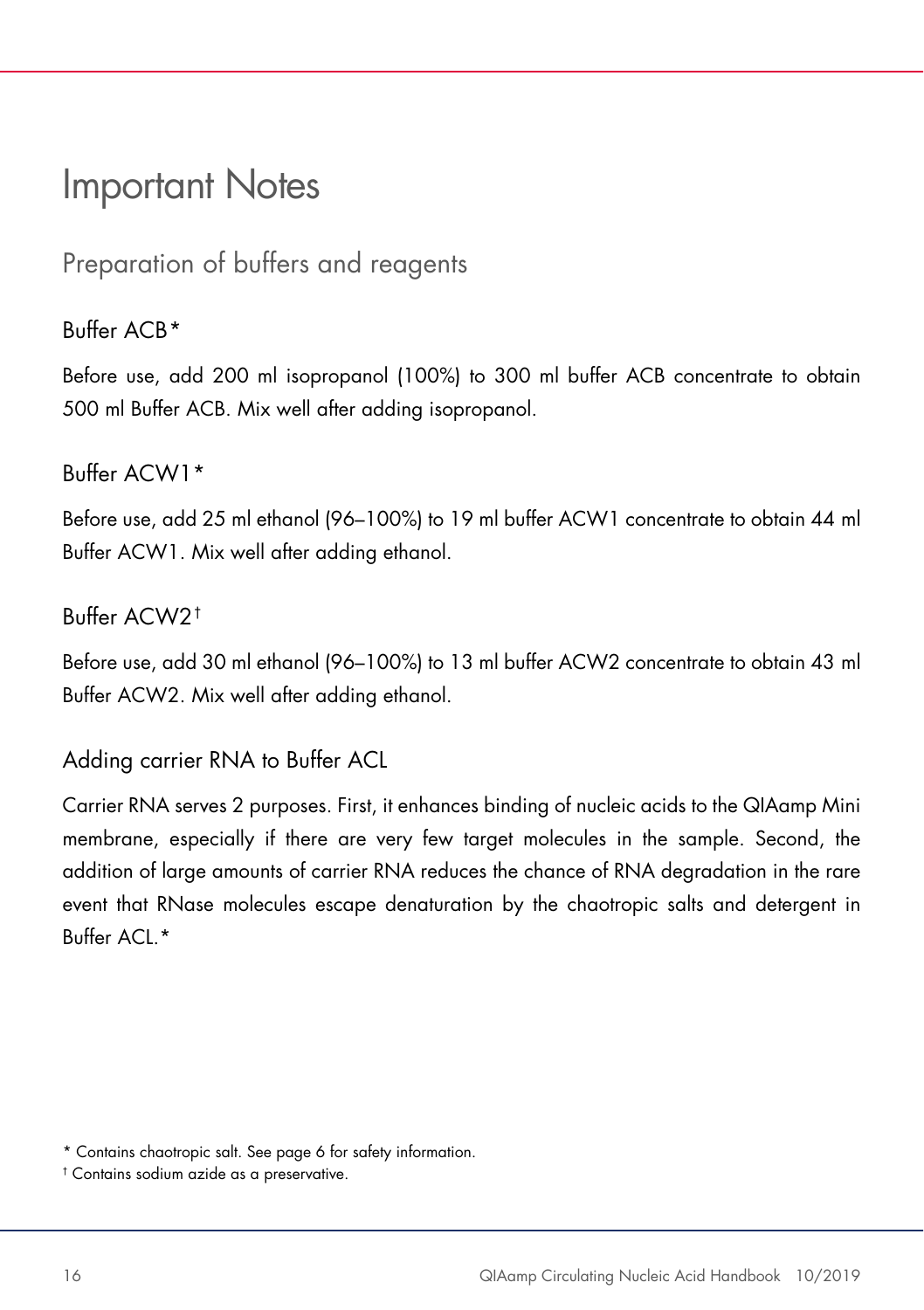The amount of lyophilized carrier RNA provided is sufficient for the volume of Buffer ACL supplied with the kit. The recommended concentration of carrier RNA has been adjusted so that the QIAamp Circulating Nucleic Acid protocol can be used as a generic purification system compatible with many different amplification systems and is suitable for a wide range of RNA and DNA targets.

Different amplification systems vary in efficiency depending on the total amount of nucleic acid present in the reaction. Eluates from this kit contain both circulating nucleic acids and carrier RNA, and amounts of carrier RNA will greatly exceed amounts of circulating nucleic acids in most cases. Therefore, quantification of isolated circulating nucleic acids by UV-absorbance reading will not be adequate as the results of such measurements are determined by the presence of carrier RNA. Accordingly, calculations of how much eluate to add to downstream amplifications should be based on the amount of carrier RNA added.

To obtain the highest levels of sensitivity in amplification reactions, it may be necessary to reduce the amount of carrier RNA added to Buffer ACL.

For amplification systems involving oligo dT primers (e.g., the QIAGEN miScript System for quantification of microRNAs), no carrier RNA should be added during isolation of free-circulating nucleic acids.

Add 1550 µl Buffer AVE[\\*](#page-16-0) to the tube containing 310 µg lyophilized carrier RNA to obtain a solution of 0.2 µg/µl. Dissolve the carrier RNA thoroughly, divide it into conveniently sized aliguots, and store it at  $-30$  to  $-15^{\circ}$ C. Do not freeze-thaw the aliguots of carrier RNA more than 3 times.

Note that carrier RNA does not dissolve in Buffer ACL. It must first be dissolved in Buffer AVE and then added to Buffer ACL.

<span id="page-16-0"></span><sup>\*</sup> Contains sodium azide as a preservative.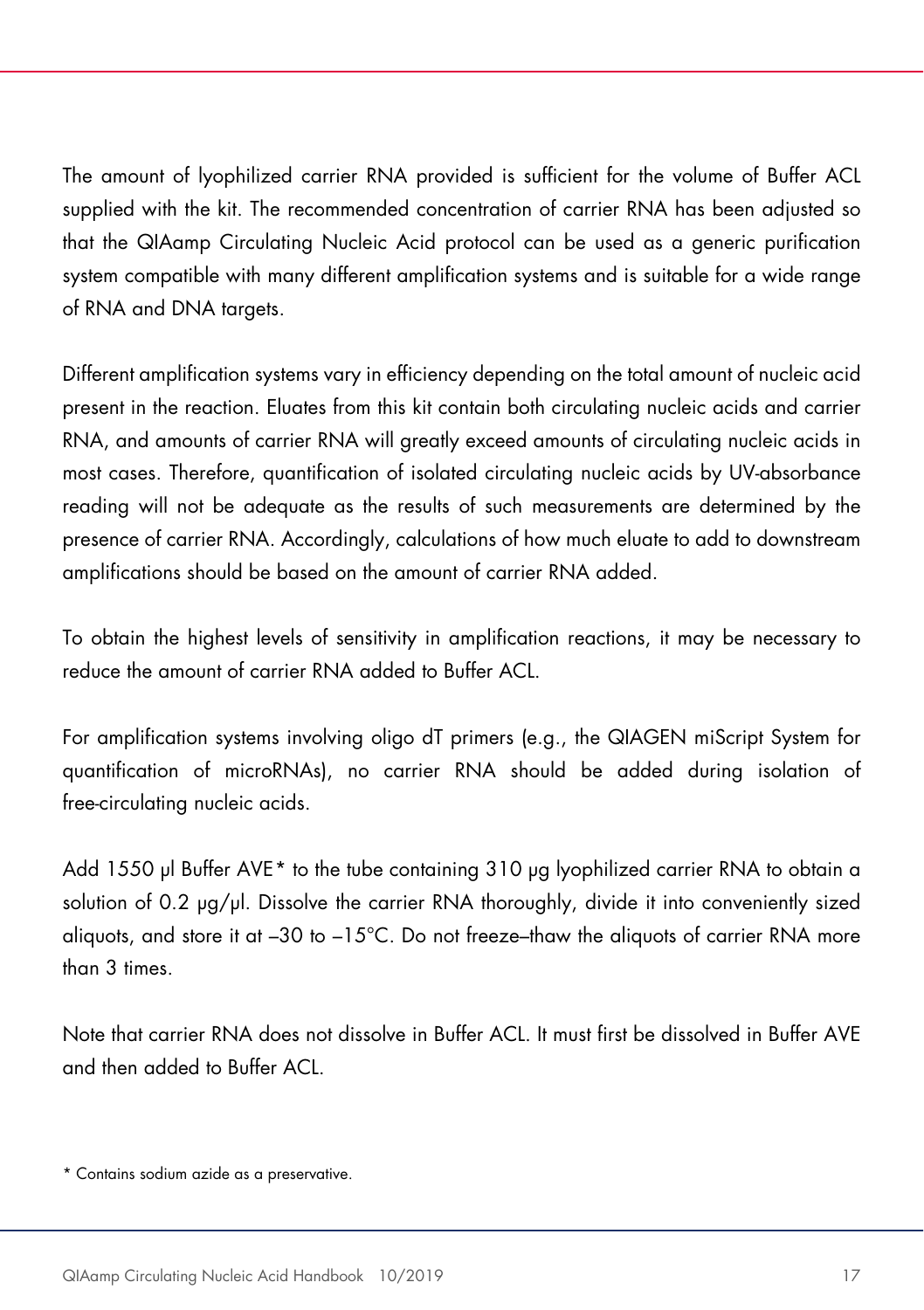<span id="page-17-0"></span>Calculate the volume of Buffer ACL–carrier RNA mix needed per batch of samples according to the tables in the protocols. Select the number of samples to be simultaneously processed.

Gently mix by inverting the tube or bottle 10 times. To avoid foaming, do not vortex.

Note: The sample-preparation procedure is optimized for a maximum of 1 µg of carrier RNA per sample. If less carrier RNA has been shown to be better for your amplification system, transfer only the required amount of dissolved carrier RNA to the tubes containing Buffer ACL. For each microgram of carrier RNA required per preparation, add 5 µl dissolved carrier RNA to Buffer ACL. (Use of less than 1 µg carrier RNA per sample may be beneficial and must be validated for each particular sample type and downstream assay.)

#### Removal of DNA from purified circulating nucleic acids

If a downstream application requires the removal of DNA from the sample, we recommend performing a DNase treatment of the final eluate using the RNase-free DNase Set (cat. no. 79254) — see protocol in Appendix B. If a cleanup step is required after DNase treatment, it is recommended that RNeasy® MinElute® Cleanup Kit (cat. no. 74204) be used. Please follow the protocol in Appendix C.

For RT-PCR and real-time RT-PCR with the purified RNA, QIAGEN offers a range of optimized, ready-to-use kits that provide highly specific and sensitive results. Visit www.qiagen.com for details.

For analysis and quantification of circulating mRNA by quantitative RT-PCR, we recommend the generation of cDNA using the QuantiTect® Reverse Transcription Kit (cat. no. 205311 for 50 reactions) which includes a gDNA removal step.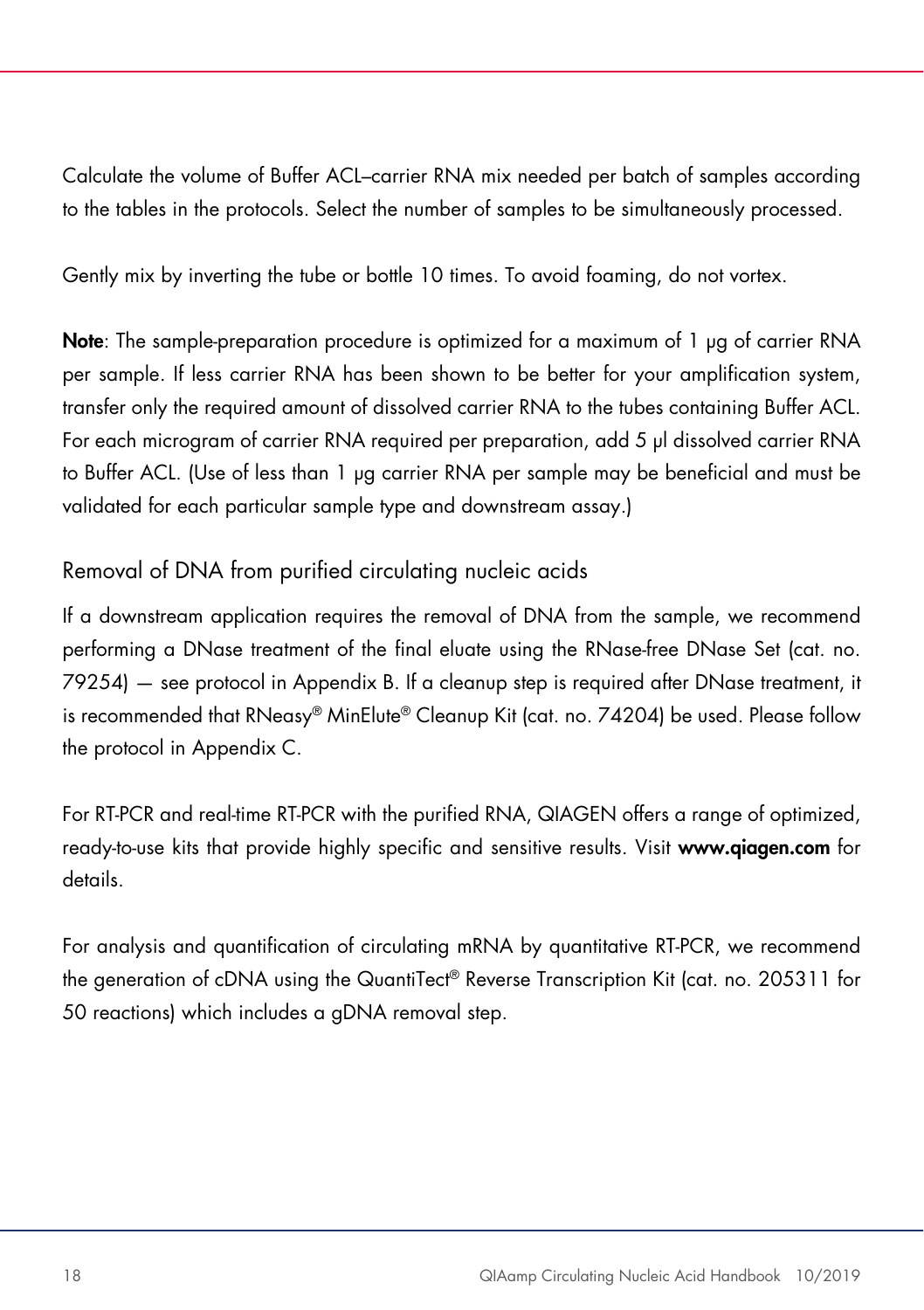The QIAvac 24 Plus

The QIAvac 24 Plus is designed for fast and efficient vacuum processing of up to 24 QIAGEN spin columns in parallel. Samples and wash solutions are drawn through the column membranes by vacuum instead of centrifugation, providing greater speed and reduced hands-on time in purification procedures.

In combination with the QIAvac Connecting System, the QIAvac 24 Plus can be used as a flow-through system. The sample flow-through is collected in a separate waste bottle.

For maintenance of the QIAvac 24 Plus, refer to the handling guidelines in the *QIAvac 24 Plus* Handbook, www.qiagen.com/HB-0496

#### Processing QIAamp Mini columns on the QIAvac 24 Plus

QIAamp Mini columns are processed on the QIAvac 24 Plus using disposable VacConnectors and reusable VacValves. VacValves (optional) are inserted directly into the luer slots of the QIAvac 24 Plus manifold and ensure a steady flow rate, facilitating parallel processing of samples of different natures (e.g., blood and body fluids), volumes or viscosities. They should be used if sample flow rates differ significantly to ensure consistent vacuum. VacConnectors are disposable connectors that fit between QIAamp Mini columns and VacValves or between the QIAamp Mini columns and the luer slots of the QIAvac 24 Plus. They prevent direct contact between the spin column and VacValve during purification, thereby avoiding any cross-contamination between samples. VacConnectors are discarded after a single use. Due to the large solution volumes used, the QIAvac Connecting System (or similar setup with waste bottles) is required (see [Figure 3\)](#page-19-0).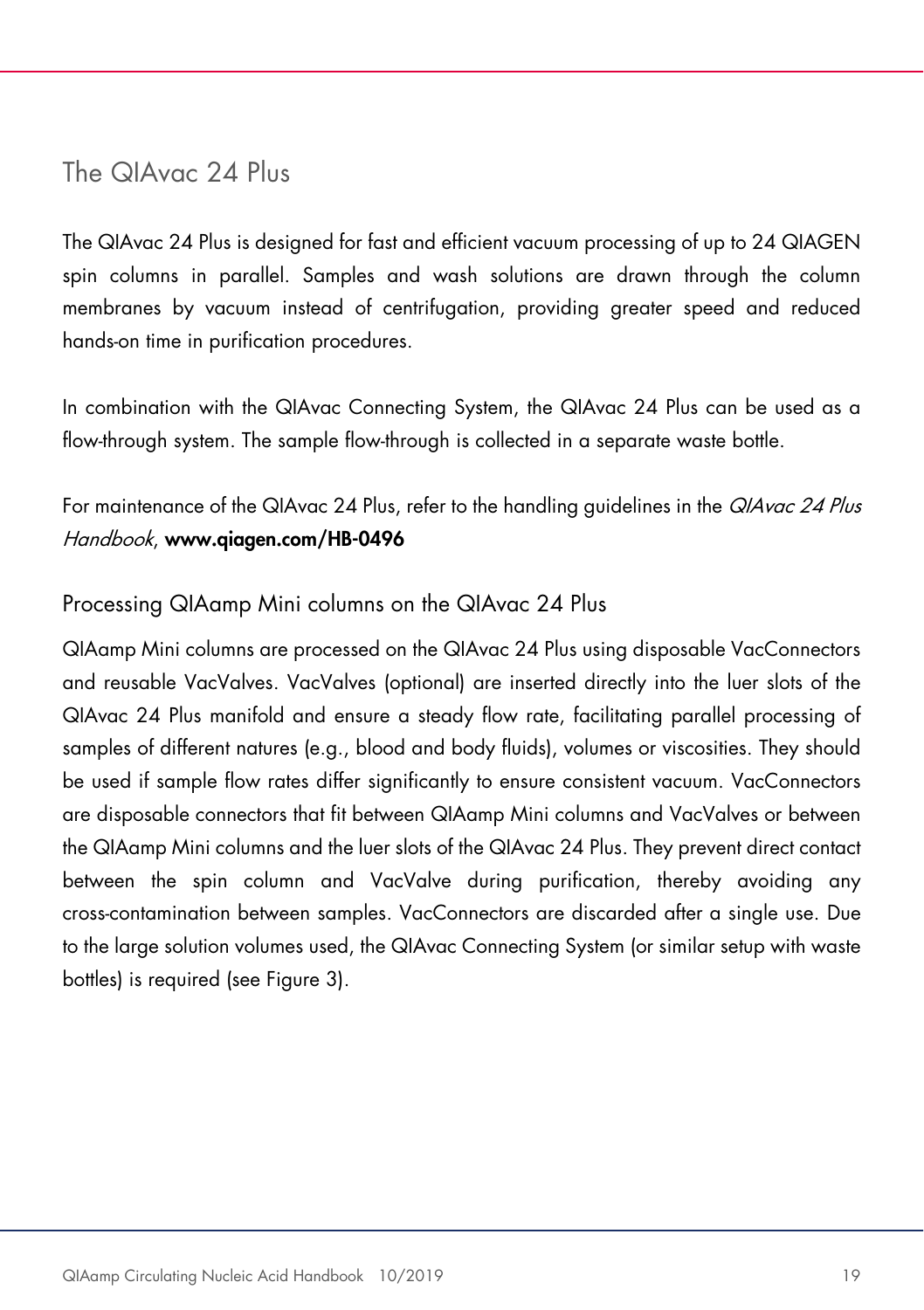

Figure 3. QIAvac 24 Plus, QIAvac Connecting System and Vacuum Pump.

<span id="page-19-0"></span>Handling guidelines for the QIAvac 24 Plus

- Always place the QIAvac 24 Plus on a secure bench top or work area. If dropped, the QIAvac 24 Plus manifold may crack.
- Always store the QIAvac 24 Plus clean and dry. For cleaning procedures see the QIAvac 24 Plus Handbook.
- The components of the QIAvac 24 Plus are not resistant to certain solvents [\(Table 1\)](#page-20-0). If these solvents are spilt on the unit, rinse it thoroughly with water.
- To ensure consistent performance, do not apply silicone or vacuum grease to any part of the QIAvac 24 Plus manifold.
- Always use caution and wear safety glasses when working near a vacuum manifold under pressure.
- Contact QIAGEN Technical Services or your local distributor for information concerning spare or replacement parts.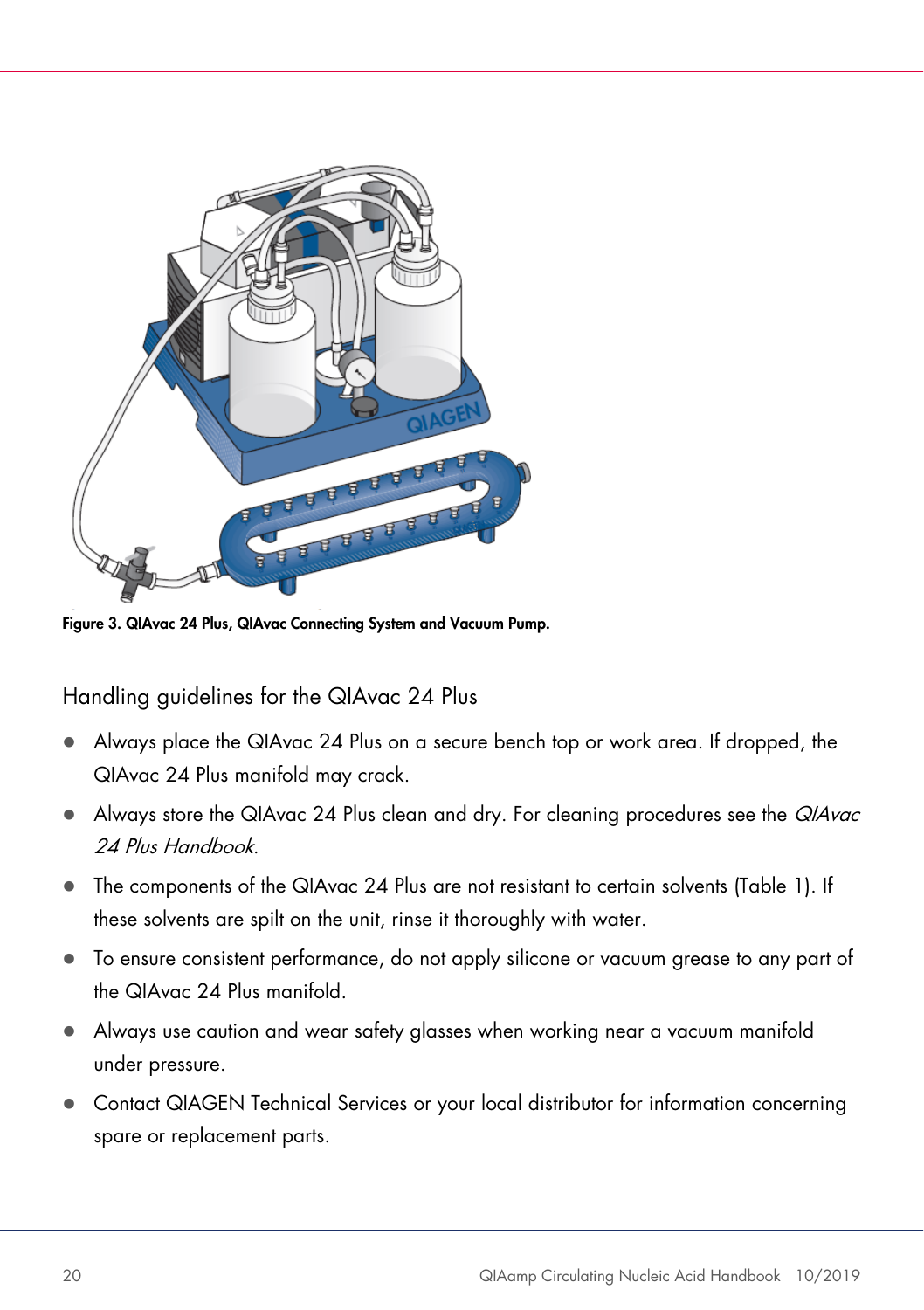The vacuum pressure is the pressure differential between the inside of the vacuum manifold and the atmosphere (standard atmospheric pressure 1013 millibar or 760 mm Hg) and can be measured using the QIAvac Connecting System or a vacuum regulator. The protocols require a vacuum pump capable of producing a vacuum of –800 to –900 mbar (e.g., QIAGEN, Vacuum Pump). Higher vacuum pressures must be avoided. Use of vacuum pressures lower than recommended may reduce nucleic acid yield and purity and increase the risk of clogged membranes.

| <b>Resistant to:</b>  | Not resistant to: |
|-----------------------|-------------------|
| Acetic acid           | Benzene           |
| Chaotropic salts      | Chloroform        |
| Chlorine bleach       | Ethers            |
| Chromic acid          | Phenol            |
| Concentrated alcohols | Toluene           |
| Hydrochloric acid     |                   |
| SDS                   |                   |
| Sodium chloride       |                   |
| Sodium hydroxide      |                   |
| Tween™20              |                   |
| Urea                  |                   |

<span id="page-20-0"></span>Table 1. Chemical resistance properties of QIAvac 24 Plus

- Connect the QIAvac 24 Plus to a vacuum source. If using the QIAvac Connecting System, connect the system to the manifold and vacuum source as described in Appendix A of the *QIAvac 24 Plus Handbook*.
- 2. Insert a VacValve (optional) into each luer slot of the QIAvac 24 Plus that is to be used (see [Figure 4\).](#page-22-0) Close unused luer slots with luer plugs or close the inserted VacValve. VacValves should be used if flow rates of samples differ significantly to ensure consistent vacuum.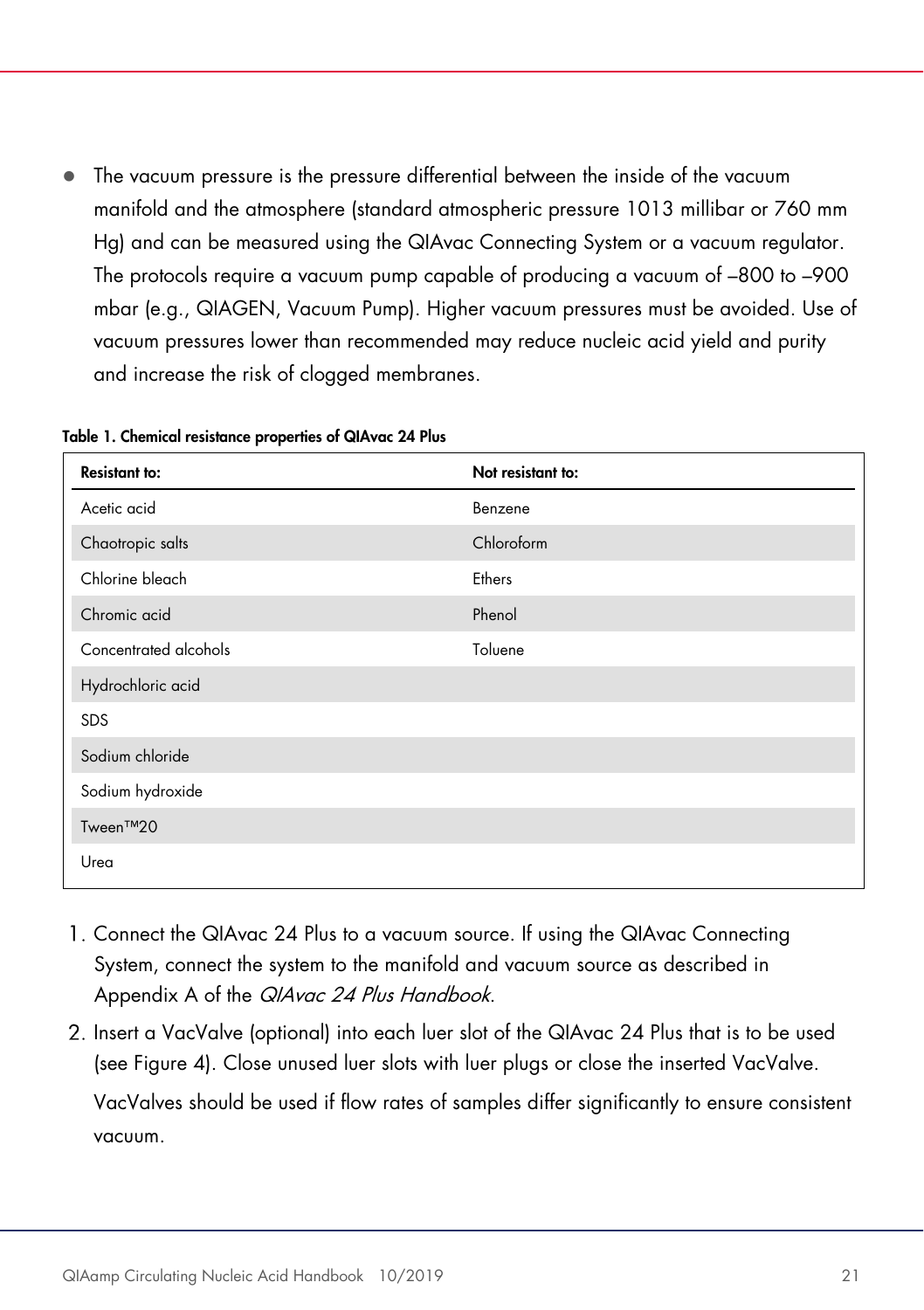- 3. Insert a VacConnector into each VacValve (see [Figure 3\)](#page-19-0). Perform this step directly before starting the purification to avoid exposure of VacConnectors to potential contaminants in the air.
- 4. Place the QIAamp Mini columns into the VacConnectors on the manifold (see [Figure 4\)](#page-22-0). Note: Save the collection tube from the blister pack for use in the purification protocol.
- Insert a tube extender (20 ml) into each QIAamp Mini column (see [Figure 4\)](#page-22-0).

Note: Make sure that the tube extender is firmly inserted into the QIAamp Mini column to avoid leakage of sample.

For nucleic acid purification, follow the instructions in the protocols. Discard the VacConnectors appropriately after use.

Leave the lid of the QIAamp Mini column open while applying vacuum.

Switch off the vacuum between steps to ensure that a consistent, even vacuum is applied during processing. For faster vacuum release, a vacuum regulator should be used.

Note: Each VacValve can be closed individually when the sample is completely drawn through the spin column, allowing parallel processing of samples of different volumes or viscosities.

After processing samples, clean the QIAvac 24 Plus (see "Cleaning and Decontaminating the QIAvac 24 Plus" in the QIAvac 24 Plus Handbook).

Note: Buffers ACL, ACB, and ACW1 are not compatible with disinfecting agents containing bleach. See ["Safety Information"](#page-6-0).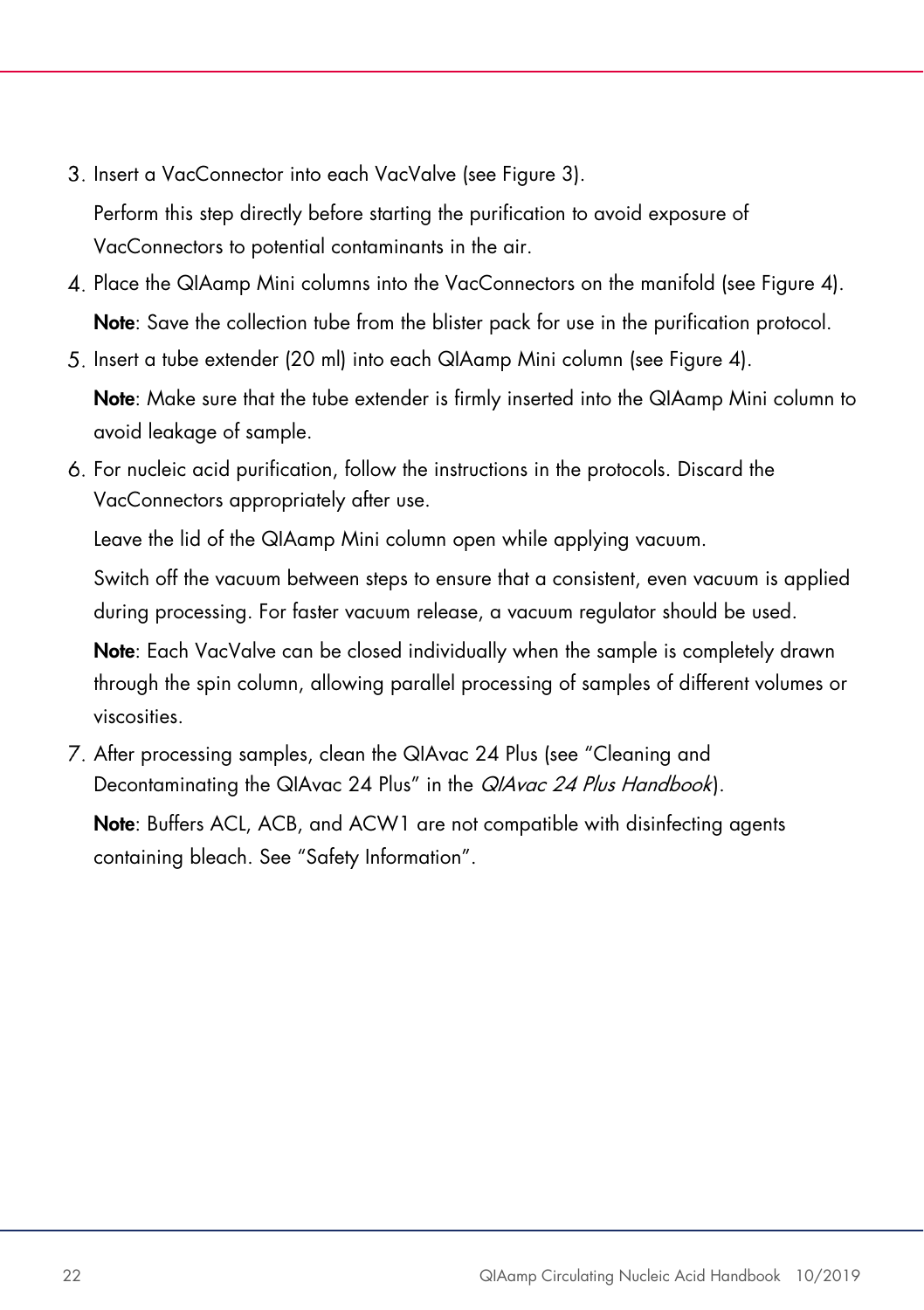

<span id="page-22-0"></span>Figure 4. Setting up the QIAvac 24 Plus with QIAamp Mini columns using VacValves, VacConnectors, and Tube Extenders.

- 1 QIAvac 24 Plus vacuum manifold **4** VacConnector
- 2 Luer slot of the QIAvac 24 Plus (closed with luer plug) 5 QIAamp Mini column
- 
- \* Must be purchased separately.
- 
- 
- 3 VacValve\* 6 Tube Extender

We recommend labeling the tubes and the QIAamp Mini columns for use on the QIAvac 24 Plus vacuum system according to the scheme in Figure 6 to avoid the mix-up of samples. This figure can be photocopied and labeled with the names of the samples.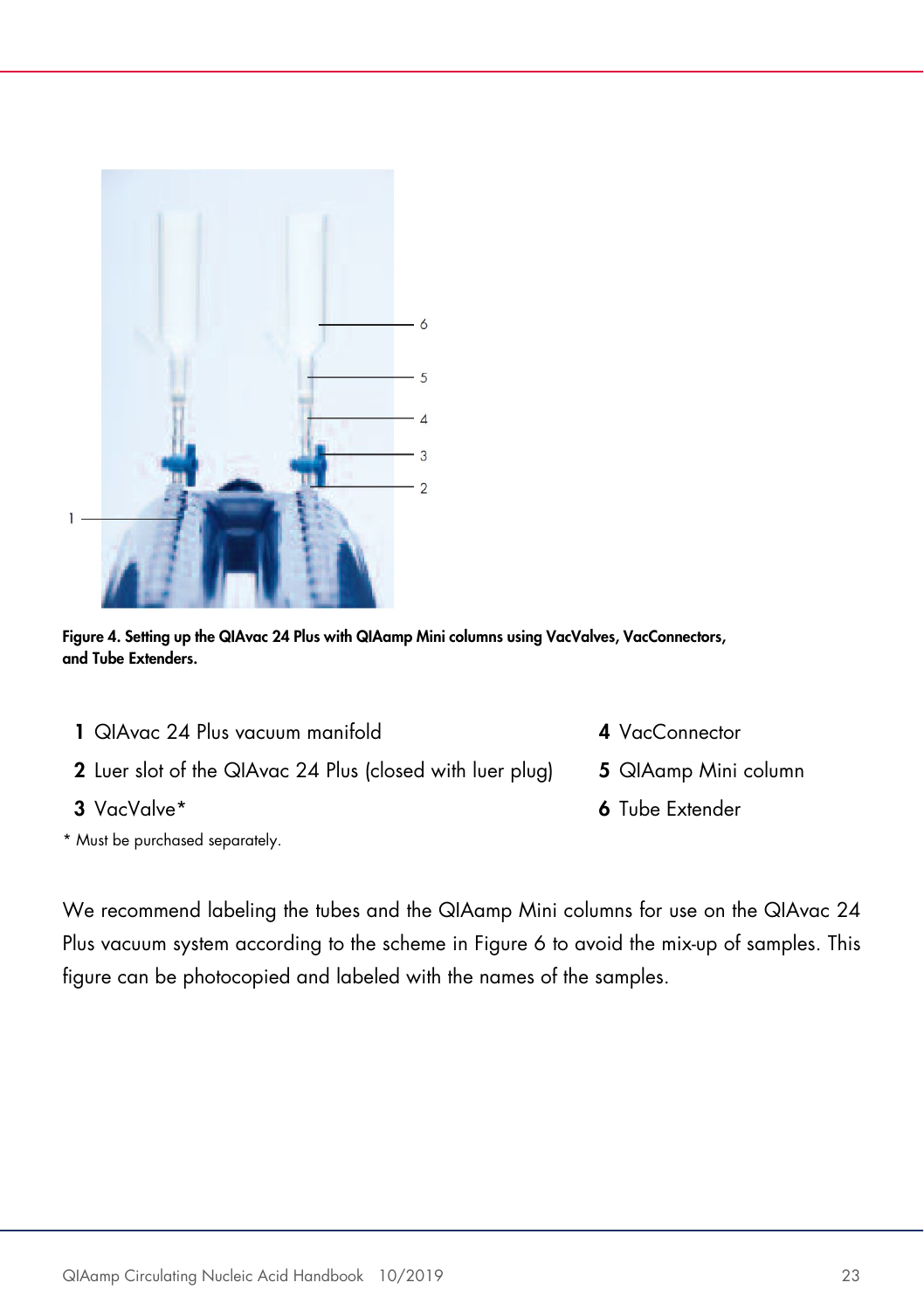| Date:            |  |
|------------------|--|
| Operator:_______ |  |
| Run ID:          |  |



Figure 5. Labeling scheme for tubes and QIAamp Mini columns for use on the QIAvac 24 Plus vacuum system.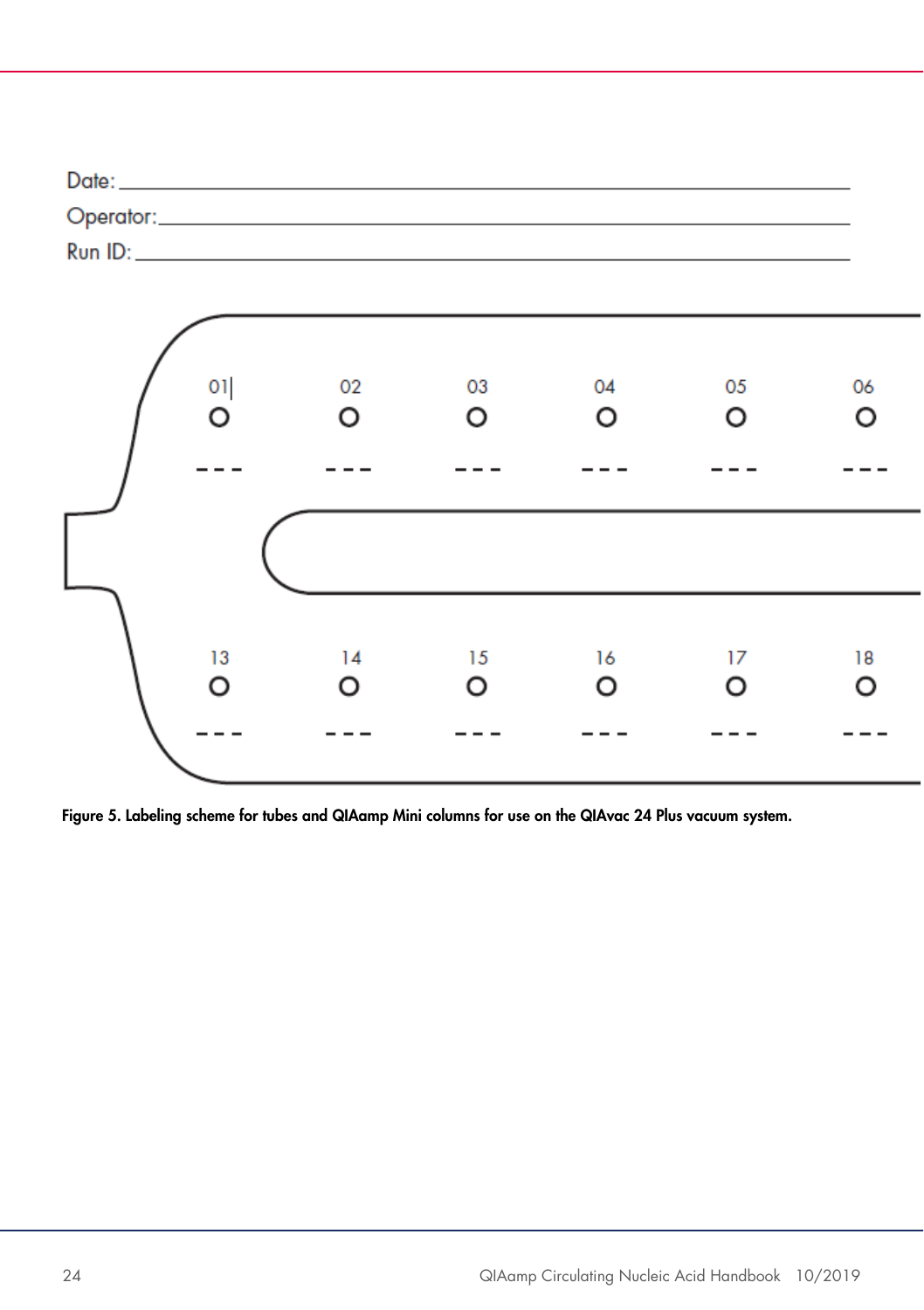<span id="page-24-0"></span>

| 07      | 08 | 09 | 10 | $\overline{11}$ | 12      |  |
|---------|----|----|----|-----------------|---------|--|
| O       | O  | O  | O  | O               | $\circ$ |  |
| 19      | 20 | 21 | 22 | 23              | 24      |  |
| $\circ$ | O  | O  | O  | O               | $\circ$ |  |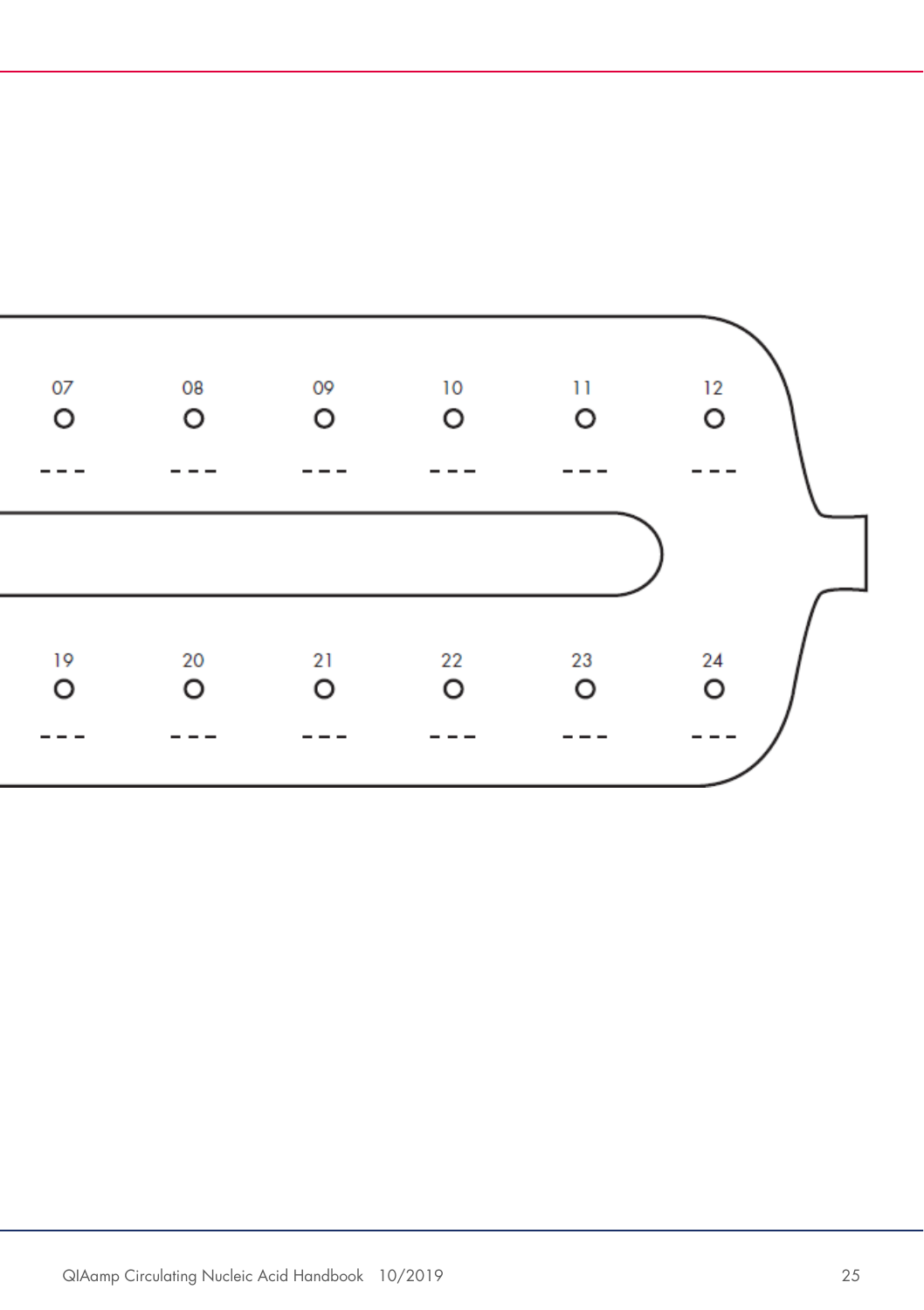### <span id="page-25-0"></span>Protocol: Purification of Circulating Nucleic Acids from 1 ml, 2 ml, or 3 ml Serum or Plasma

This protocol is for purification of circulating DNA and RNA from 1 ml, 2 ml, or 3 ml of serum or plasma. For 4 ml or 5 ml, see "Protocol: Purification of Circulating Nucleic Acids from 4 ml or 5 ml Serum or Plasma", page [31.](#page-30-0) For purification of circulating DNA and RNA from urine samples, see "Protocol: Purification of Circulating Nucleic Acids from 1 ml, 2 ml, or 3 ml of Urine", page [36](#page-35-0) or "Protocol: Purification of Circulating Nucleic Acids from 4 ml of Urine", page [41.](#page-40-0) For purification of circulating RNA and miRNA, see "Protocol: Purification of Circulating microRNA from 1 ml, 2 ml, or 3 ml Plasma, Serum, or Urine", page [45.](#page-44-0)

#### Important points before starting

- $\bullet$  Green (marked with a  $\bullet$ ) denotes  $\bullet$  sample volumes of 1 ml serum or plasma; blue (marked with a  $\triangle$ ) denotes  $\triangle$  sample volumes of 2 ml serum or plasma; red (marked with  $\alpha$   $\bullet$  denotes  $\bullet$  sample volumes of 3 ml serum or plasma.
- All centrifugation steps are carried out at room temperature.
- Switch off vacuum between steps to ensure that a consistent, even vacuum is applied during protocol steps.

#### Things to do before starting

- Equilibrate samples to room temperature.
- If samples are  $\blacksquare$  <1 ml,  $\blacktriangle$  <2 ml, or  $\blacktriangleright$  <3 ml, bring the volumes up to  $\blacksquare$  1 ml,  $\blacktriangle$  2 ml, or • 3 ml with phosphate-buffered saline.
- Set up the QIAvac 24 Plus as described on pages [19](#page-17-0)[–25.](#page-24-0)
- $\bullet$  Heat a water bath or heating block to 60°C for use with 50 ml centrifuge tubes in step 4.
- Heat a heating block to 56°C for use with 2 ml collection tubes in step 14.
- Equilibrate Buffer AVE to room temperature for elution in step 15.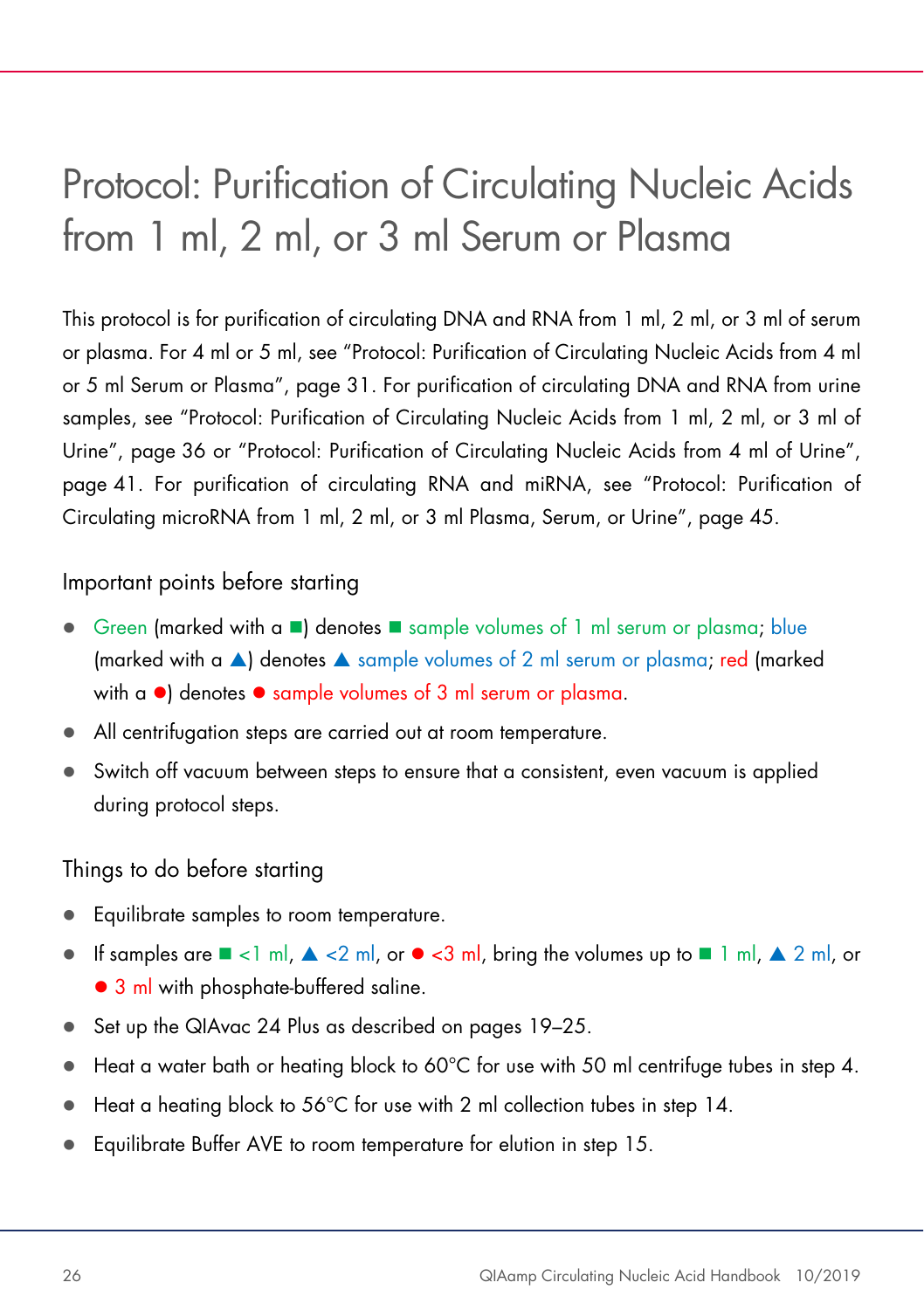- Ensure that Buffer ACB, Buffer ACW1 and Buffer ACW2 have been prepared according to the instructions in ["Important Notes"](#page-15-0).
- Add carrier RNA reconstituted in Buffer AVE to Buffer ACL according to instructions in Table 2.

<span id="page-26-0"></span>Table 2. Volumes of Buffer ACL and carrier RNA7 (dissolved in Buffer AVE) required for processing **1** ml,  $\triangle$  2 ml, or • 3 ml samples

|                           | <b>Buffer ACL (ml)</b> |                  |           |                                |
|---------------------------|------------------------|------------------|-----------|--------------------------------|
| Number of samples         | п                      | $\blacktriangle$ | $\bullet$ | Carrier RNA in Buffer AVE (µl) |
| $\mathbf{1}$              | 0.9                    | 1.8              | 2.6       | 5.6                            |
| $\overline{2}$            | 1.8                    | 3.5              | 5.3       | 11.3                           |
| $\ensuremath{\mathsf{3}}$ | 2.6                    | 5.3              | 7.9       | 16.9                           |
| $\overline{4}$            | 3.5                    | 7.0              | 10.6      | 22.5                           |
| $\mathfrak{S}$            | 4.4                    | 8.8              | 13.2      | 28.1                           |
| 6                         | 5.3                    | 10.6             | 15.8      | 33.8                           |
| $\overline{7}$            | 6.2                    | 12.3             | 18.5      | 39.4                           |
| 8                         | 7.0                    | 14.1             | 21.1      | 45.0                           |
| 9                         | 7.9                    | 15.8             | 23.8      | 50.6                           |
| 10                        | $8.8\,$                | 17.6             | 26.4      | 56.3                           |
| 11                        | 9.7                    | 19.4             | 29.0      | 61.9                           |
| 12                        | 10.6                   | 21.1             | 31.7      | 67.5                           |
| 13                        | 11.4                   | 22.9             | 34.3      | 73.1                           |
| 14                        | 12.3                   | 24.6             | 37.0      | 78.8                           |
| 15                        | 13.2                   | 26.4             | 39.6      | 84.4                           |
| 16                        | 14.1                   | 28.2             | 42.2      | 90.0                           |
| 17                        | 15.0                   | 29.9             | 44.9      | 95.6                           |
| 18                        | 15.8                   | 31.7             | 47.5      | 101.3                          |
| 19                        | 16.7                   | 33.4             | 50.2      | 106.9                          |
| 20                        | 17.6                   | 35.2             | 52.8      | 112.5                          |
| 21                        | 18.5                   | 37.0             | 55.4      | 118.1                          |
| 22                        | 19.4                   | 38.7             | 58.1      | 123.8                          |
| 23                        | 20.2                   | 40.5             | 60.7      | 129.4                          |
| 24                        | 21.1                   | 42.2             | 63.4      | 135.0                          |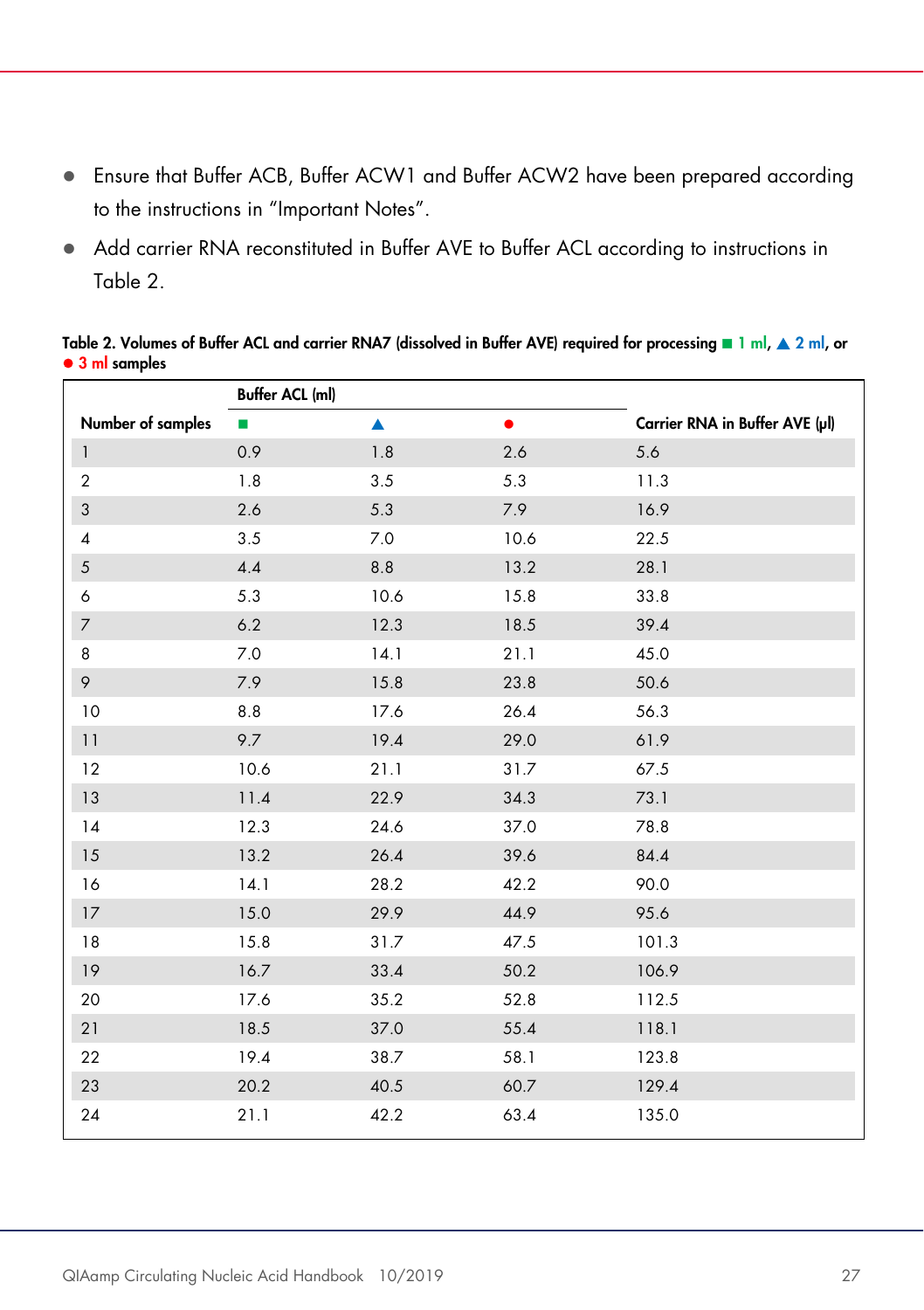#### Procedure

- 1. Pipet 100 µl, ▲ 200 µl or 300 µl QIAGEN Proteinase K into a 50 ml centrifuge tube (not provided).
- 2. Add  $\blacksquare$  1 ml,  $\blacktriangle$  2 ml, or  $\blacktriangleright$  3 ml of serum or plasma to the 50 ml tube.
- 3. Add  $\blacksquare$  0.8 ml,  $\blacktriangle$  1.6 ml or  $\blacktriangleright$  2.4 ml Buffer ACL (containing 1.0 µg carrier RNA).

Close the cap and mix by pulse-vortexing for 30 s.

Make sure that a visible vortex forms in the tube. To ensure efficient lysis, it is essential that the sample and Buffer ACL are mixed thoroughly to yield a homogeneous solution.

Note: Do not interrupt the procedure at this time. Proceed immediately to step 4 to start the lysis incubation.

- 4. Incubate at 60°C for 30 min.
- Place the tube back on the lab bench and unscrew the cap.
- 6. Add  $\blacksquare$  1.8 ml,  $\blacktriangle$  3.6 ml or  $\blacktriangleright$  5.4 ml Buffer ACB to the lysate in the tube. Close the cap and mix thoroughly by pulse-vortexing for 15–30 s.
- 7. Incubate the lysate–Buffer ACB mixture in the tube for 5 min on ice.
- Insert the QIAamp Mini column into the VacConnector on the QIAvac 24 Plus. Insert a 20 ml tube extender into the open QIAamp Mini column.

Make sure that the tube extender is firmly inserted into the QIAamp Mini column to avoid leakage of sample.

Note: Keep the collection tube for the dry spin in step 13.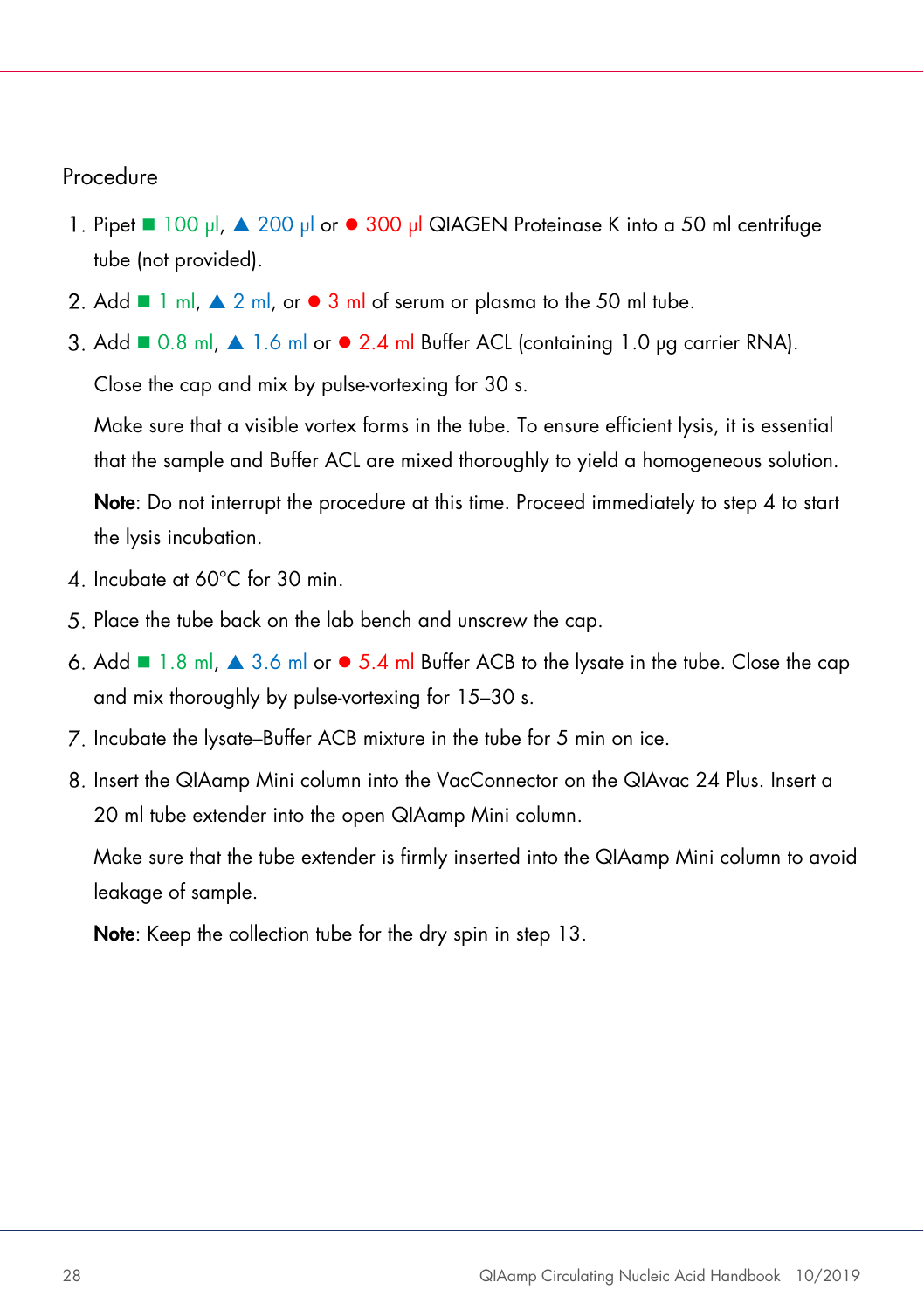9. Carefully apply the lysate–Buffer ACB mixture from step 7 into the tube extender of the QIAamp Mini column. Switch on the vacuum pump. When all lysates have been drawn through the columns completely, switch off the vacuum pump and release the pressure to 0 mbar. Carefully remove and discard the tube extender.

Please note that large sample lysate volumes (about 11 ml when starting with 3 ml sample) may need up to 10 min to pass through the QIAamp Mini membrane by vacuum force. For fast and convenient release of the vacuum pressure, the Vacuum Regulator should be used (part of the QIAvac Connecting System).

Note: To avoid cross-contamination, be careful not to move the tube extenders over neighboring QIAamp Mini Columns.

- Apply 600 µl Buffer ACW1 to the QIAamp Mini column. Leave the lid of the column open, and switch on the vacuum pump. After all of Buffer ACW1 has been drawn through the QIAamp Mini column, switch off the vacuum pump and release the pressure to 0 mbar.
- Apply 750 µl Buffer ACW2 to the QIAamp Mini column. Leave the lid of the column open, and switch on the vacuum pump. After all of Buffer ACW2 has been drawn through the QIAamp Mini column, switch off the vacuum pump and release the pressure to 0 mbar.
- Apply 750 µl of ethanol (96–100%) to the QIAamp Mini column. Leave the lid of the column open, and switch on the vacuum pump. After all of ethanol has been drawn through the spin column, switch off the vacuum pump and release the pressure to 0 mbar.
- Close the lid of the QIAamp Mini column. Remove it from the vacuum manifold, and discard the VacConnector. Place the QIAamp Mini column in a clean 2 ml collection tube, and centrifuge at full speed (20,000 x  $g$ ; 14,000 rpm) for 3 min.
- Place the QIAamp Mini Column into a new 2 ml collection tube. Open the lid, and incubate the assembly at 56°C for 10 min to dry the membrane completely.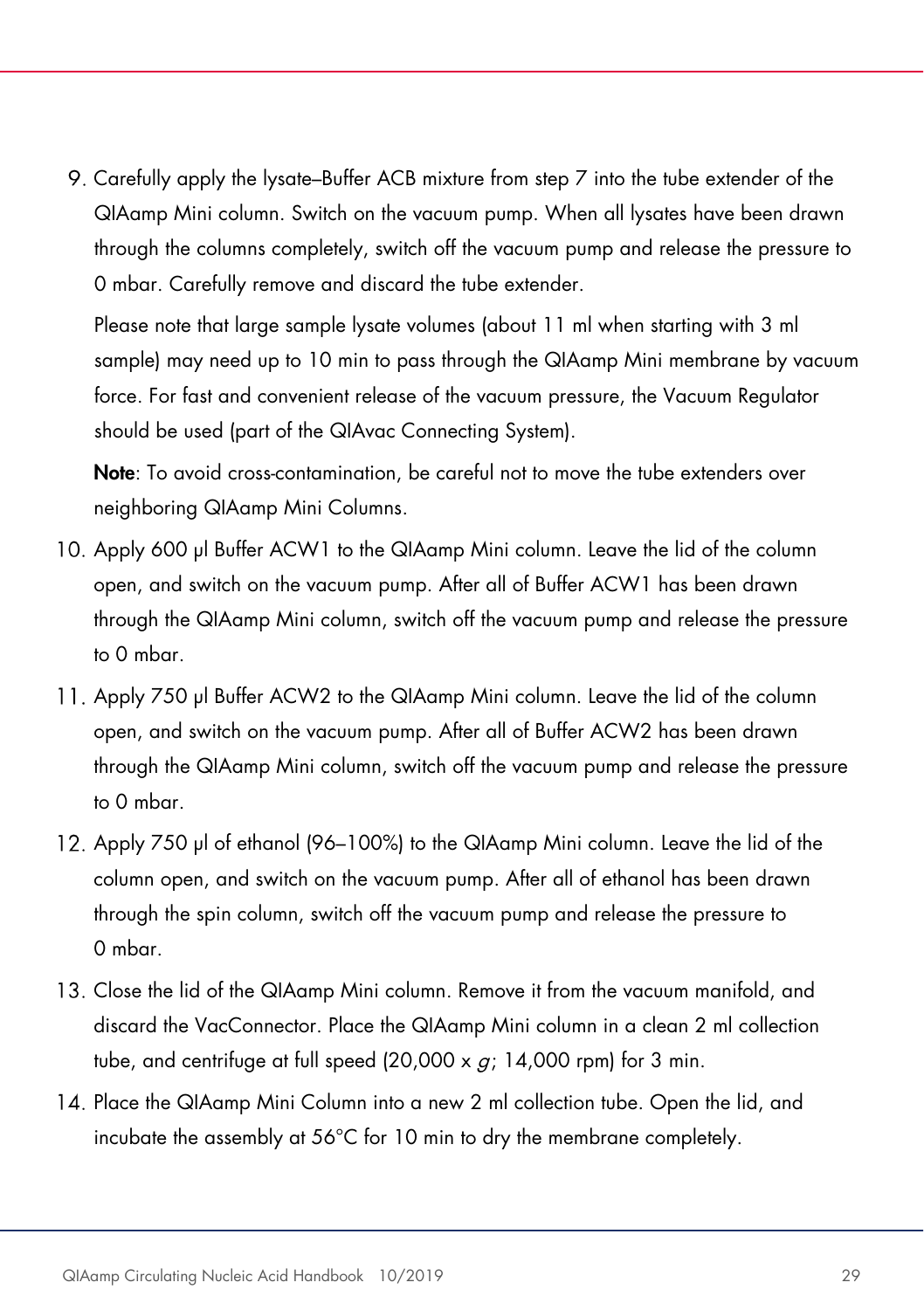Place the QIAamp Mini column in a clean 1.5 ml elution tube (provided) and discard the 2 ml collection tube from step 14. Carefully apply 20–150 µl of Buffer AVE to the center of the QIAamp Mini membrane. Close the lid and incubate at room temperature for 3 min.

Important: Ensure that the elution buffer AVE is equilibrated to room temperature. If elution is done in small volumes (<50 µl) the elution buffer has to be dispensed onto the center of the membrane for complete elution of bound DNA.

Elution volume is flexible and can be adapted according to the requirements of downstream applications. The recovered eluate volume will be up to 5 µl less than the elution volume applied to the QIAamp Mini column.

16. Centrifuge in a microcentrifuge at full speed  $(20,000 \times q; 14,000 \text{ rpm})$  for 1 min to elute the nucleic acids.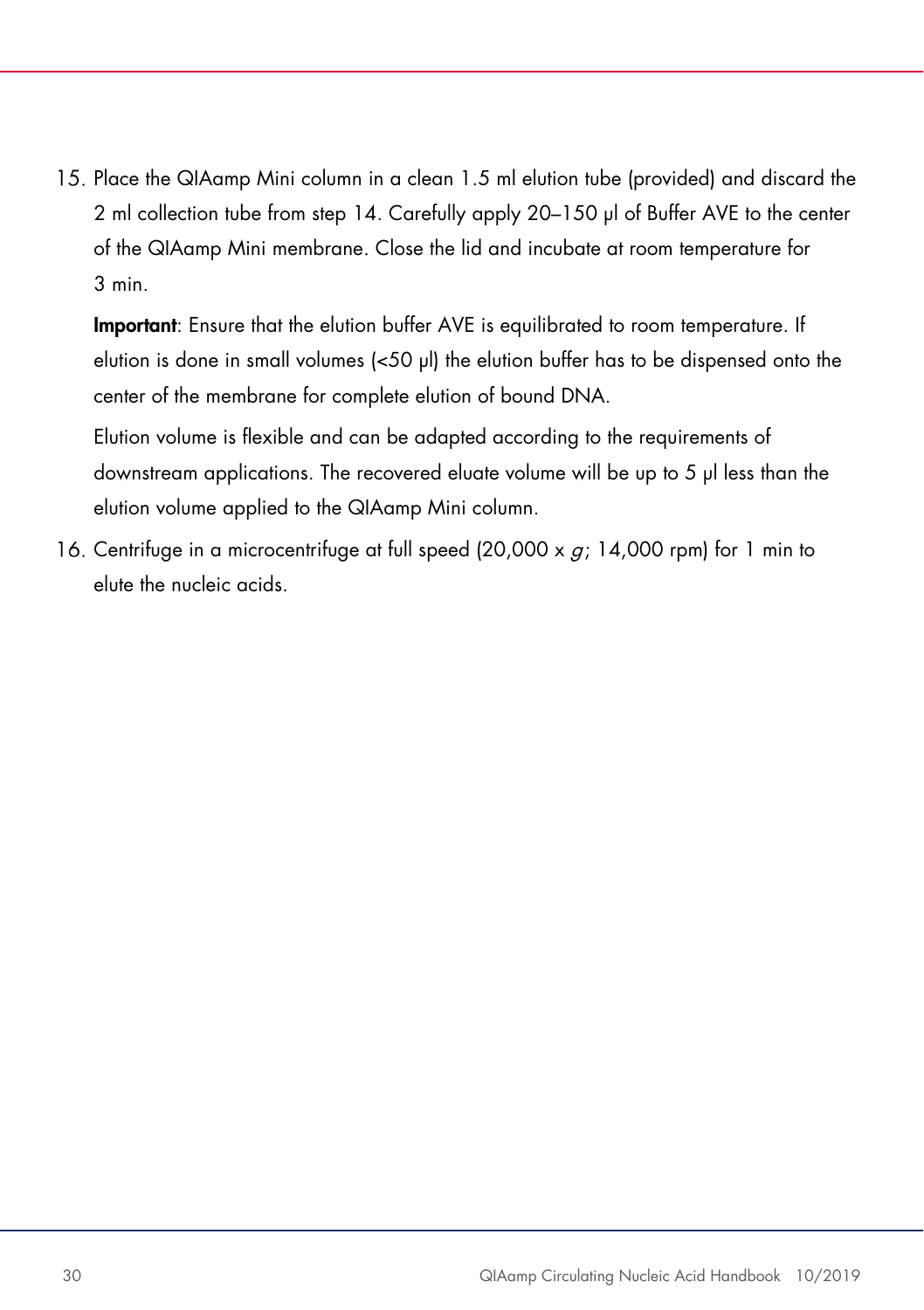### <span id="page-30-0"></span>Protocol: Purification of Circulating Nucleic Acids from 4 ml or 5 ml Serum or Plasma

This protocol is for purification of circulating DNA and RNA from 4 ml or 5 ml of serum or plasma. For 1 ml, 2 ml, or 3 ml, see "Protocol: Purification of Circulating Nucleic Acids from 1 ml, 2 ml, or 3 ml Serum or Plasma", page [26.](#page-25-0) For purification of circulating DNA and RNA from urine samples, see "Protocol: Purification of Circulating Nucleic Acids from 1 ml, 2 ml, or 3 ml of Urine", page [36,](#page-35-0) or "Protocol: Purification of Circulating Nucleic Acids from 4 ml of Urine", page [41.](#page-40-0) For purification of circulating miRNA, see "Protocol: Purification of Circulating microRNA from 1 ml, 2 ml, or 3 ml Plasma, Serum, or Urine", page [45.](#page-44-0)

#### Important points before starting

- $\bullet$  Blue (marked with a  $\blacktriangle$ ) denotes  $\blacktriangle$  sample volumes of 4 ml serum or plasma; red (marked with a  $\bullet$ ) denotes  $\bullet$  sample volumes of 5 ml serum or plasma.
- All centrifugation steps are carried out at room temperature.
- Switch off vacuum between steps to ensure that a consistent, even vacuum is applied during protocol steps.

#### Things to do before starting

- Equilibrate samples to room temperature.
- If samples are  $\triangle$  >4 ml or  $\bullet$  >5 ml, bring the volumes up to  $\triangle$  4 ml or  $\bullet$  5 ml with phosphate-buffered saline.
- Set up the QIAvac 24 Plus as described on pages [19](#page-17-0)[–25.](#page-24-0)
- $\bullet$  Heat a water bath or heating block to 60°C for use with 50 ml centrifuge tubes in step 4.
- Heat a heating block to 56°C for use with 2 ml collection tubes in step 14.
- Equilibrate Buffer AVE to room temperature for elution in step 15.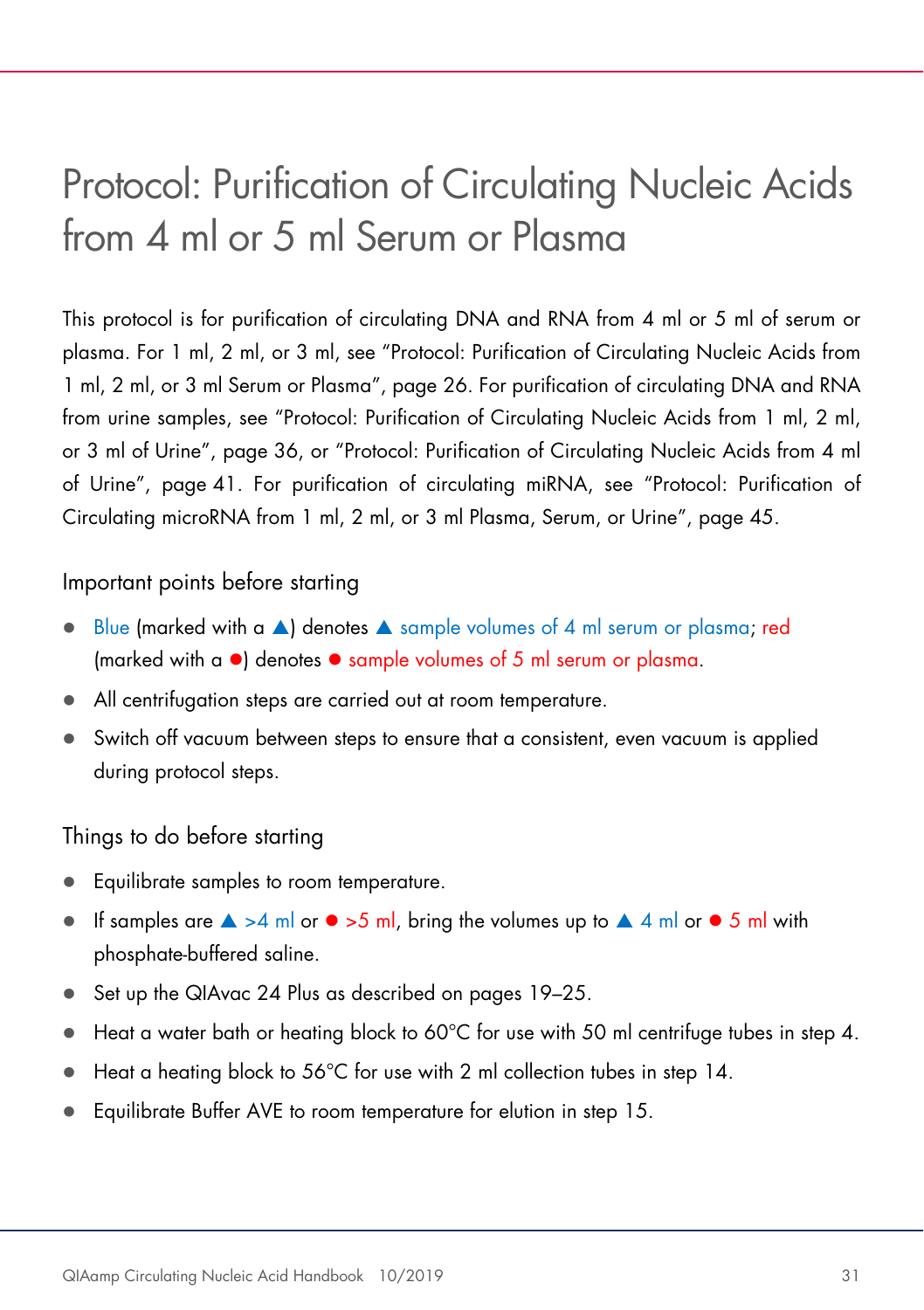- Ensure that Buffer ACB, Buffer ACW1 and Buffer ACW2 have been prepared according to the instructions in ["Important Notes"](#page-15-0).
- Add carrier RNA reconstituted in Buffer AVE to Buffer ACL according to instructions in [Table 3.](#page-31-0)

<span id="page-31-0"></span>Table 3. Volumes of Buffer ACL and carrier RNA (dissolved in Buffer AVE) required for processing  $\triangle 4$  ml or  $\bullet$  5 ml samples

|                   | <b>Buffer ACL (ml)</b> |           |                                |
|-------------------|------------------------|-----------|--------------------------------|
| Number of samples | ▲                      | $\bullet$ | Carrier RNA in Buffer AVE (µI) |
| $\mathbf{1}$      | 3.5                    | 4.4       | 5.6                            |
| $\overline{2}$    | 7.0                    | 8.8       | 11.3                           |
| $\mathfrak{S}$    | 10.6                   | 13.2      | 16.9                           |
| $\overline{4}$    | 14.1                   | 17.6      | 22.5                           |
| $\sqrt{5}$        | 17.6                   | 22.0      | 28.1                           |
| 6                 | 21.1                   | 26.4      | 33.8                           |
| $\boldsymbol{7}$  | 24.6                   | 30.8      | 39.4                           |
| 8                 | 28.2                   | 35.2      | 45.0                           |
| $\varphi$         | 31.7                   | 39.6      | 50.6                           |
| 10                | 35.2                   | 44.0      | 56.3                           |
| 11                | 38.7                   | 48.4      | 61.9                           |
| 12                | 42.2                   | 52.8      | 67.5                           |
| 13                | 45.8                   | 57.2      | 73.1                           |
| 14                | 49.3                   | 61.6      | 78.8                           |
| 15                | 52.8                   | 66.0      | 84.4                           |
| 16                | 56.3                   | 70.4      | 90.0                           |
| 17                | 59.8                   | 74.8      | 95.6                           |
| 18                | 63.4                   | 79.2      | 101.3                          |
| 19                | 66.9                   | 83.6      | 106.9                          |
| 20                | 70.4                   | 88.0      | 112.5                          |
| 21                | 73.9                   | 92.4      | 118.1                          |
| 22                | 77.4                   | 96.8      | 123.8                          |
| 23                | 81.0                   | 101.2     | 129.4                          |
| 24                | 84.5                   | 105.6     | 135.0                          |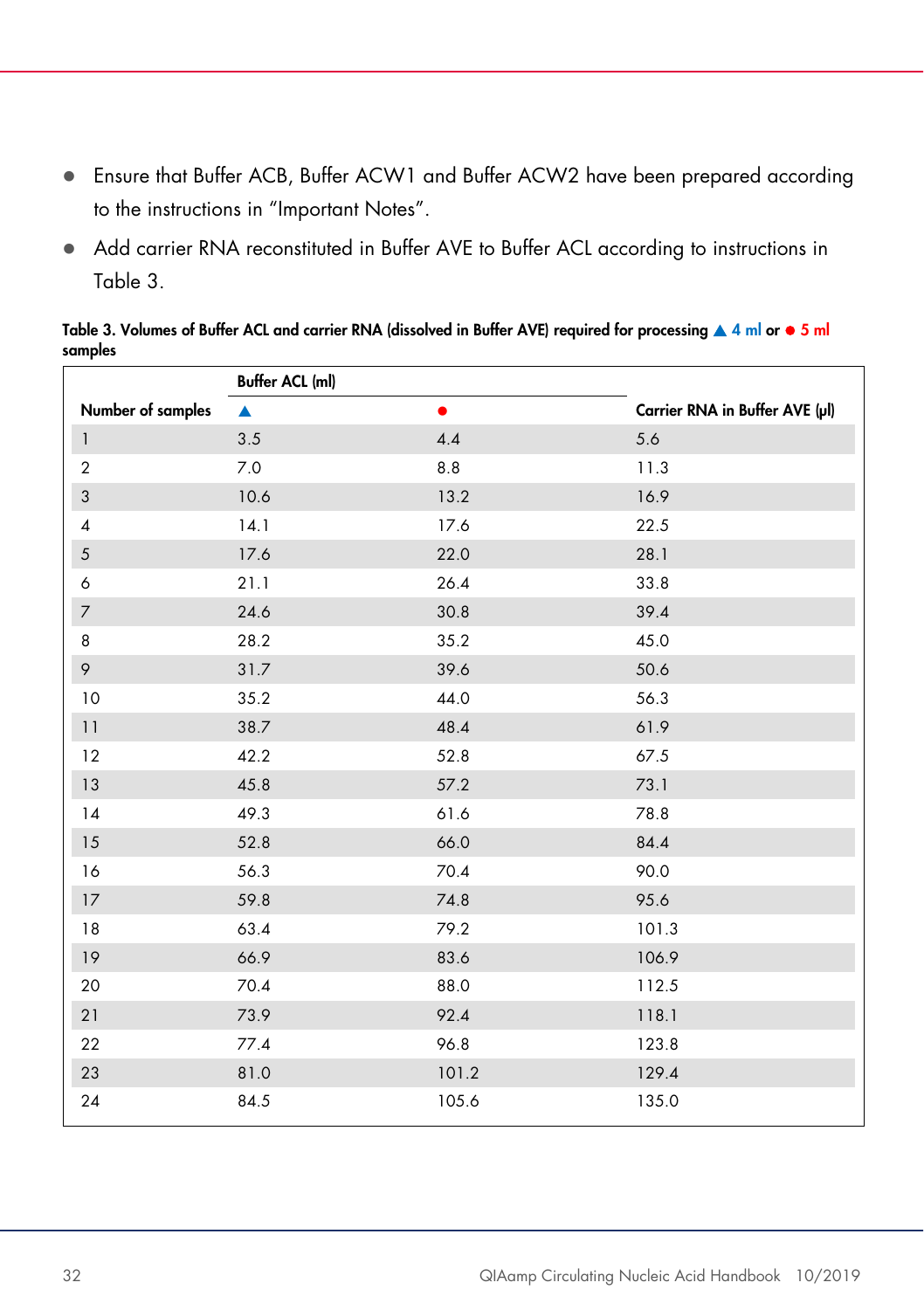#### Procedure

- 1. Pipet ▲ 400 µl or 500 µl QIAGEN Proteinase K into a 50 ml centrifuge tube (not provided).
- 2. Add  $\blacktriangle$  4 ml or  $\blacktriangleright$  5 ml of serum or plasma to the tube.
- 3. Add  $\triangle$  3.2 ml or  $\bullet$  4 ml Buffer ACL (containing 1.0 µg carrier RNA). Close the cap and mix by pulse-vortexing for 30 s.

Make sure that a visible vortex forms in the tube. To ensure efficient lysis, it is essential that the sample and Buffer ACL are mixed thoroughly to yield a homogeneous solution.

Note: Do not interrupt the procedure at this time. Proceed immediately to step 4 to start the lysis incubation.

- 4. Incubate at 60°C for 30 min.
- 5. Place the tube back on the lab bench and unscrew the cap.
- 6. Add  $\blacktriangleright$  7.2 ml or  $\blacktriangleright$  9 ml Buffer ACB to the lysate in the tube. Close the cap and mix thoroughly by pulse-vortexing for 15–30 s.
- 7. Incubate the lysate–Buffer ACB mixture in the tube for 5 min on ice.
- Insert the QIAamp Mini column into the VacConnector on the QIAvac 24 Plus. Insert a 20 ml tube extender into the open QIAamp Mini column.

Make sure that the tube extender is firmly inserted into the QIAamp Mini column to avoid leakage of sample.

Note: Keep the collection tube for the dry spin in step 13.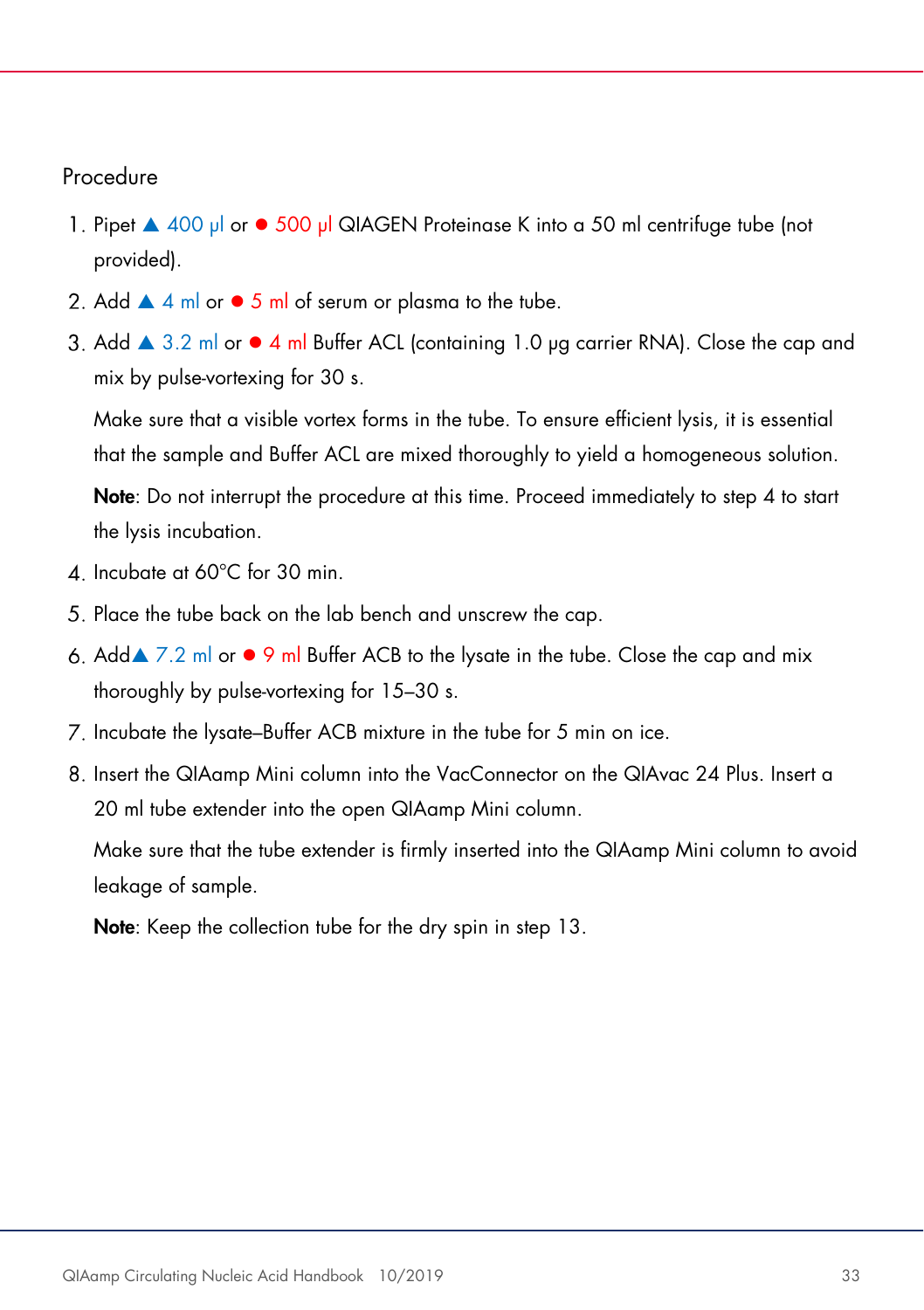9. Carefully apply the lysate–Buffer ACB mixture from step 7 into the tube extender of the QIAamp Mini column. Switch on the vacuum pump. When all lysates have been drawn through the columns completely, switch off the vacuum pump and release the pressure to 0 mbar. Carefully remove and discard the tube extender.

Please note that large sample lysate volumes (about 20 ml when starting with 5 ml sample) may need up to 15 min to pass through the QIAamp Mini membrane by vacuum force. For fast and convenient release of the vacuum pressure, the Vacuum Regulator should be used (part of the QIAvac Connecting System).

Note: To avoid cross-contamination, be careful not to move the tube extenders over neighboring QIAamp Mini Columns.

- Apply 600 µl Buffer ACW1 to the QIAamp Mini column. Leave the lid of the column open, and switch on the vacuum pump. After all of Buffer ACW1 has been drawn through the QIAamp Mini column, switch off the vacuum pump and release the pressure to 0 mbar.
- Apply 750 µl Buffer ACW2 to the QIAamp Mini column. Leave the lid of the column open, and switch on the vacuum pump. After all of Buffer ACW2 has been drawn through the QIAamp Mini column, switch off the vacuum pump and release the pressure to 0 mbar.
- Apply 750 µl of ethanol (96–100%) to the QIAamp Mini column. Leave the lid of the column open, and switch on the vacuum pump. After all of ethanol has been drawn through the spin column, switch off the vacuum pump and release pressure to 0 mbar.
- 13. Close the lid of the QIAamp Mini column. Remove it from the vacuum manifold, and discard the VacConnector. Place the QIAamp Mini column in a clean 2 ml collection tube, and centrifuge at full speed  $(20,000 \times q; 14,000 \text{ rpm})$  for 3 min.
- Place the QIAamp Mini Column into a new 2 ml collection tube. Open the lid, and incubate the assembly at 56°C for 10 min to dry the membrane completely.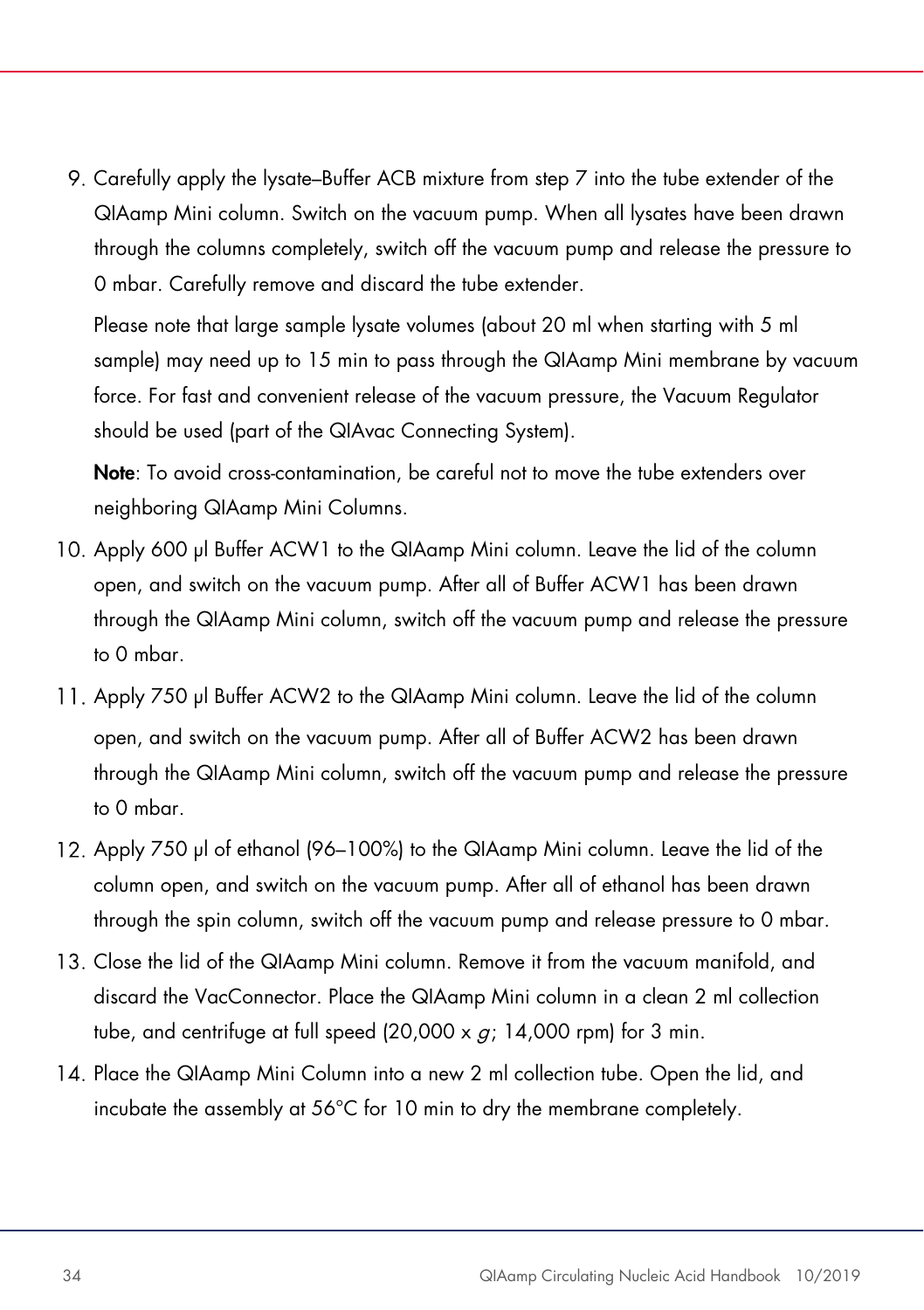Place the QIAamp Mini column in a clean 1.5 ml elution tube (provided) and discard the 2 ml collection tube from step 14. Carefully apply 20–150 µl of Buffer AVE to center of the QIAamp Mini membrane. Close the lid and incubate at room temperature for 3 min.

Important: Ensure that the elution buffer AVE is equilibrated to room temperature. If elution is done in small volumes (<50 µl) the elution buffer has to be dispensed onto the center of the membrane for complete elution of bound DNA.

Elution volume is flexible and can be adapted according to the requirements of downstream applications. The recovered eluate volume will be up to 5 µl less than the elution volume applied to the QIAamp Mini column.

16. Centrifuge in a microcentrifuge at full speed (20,000 x  $g$ ; 14,000 rpm) for 1 min to elute the nucleic acids.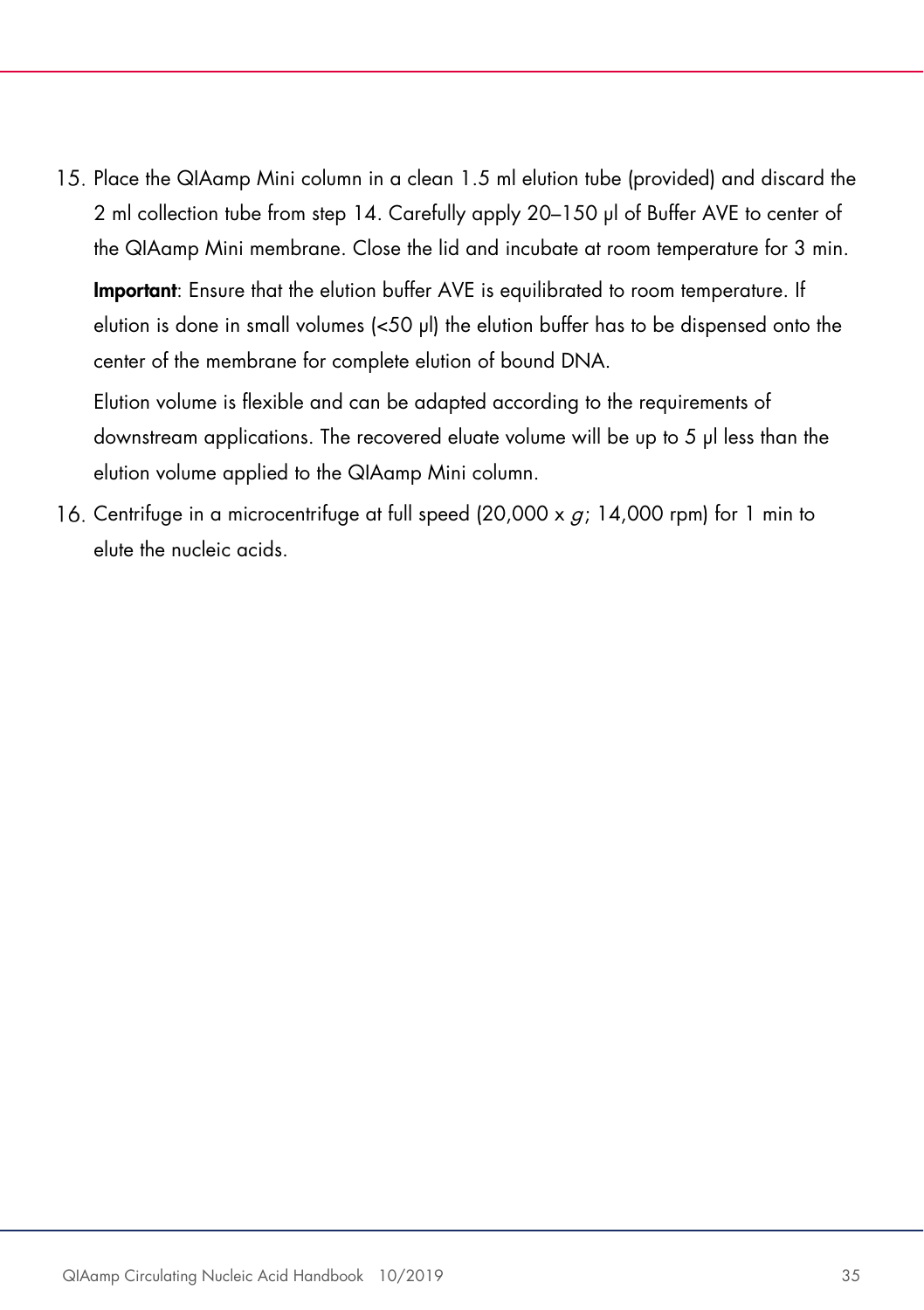### <span id="page-35-0"></span>Protocol: Purification of Circulating Nucleic Acids from 1 ml, 2 ml, or 3 ml Urine

This protocol is designed for purification of circulating DNA and RNA from up to 1 ml, 2 ml, or 3 ml of urine. For purification of circulating nucleic acids from up to 4 ml of urine, see "Protocol: Purification of Circulating Nucleic Acids from 4 ml of Urine", page [41.](#page-40-0) For purification of circulating nucleic acids from plasma or serum, see "Protocol: Purification of Circulating Nucleic Acids from 1 ml, 2 ml, or 3 ml Serum or Plasma", page [26,](#page-25-0) or "Protocol: Purification of Circulating Nucleic Acids from 4 ml or 5 ml Serum or Plasma", page 26. For purification of circulating miRNA, see "Protocol: Purification of Circulating microRNA from 1 ml, 2 ml, or 3 ml Plasma, Serum, or Urine", page [45.](#page-44-0)

#### Important points before starting

- Green (marked with a  $\blacksquare$ ) denotes  $\blacksquare$  sample volumes of 1 ml urine; blue (marked with a  $\triangle$ ) denotes  $\triangle$  sample volumes of 2 ml urine; red (marked with a  $\bullet$ ) denotes  $\bullet$  sample volumes of 3 ml urine
- To obtain cell-free nucleic acids from urine, it is recommended to centrifuge urine samples at high speed (e.g., 16,000  $\times$  *a*) for 10 min and only use the supernatant for nucleic acid extraction. This will remove cellular material and cellular nucleic acids from the sample.
- All centrifugation steps are carried out at room temperature.
- Switch off vacuum between steps to ensure that a consistent, even vacuum is applied during protocol steps.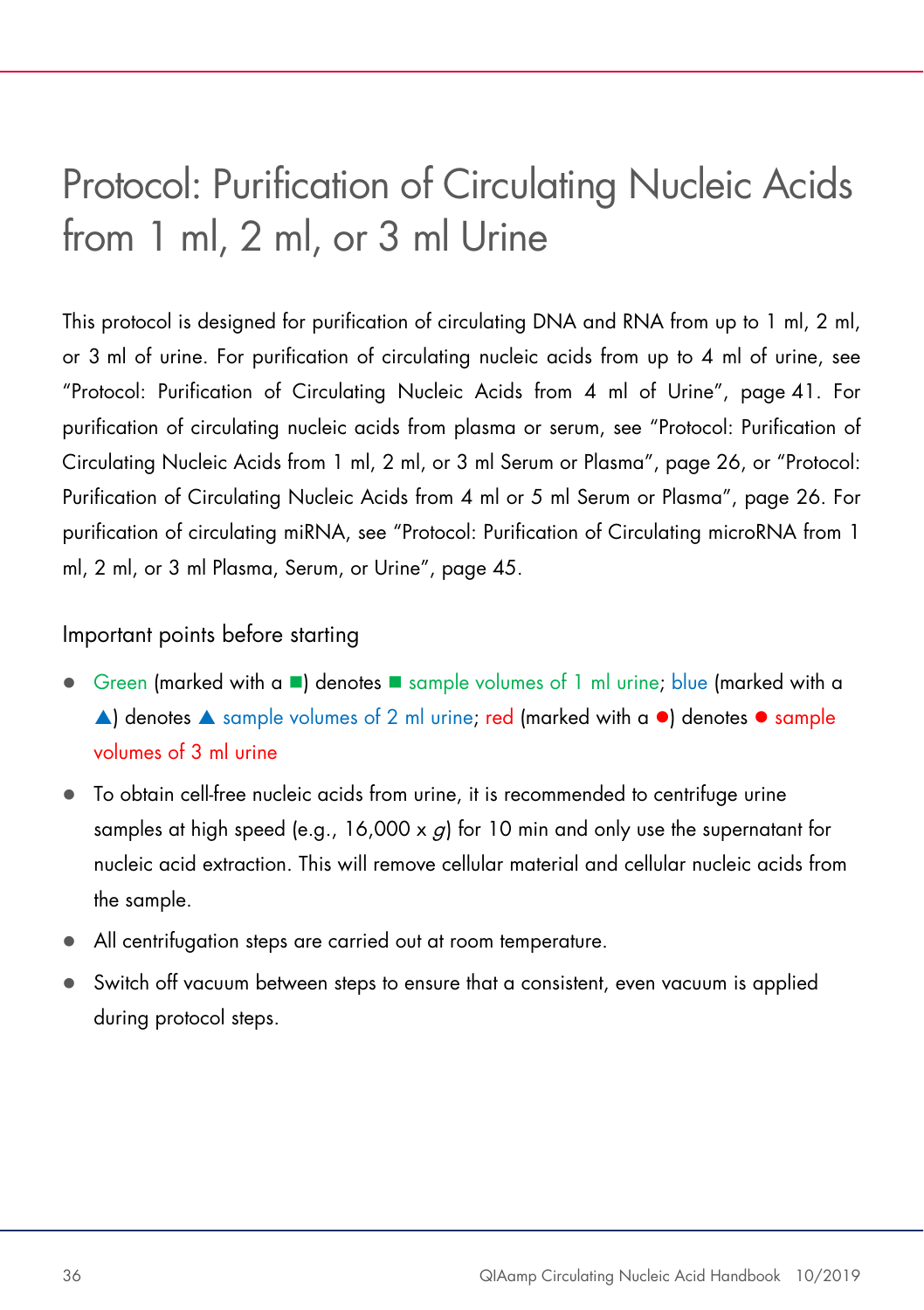<span id="page-36-0"></span>Things to do before starting

- Equilibrate samples to room temperature.
- If samples are  $\blacksquare$  <1 ml,  $\blacktriangle$  <2 ml, or  $\blacklozenge$  <3 ml, bring the volumes up to  $\blacksquare$  1 ml,  $\blacktriangle$  2 ml, or  $\bullet$  3 ml with phosphate-buffered saline.
- Set up the QIAvac 24 Plus as described on pages [19](#page-17-0)[–25.](#page-24-0)
- $\bullet$  Heat a water bath or heating block to 60°C for use with 50 ml centrifuge tubes in step 4.
- Heat a heating block to 56°C for use with 2 ml collection tubes in step 14.
- Equilibrate Buffer AVE to room temperature for elution in step 15.
- Ensure that Buffer ACB, Buffer ACW1 and Buffer ACW2 have been prepared according to the instructions in ["Important Notes"](#page-15-0).
- Add carrier RNA reconstituted in Buffer AVE to Buffer ACL according to instructions in [Table 4.](#page-36-0)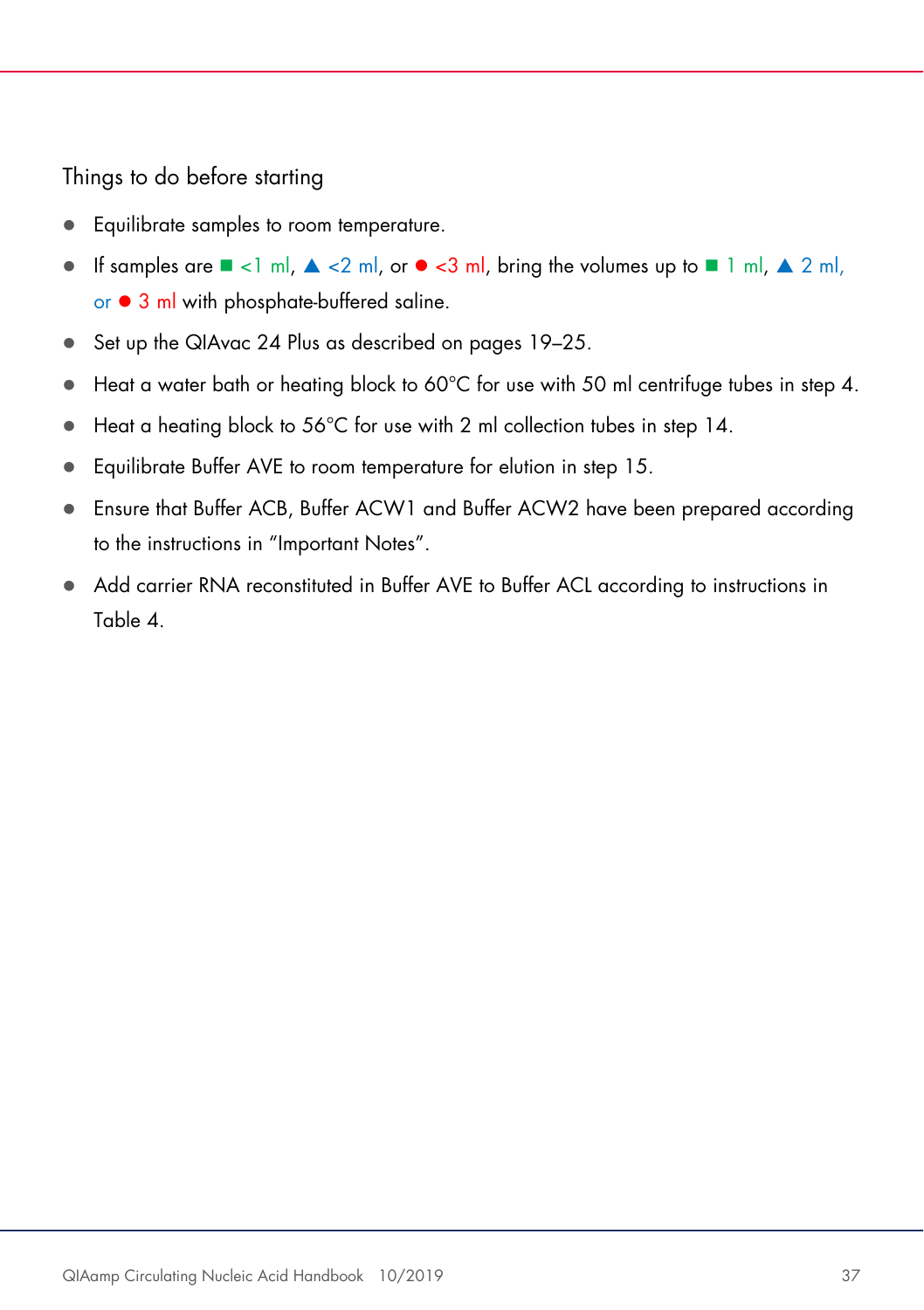|                           | <b>Buffer ACL (ml)</b> |                  |           |                                |
|---------------------------|------------------------|------------------|-----------|--------------------------------|
| Number of samples         | п                      | $\blacktriangle$ | $\bullet$ | Carrier RNA in Buffer AVE (µl) |
| $\mathbf{1}$              | 0.9                    | $1.8\,$          | 2.6       | 5.6                            |
| $\overline{2}$            | 1.8                    | 3.5              | 5.3       | 11.3                           |
| $\ensuremath{\mathsf{3}}$ | 2.6                    | 5.3              | $7.9$     | 16.9                           |
| $\overline{\mathcal{A}}$  | 3.5                    | 7.0              | 10.6      | 22.5                           |
| $\sqrt{5}$                | 4.4                    | 8.8              | 13.2      | 28.1                           |
| 6                         | 5.3                    | 10.6             | 15.8      | 33.8                           |
| $\overline{7}$            | 6.2                    | 12.3             | 18.5      | 39.4                           |
| 8                         | 7.0                    | 14.1             | 21.1      | 45.0                           |
| 9                         | 7.9                    | 15.8             | 23.8      | 50.6                           |
| 10                        | 8.8                    | 17.6             | 26.4      | 56.3                           |
| 11                        | 9.7                    | 19.4             | 29.0      | 61.9                           |
| 12                        | 10.6                   | 21.1             | 31.7      | 67.5                           |
| 13                        | 11.4                   | 22.9             | 34.3      | 73.1                           |
| 14                        | 12.3                   | 24.6             | 37.0      | 78.8                           |
| 15                        | 13.2                   | 26.4             | 39.6      | 84.4                           |
| 16                        | 14.1                   | 28.2             | 42.2      | 90.0                           |
| 17                        | 15.0                   | 29.9             | 44.9      | 95.6                           |
| 18                        | 15.8                   | 31.7             | 47.5      | 101.3                          |
| 19                        | 16.7                   | 33.4             | 50.2      | 106.9                          |
| 20                        | 17.6                   | 35.2             | 52.8      | 112.5                          |
| 21                        | 18.5                   | 37.0             | 55.4      | 118.1                          |
| 22                        | 19.4                   | 38.7             | 58.1      | 123.8                          |
| 23                        | 20.2                   | 40.5             | 60.7      | 129.4                          |
| 24                        | 21.1                   | 42.2             | 63.4      | 135.0                          |

Table 4. Volumes of Buffer ACL and carrier RNA (dissolved in Buffer AVE) required for processing 1 ml,  $\triangle 2$  ml, or ● 3 ml samples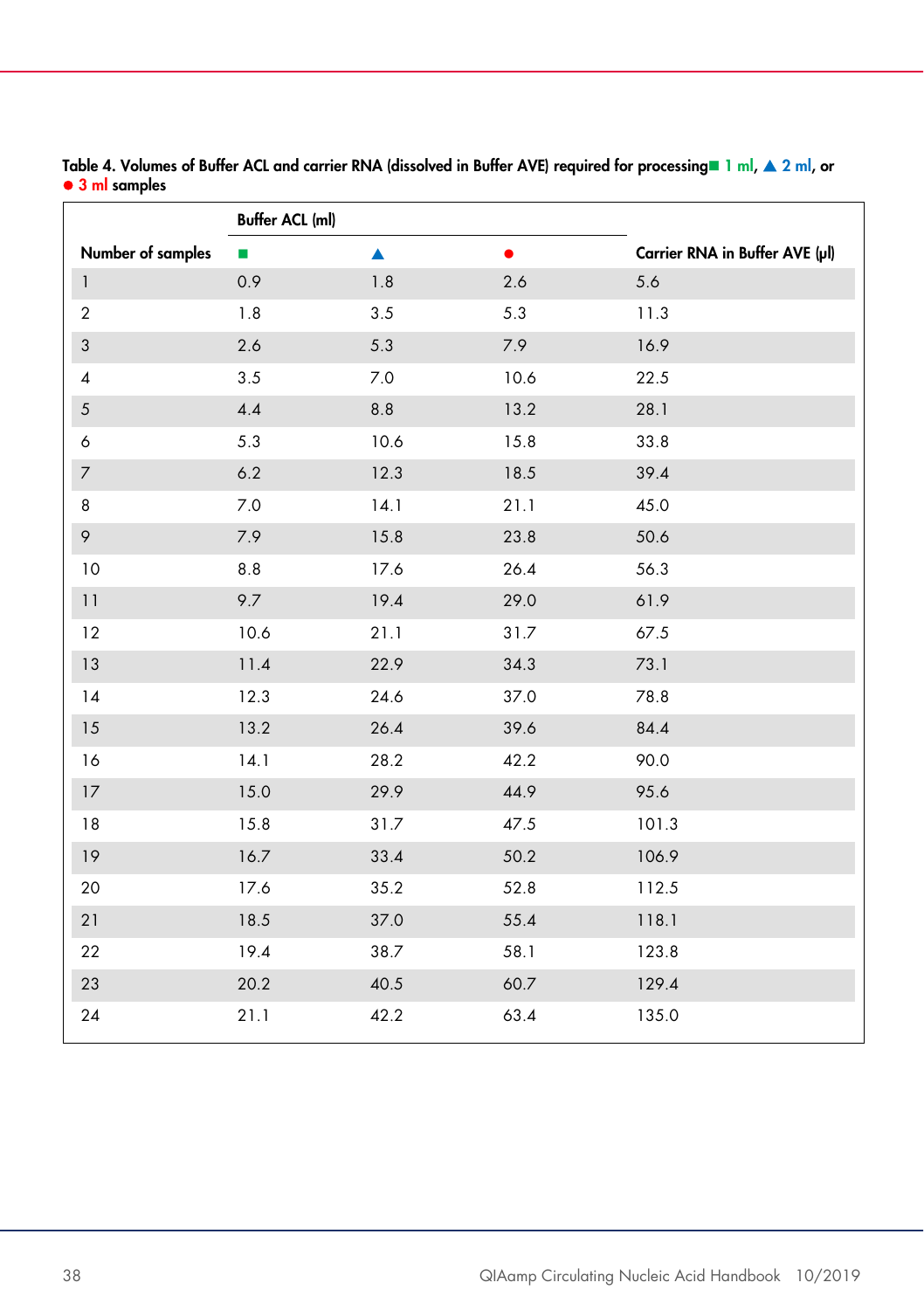#### Procedure

- 1. Pipet  $\blacksquare$  125 µl,  $\blacktriangle$  250 µl, or  $\blacksquare$  375 µl QIAGEN Proteinase K into a 50 ml tube (not provided).
- 2. Add  $\blacksquare$  1 ml,  $\blacktriangle$  2 ml, or  $\blacktriangleright$  3 ml of urine into the 50 ml tube.
- 3. Add  $\blacksquare$  1 ml,  $\blacktriangle$  2 ml, or  $\blacktriangleright$  3 ml of Buffer ACL (containing 1.0 µg carrier RNA) and  $\blacksquare$ 250  $\mu$ ,  $\triangle$  500  $\mu$ , or  $\bullet$  750  $\mu$  Buffer ATL; close the cap and mix by pulse vortexing for 30 s.

Note: Buffer ATL should be added to the lysis mixture as the last component.

Make sure a visible vortex forms in the tube. To ensure efficient lysis, it is essential that the sample and Buffers ACL and ATL are mixed thoroughly to yield a homogeneous solution.

A precipitate may form upon mixing of the components. This will redissolve during the lysis incubation and does not affect the yield of nucleic acids.

Note: Do not interrupt the procedure at this time. Proceed immediately to step 4 to start the lysis incubation.

- 4. Incubate at 60°C for 30 min.
- 5. Place the tube back on the lab bench and unscrew the cap.
- 6. Add  $\blacksquare$  3.6 ml,  $\blacktriangle$  5.4 ml or  $\blacksquare$  7.2 ml of Buffer ACB to the lysate, close the cap, and mix thoroughly by pulse-vortexing for 15–30 s.
- 7. Incubate the lysate–Buffer ACB mixture for 5 min on ice.
- 8. Insert the QIAamp Mini column into the VacConnector on the QIAvac 24 Plus. Insert a 20 ml tube extender into the open QIAamp Mini column.

Make sure that the tube extender is firmly inserted into the QIAamp Mini column To avoid leakage of sample.

Note: Keep the collection tube for the dry spin in step 13.

9. Carefully apply the lysate from step 7 into the tube extender of the QIAamp Mini column. Switch on the vacuum pump. When all lysates have been drawn through the columns completely, switch off the vacuum pump and release the pressure to 0 mbar. Carefully remove and discard the tube extender.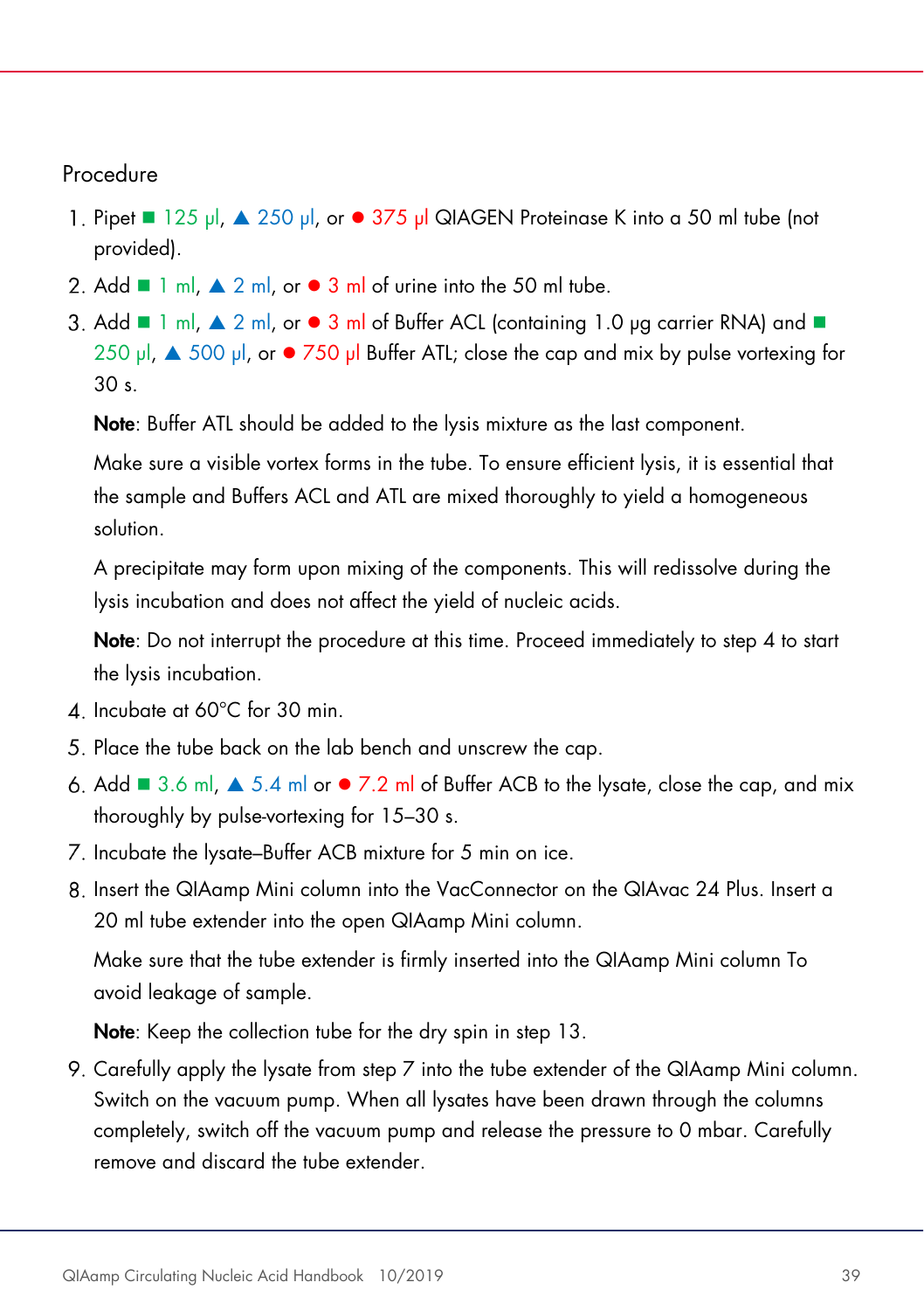Note that large sample lysate volumes (about 20 ml when starting with 4 ml urine) may need up to 15 min to pass through the QIAamp Mini membrane by vacuum force. For fast and convenient release of the vacuum pressure, the Vacuum Regulator should be used (part of the QIAvac Connecting System).

Note: To avoid cross contaminations, be careful not to cross neighboring QIAamp columns while tube extenders are removed.

- Apply 600 µl of Buffer ACW1 to the QIAamp Mini column. Leave the lid of the column open and switch on the vacuum pump. After all of Buffer ACW1 has been drawn through the QIAamp Mini column, switch off the vacuum pump and release the pressure to 0 mbar.
- Apply 750 µl of Buffer ACW2 to the QIAamp Mini column. Leave the lid of the column open and switch on the vacuum pump. After all of Buffer ACW2 has been drawn through the QIAamp Mini column, switch off the vacuum pump and release the pressure to 0 mbar.
- Apply 750 µl of ethanol (96–100%) to the QIAamp Mini column. Leave the lid of the column open and switch on the vacuum pump. After all of the ethanol has been drawn through the QIAamp Mini column, switch off the vacuum pump and release the pressure to 0 mbar.
- Close the lid of the QIAamp Mini column, remove it from the vacuum manifold and discard the VacConnector. Place the QIAamp Mini column in a clean 2 ml collection tube (saved from step 8) and centrifuge at full speed (20,000 x  $g$ ; 14,000 rpm) for 3 min.
- Place the QIAamp Mini column into a new 2 ml collection tube, open the lid, and incubate the assembly at 56°C for 10 min to dry the membrane completely.

If using the same heating block used in step 4, reduce the temperature by 4°C.

- Place the QIAamp Mini column in a clean 1.5 ml elution tube and discard the collection tube from step 14. Carefully apply 20–150 µl of Buffer AVE to the center of the QIAamp Mini column membrane. Close the lid and incubate at room temperature for 3 min.
- 16. Centrifuge at full speed (20,000 x  $q$ ; 14,000 rpm) for 1 min to elute the nucleic acids.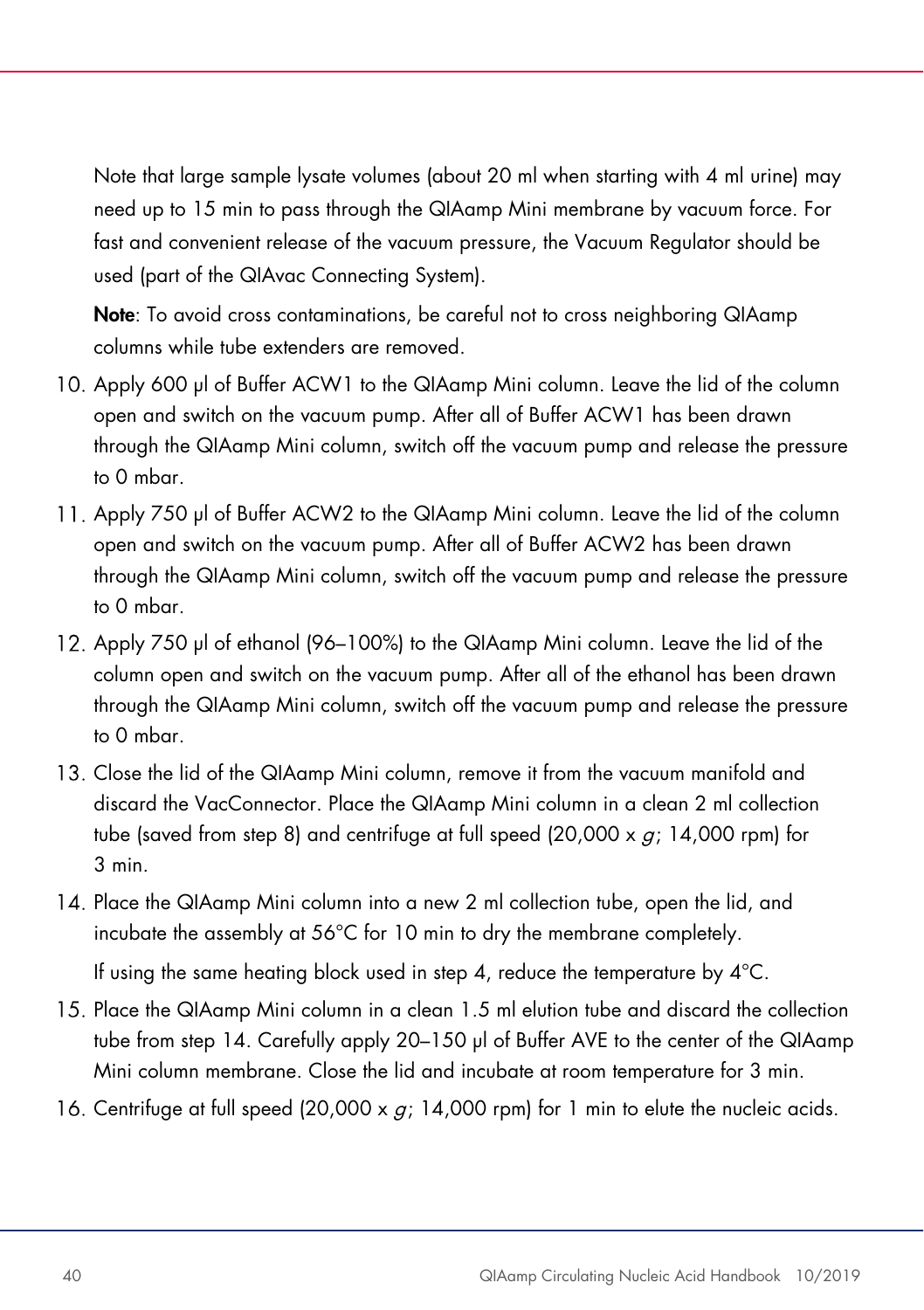### <span id="page-40-0"></span>Protocol: Purification of Circulating Nucleic Acids from 4 ml Urine

This protocol is designed for purification of circulating DNA and RNA from up to 4 ml of urine. For purification of circulating nucleic acids from 1 ml, 2 ml, or 3 ml of urine, see "Protocol: Purification of Circulating Nucleic Acids from 1 ml, 2 ml, or 3 ml of Urine", page [36.](#page-35-0) For purification of circulating nucleic acids from plasma or serum, see "Protocol: Purification of Circulating Nucleic Acids from 1 ml, 2 ml, or 3 ml Serum or Plasma", page [26](#page-25-0) or "Protocol: Purification of Circulating Nucleic Acids from 4 ml or 5 ml Serum or Plasma", page [31.](#page-30-0) For purification of circulating miRNA, see "Protocol: Purification of Circulating microRNA from 1 ml, 2 ml, or 3 ml Plasma, Serum or Urine", page [45.](#page-44-0)

#### Important points before starting

- To obtain cell-free nucleic acids from urine, it is recommended to centrifuge urine samples at high speed (e.g.,  $16,000 \times a$ ) for 10 min and only use the supernatant for nucleic acid extraction. This will remove cellular material and cellular nucleic acids from the sample.
- All centrifugation steps are carried out at room temperature.
- Switch off vacuum between steps to ensure that a consistent, even vacuum is applied during protocol steps.

#### Things to do before starting

- Equilibrate samples to room temperature.
- Set up the QIAvac 24 Plus as described on pages [19](#page-17-0)-25.
- $\bullet$  Heat a water bath or heating block to 60°C for use with 50 ml centrifuge tubes in step 4.
- Heat a heating block to 56°C for use with 2 ml collection tubes in step 14.
- Equilibrate Buffer AVE to room temperature for elution in step 15.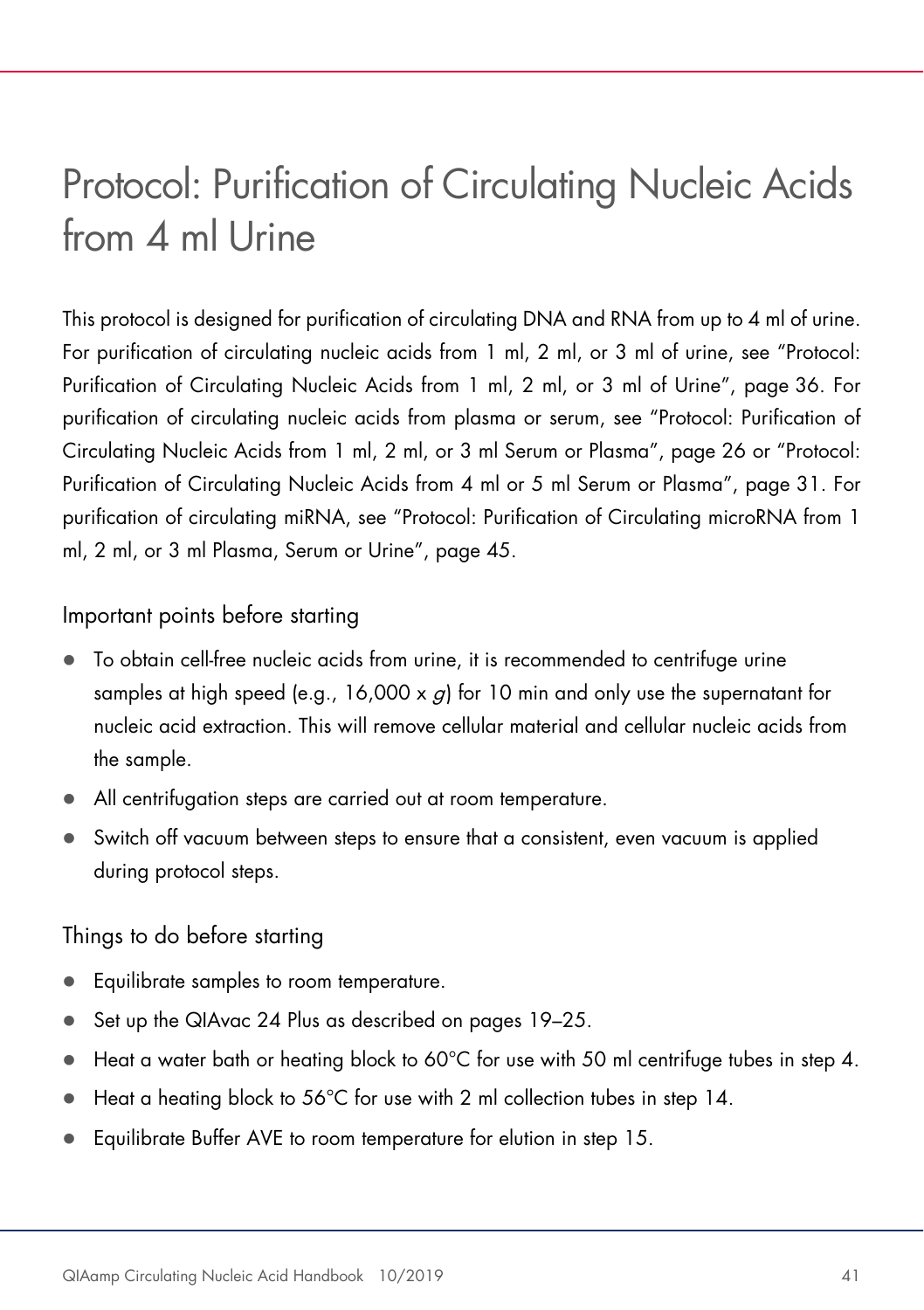- Ensure that Buffer ACB, Buffer ACW1 and Buffer ACW2 have been prepared according to the instructions in ["Important Notes"](#page-15-0).
- Add carrier RNA reconstituted in Buffer AVE to Buffer ACL according to instructions in [Table 5.](#page-41-0)

| Number of samples | <b>Buffer ACL (ml)</b> | Carrier RNA in Buffer AVE (µl) |
|-------------------|------------------------|--------------------------------|
| $\mathbf{1}$      | 4.4                    | 5.6                            |
| $\sqrt{2}$        | $8.8\,$                | 11.3                           |
| $\sqrt{3}$        | 13.2                   | 16.9                           |
| $\pmb{4}$         | 17.6                   | 22.5                           |
| $\sqrt{5}$        | 22.0                   | 28.1                           |
| $\boldsymbol{6}$  | 26.4                   | 33.8                           |
| $\overline{7}$    | 30.8                   | 39.4                           |
| $\,8\,$           | 35.2                   | 45.0                           |
| 9                 | 39.6                   | 50.6                           |
| $10$              | 44.0                   | 56.3                           |
| 11                | 48.4                   | 61.9                           |
| $12\,$            | 52.8                   | 67.5                           |
| 13                | 57.2                   | 73.1                           |
| $14$              | 61.6                   | 78.8                           |
| $15\,$            | 66.0                   | 84.4                           |
| 16                | 70.4                   | 90.0                           |
| $17\,$            | 74.8                   | 95.6                           |
| $18\,$            | 79.2                   | 101.3                          |
| 19                | 83.6                   | 106.9                          |
| 20                | 88.0                   | 112.5                          |
| 21                | 92.4                   | 118.1                          |
| 22                | 96.8                   | 123.8                          |
| 23                | 101.2                  | 129.4                          |
| 24                | 105.6                  | 135.0                          |
|                   |                        |                                |

<span id="page-41-0"></span>Table 5. Volumes of Buffer ACL and carrier RNA (dissolved in Buffer AVE) required for processing 4 ml samples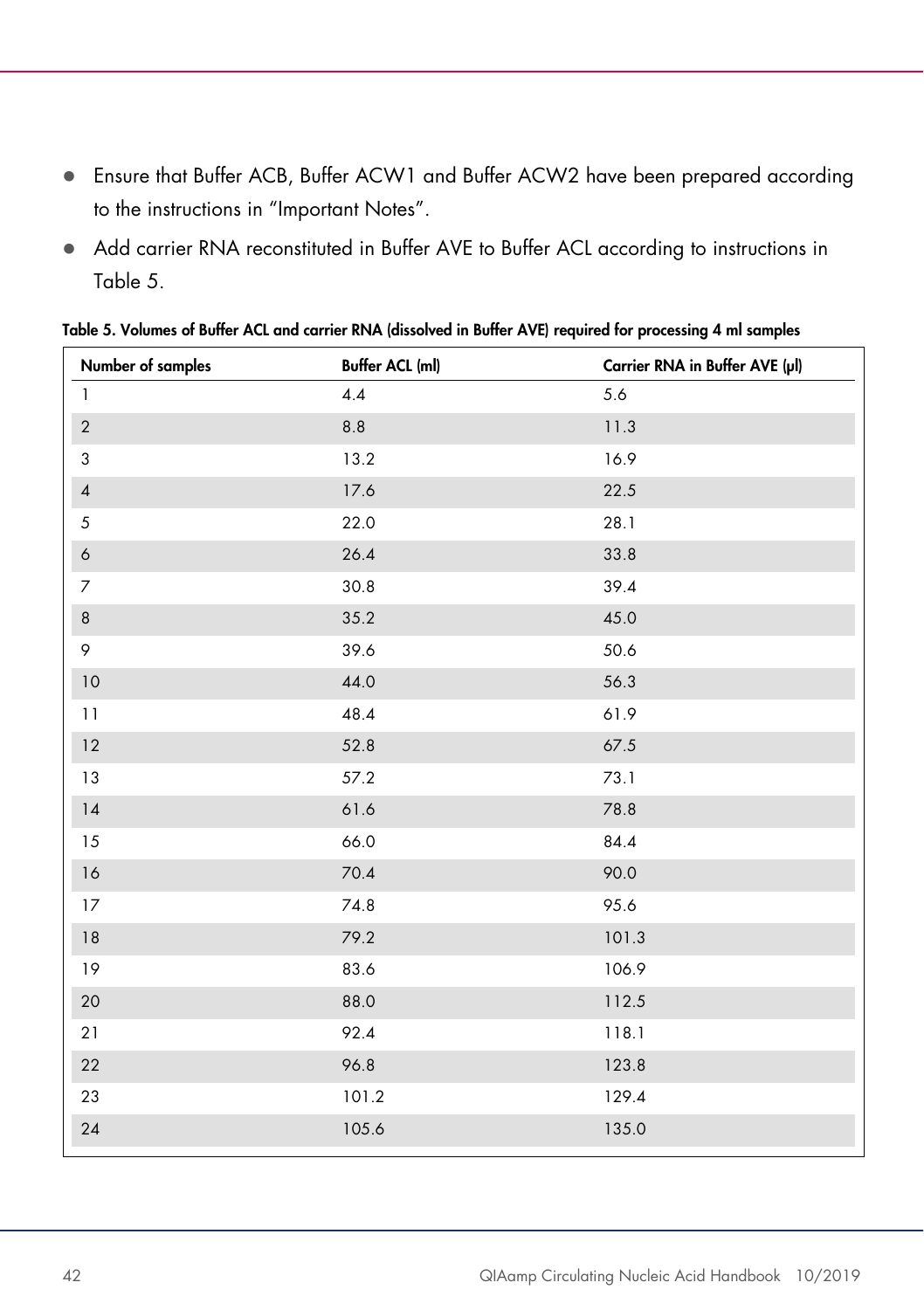#### Procedure

- 1. Pipet 500 µl QIAGEN Proteinase K into a 50 ml tube (not provided).
- 2 Add 4 ml of urine into the 50 ml tube.
- Add 4 ml of Buffer ACL (with carrier RNA as needed) and 1.0 ml Buffer ATL; close the cap and mix by pulse-vortexing for 30 s.

Note: Buffer ATL should be added to the lysis mixture as the last component. Make sure a visible vortex forms in the tube. To ensure efficient lysis, it is essential that the sample and Buffers ACL and ATL are mixed thoroughly to yield a homogeneous solution.

A precipitate may form upon mixing of the components. This will redissolve during the lysis incubation and does not affect the yield of nucleic acids.

Note: Do not interrupt the procedure at this time. Proceed immediately to step 4 to start the lysis incubation.

- 4. Incubate at 60°C for 30 min.
- 5. Place the tube back on the lab bench and unscrew the cap.
- Add 9.0 ml of Buffer ACB to the lysate, close the cap, and mix thoroughly by pulse-vortexing for 15–30 s.
- 7. Incubate the lysate–Buffer ACB mixture for 5 min on ice.
- Insert the QIAamp Mini column into the VacConnector on the QIAvac 24 Plus.

Insert a 20 ml tube extender into the open QIAamp Mini column.

Make sure that the tube extender is firmly inserted into the QIAamp Mini column to avoid leakage of sample.

Note: Keep the collection tube for the dry spin in step 13.

9. Carefully apply the lysate from step 7 into the tube extender of the QIAamp Mini column. Switch on the vacuum pump. When all lysates have been drawn through the columns completely, switch off the vacuum pump and release the pressure to 0 mbar. Carefully remove and discard the tube extender.

Please note that large sample lysate volumes (about 20 ml when starting with 4 ml urine) may need up to 15 min to pass through the QIAamp Mini membrane by vacuum force.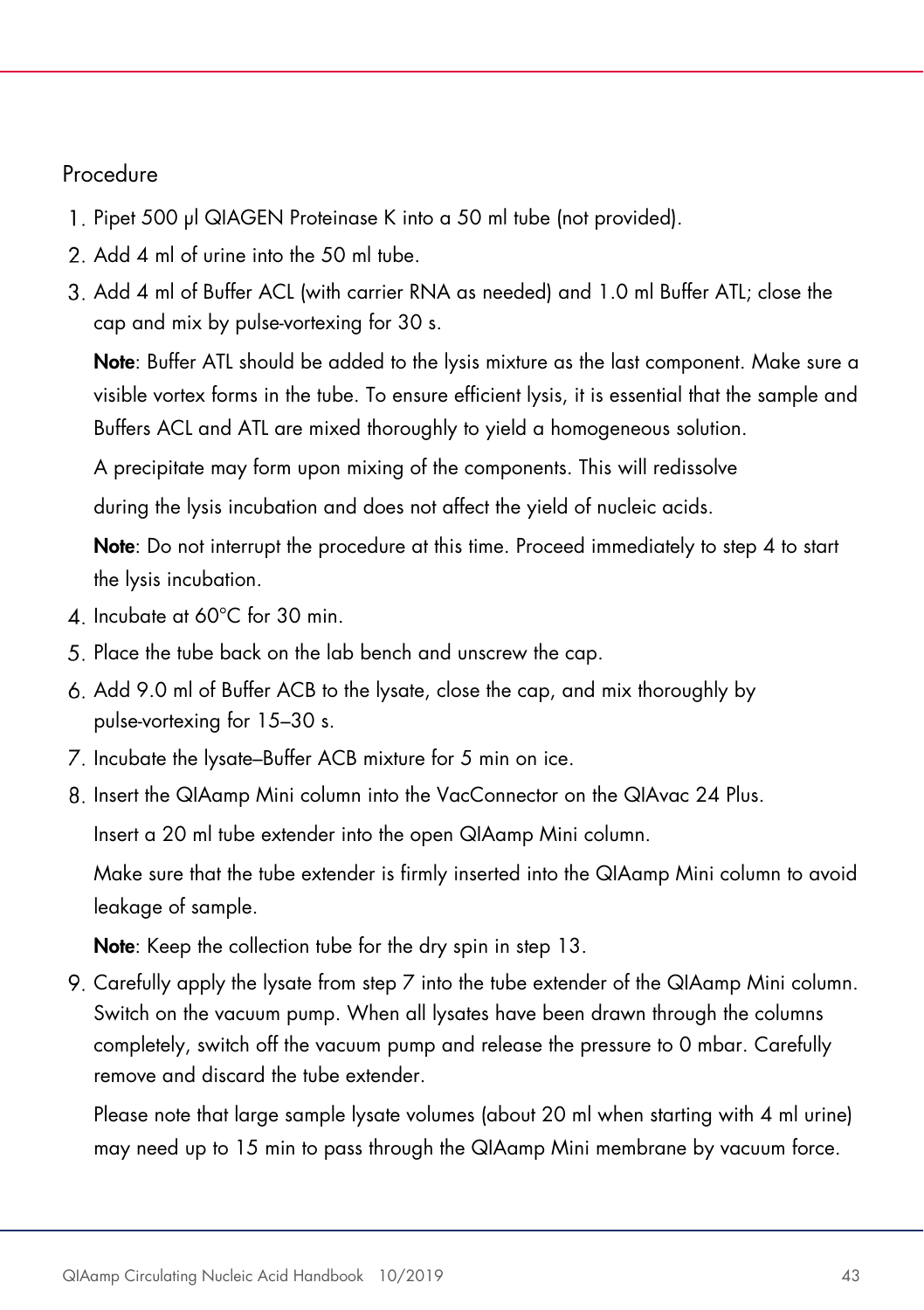For fast and convenient release of the vacuum pressure, the Vacuum Regulator should be used (part of the QIAvac Connecting System).

Note: To avoid cross contaminations, be careful not to cross neighboring QIAamp columns while tube extenders are removed.

- 10. Apply 600 ul of Buffer ACW1 to the QIAamp Mini column. Leave the lid of the column open and switch on the vacuum pump. After all of Buffer ACW1 has been drawn through the QIAamp Mini column, switch off the vacuum pump and release the pressure to 0 mbar.
- 11. Apply 750 µl of Buffer ACW2 to the QIAamp Mini column. Leave the lid of the column open and switch on the vacuum pump. After all of Buffer ACW2 has been drawn through the QIAamp Mini column, switch off the vacuum pump and release the pressure to 0 mbar.
- Apply 750 µl of ethanol (96–100%) to the QIAamp Mini column. Leave the lid of the column open and switch on the vacuum pump. After all of the ethanol has been drawn through the QIAamp Mini column, switch off the vacuum pump and release the pressure to 0 mbar.
- Close the lid of the QIAamp Mini column, remove it from the vacuum manifold and discard the VacConnector. Place the QIAamp Mini column in a clean 2 ml collection tube (saved from step 8) and centrifuge at full speed (20,000 x  $q$ ; 14,000 rpm) for 3 min.
- Place the QIAamp Mini column into a new 2 ml collection tube, open the lid, and incubate the assembly at 56°C for 10 min to dry the membrane completely.

If using the same heating block used in step 4, reduce the temperature by 4°C.

- Place the QIAamp Mini column in a clean 1.5 ml elution tube and discard the collection tube from step 14. Carefully apply 20–150 µl of Buffer AVE to the center of the QIAamp Mini column membrane. Close the lid and incubate at room temperature for 3 min.
- 16. Centrifuge at full speed  $(20,000 \times g; 14,000 \text{ rpm})$  for 1 min to elute the nucleic acids.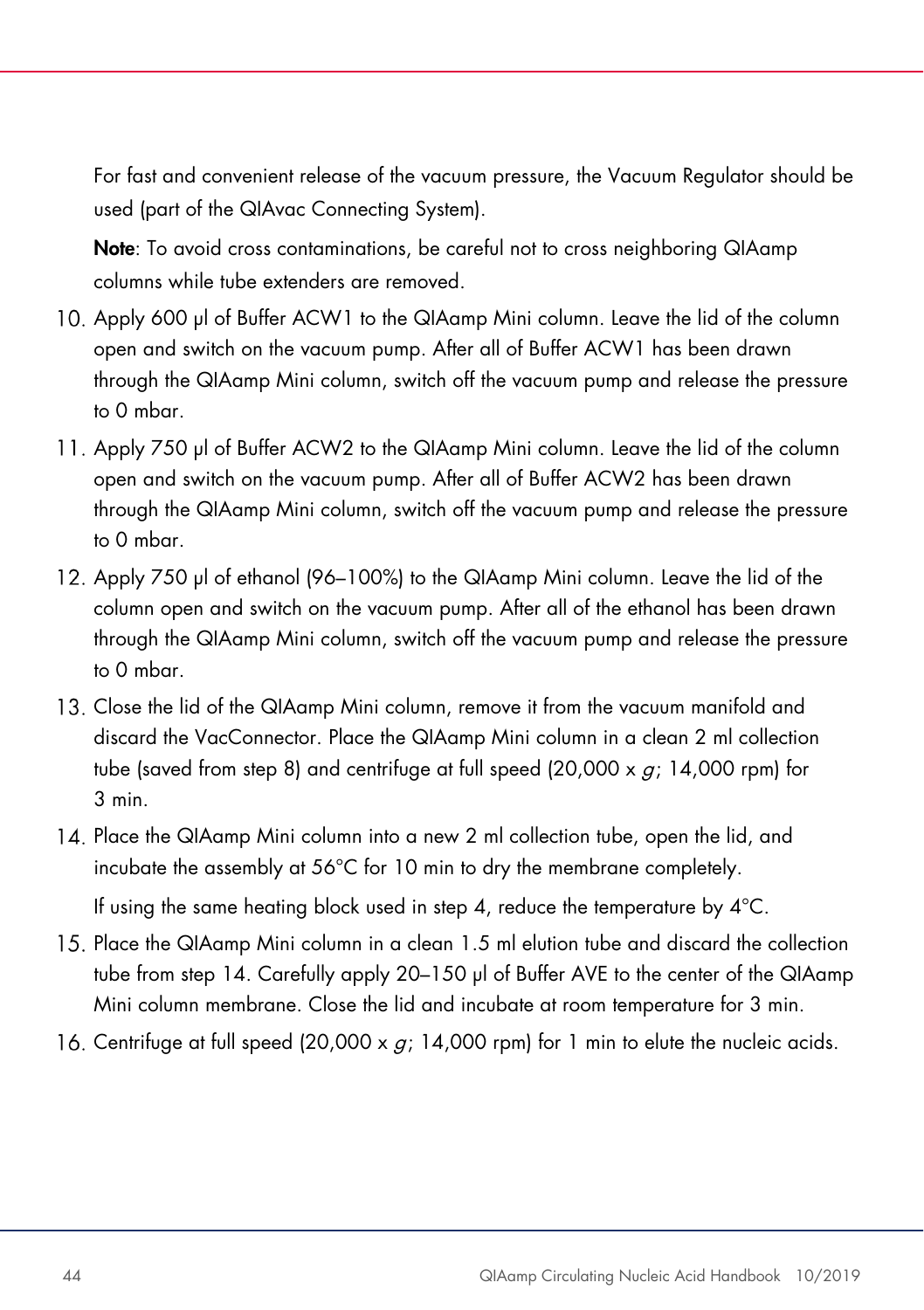### <span id="page-44-0"></span>Protocol: Purification of Circulating microRNA from 1 ml, 2 ml, or 3 ml Serum, Plasma, or Urine

This protocol describes how to isolate circulating miRNA (including total circulating RNA) from 1 ml, 2 ml, or 3 ml of plasma, serum or urine. For purification of circulating DNA and RNA from plasma or serum, see "Protocol: Purification of Circulating Nucleic Acids from 1 ml, 2 ml, or 3 ml Serum or Plasma", page [26,](#page-25-0) or "Protocol: Purification of Circulating Nucleic Acids from 4 ml or 5 ml Serum or Plasma", page [31.](#page-30-0) For purification of circulating DNA and RNA from urine samples, see "Protocol: Purification of Circulating Nucleic Acids from 1 ml, 2 ml, or 3 ml Urine", page [36,](#page-35-0) or "Protocol: Purification of Circulating Nucleic Acids from 4 ml of Urine", page [41.](#page-40-0)

#### Important points before starting

- Green (marked with a  $\blacksquare$ ) denotes  $\blacksquare$  sample volumes of 1 ml samples; blue (marked with  $\alpha$   $\triangle$  ) denotes  $\triangle$  sample volumes of 2 ml samples; red (marked with a  $\bullet$ ) denotes  $\bullet$ sample volumes of 3 ml samples.
- To obtain cell-free nucleic acids from plasma, serum or urine, it is recommended to centrifuge the sample at high speed (e.g.,  $16,000 \times a$ ) for 10 min and only use the supernatant for nucleic acid extraction. This will remove cellular material and cellular nucleic acids from the sample.
- All centrifugation steps are carried out at room temperature.
- Switch off vacuum between steps to ensure that a consistent, even vacuum is applied during protocol steps.

Things to do before starting

- Equilibrate samples to room temperature.
- If samples are  $\blacksquare$  <1 ml,  $\blacktriangle$  <2 ml, or  $\blacktriangleright$  <3 ml, bring the volumes up to  $\blacksquare$  1 ml,  $\blacktriangle$  2 ml, or  $\bullet$  3 ml with phosphate-buffered saline.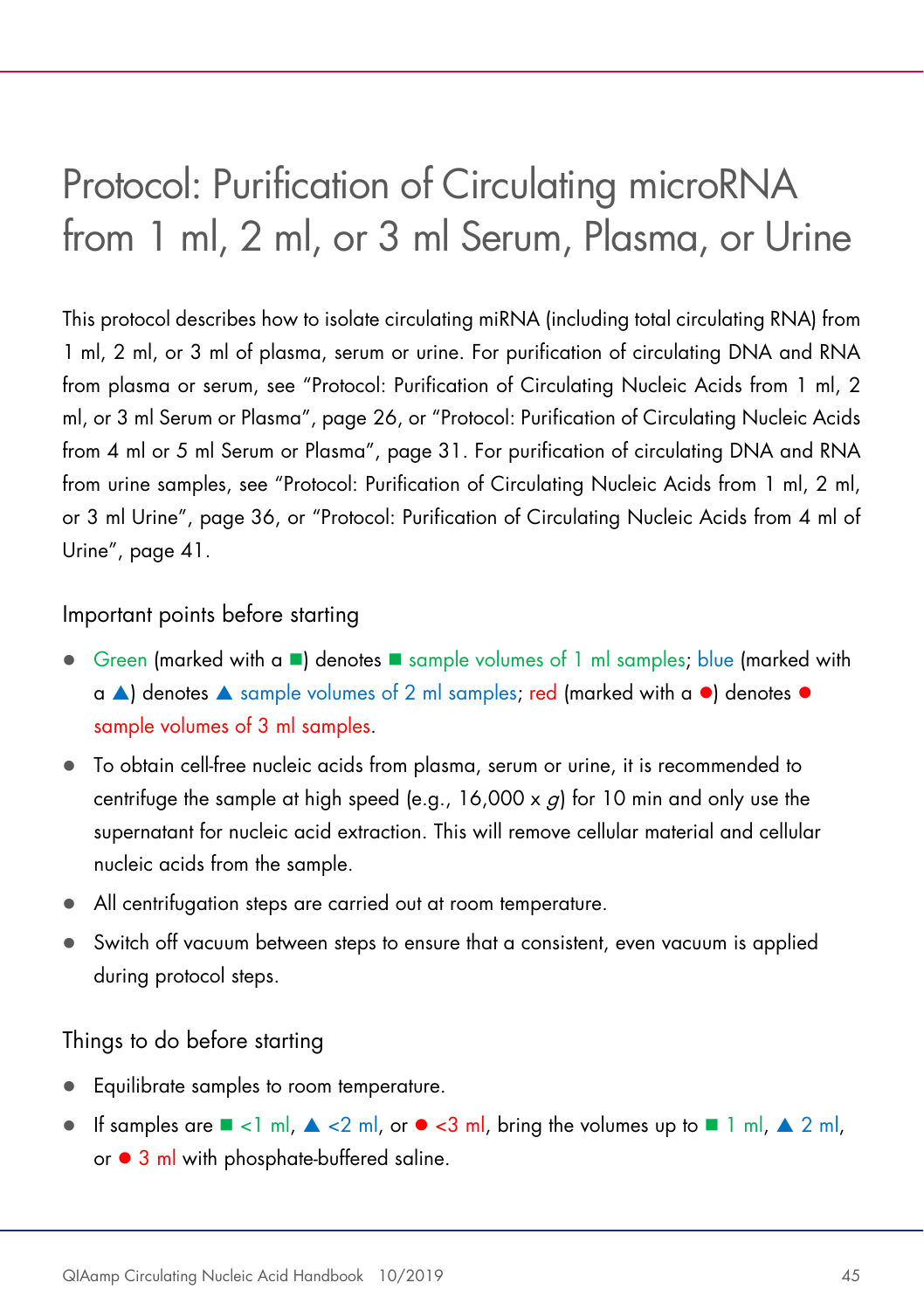- Set up the QIAvac 24 Plus as described on pages [19](#page-17-0)-25.
- Heat a water bath or heating block to 60°C for use with 50 ml centrifuge tubes in step 4.
- Heat a heating block to 56°C for use with 2 ml collection tubes in step 14.
- Equilibrate Buffer AVE to room temperature for elution in step 15.
- Ensure that Buffer ACB, Buffer ACW1 and Buffer ACW2 have been prepared according to the instructions in ["Important Notes"](#page-15-0).
- Add carrier RNA reconstituted in Buffer AVE to Buffer ACL according to instructions in [Table 4.](#page-36-0)

#### Procedure

- 1. Pipet 130 µl, ▲ 270 µl, or 400 µl QIAGEN Proteinase K into a 50 ml tube (not provided).
- 2. Add  $\blacksquare$  1 ml,  $\blacktriangle$  2 ml, or  $\blacktriangleright$  3 ml of plasma, serum or urine into the 50 ml tube.
- 3. Add  $\blacksquare$  1.1 ml,  $\blacktriangle$  2.1 ml, or  $\blacktriangle$  3.2 ml of Buffer ACL (without carrier RNA) and  $\blacksquare$  0.33 ml,  $\triangle$  0.67 ml, or  $\bullet$  1.0 ml Buffer ATL; close the cap and mix by pulse-vortexing for 30 s.

Note: Buffer ATL should be added to the lysis mixture as the last component.

Make sure a visible vortex forms in the tube. To ensure efficient lysis, it is essential that the sample and Buffers ACL and ATL are mixed thoroughly to yield a homogeneous solution.

- $\Delta$  Incubate at 60 $^{\circ}$ C for 30 min.
- 5. Place the tube back on the lab bench and unscrew the cap.
- 6. Add  $\blacksquare$  3.0 ml,  $\blacktriangle$  6.0 ml, or  $\blacktriangleright$  9.0 ml of Buffer ACB and  $\blacksquare$  2.3 ml,  $\blacktriangle$  4.7 ml, or • 7.0 ml isopropanol to the lysate, close the cap, and mix thoroughly by pulse-vortexing for 15–30 s.
- 7. Incubate the lysate–Buffer ACB mixture for 5 min on ice.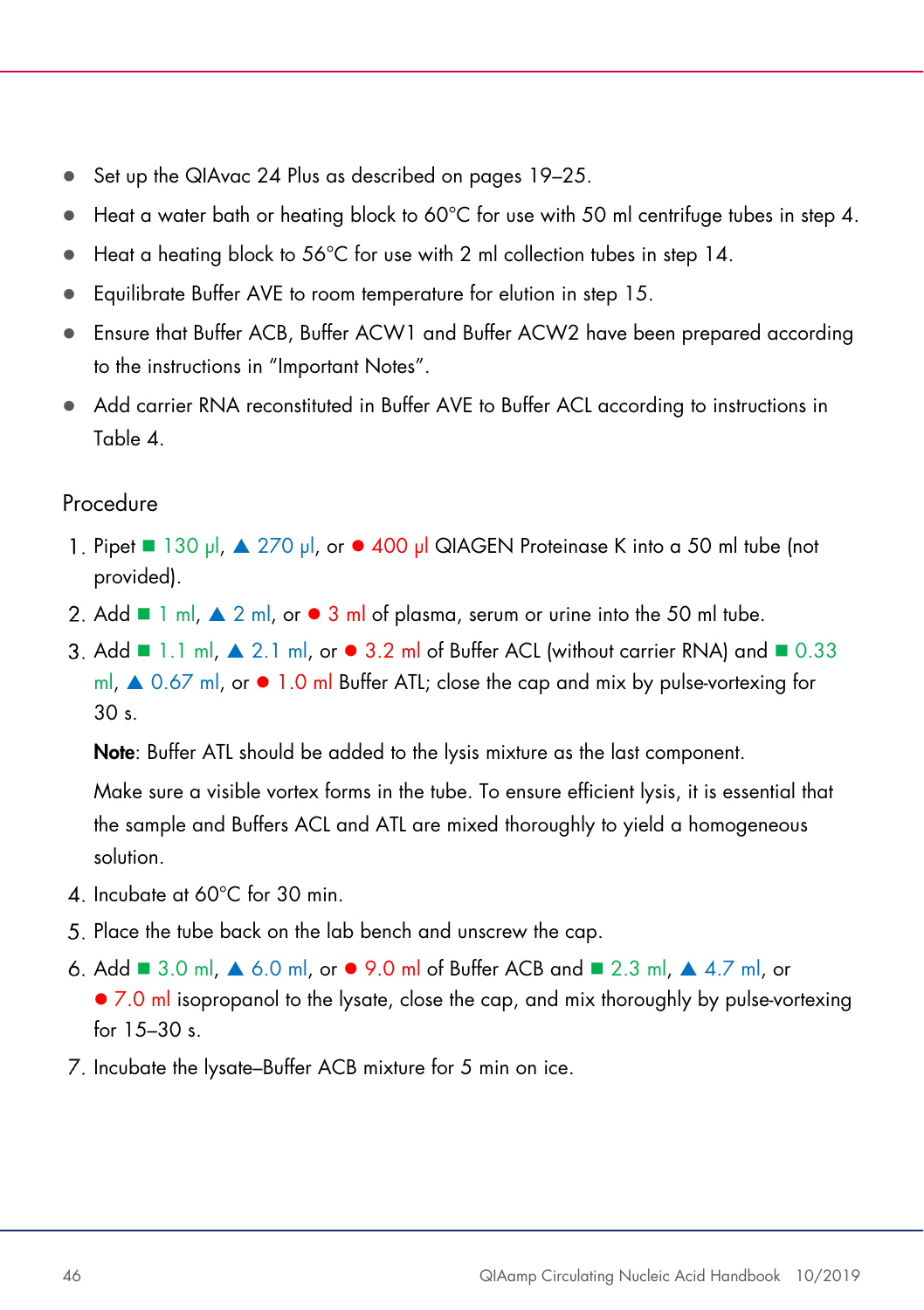8. Insert the QIAamp Mini column into the VacConnector on the QIAvac 24 Plus.

Insert a 20 ml tube extender into the open QIAamp Mini column.

Make sure that the tube extender is firmly inserted into the QIAamp Mini column to avoid leakage of sample.

Note: Keep the collection tube for the dry spin in step 13.

9. Carefully apply the lysate from step  $7$  into the tube extender of the QIAamp Mini column. Switch on the vacuum pump. When all lysates have been drawn through the columns completely, switch off the vacuum pump and release the pressure to 0 mbar. Carefully remove and discard the tube extender.

Please note that large sample lysate volumes (about 23 ml when starting with 3 ml sample) may need up to 15 min to pass through the QIAamp Mini membrane by vacuum force. For fast and convenient release of the vacuum pressure, the Vacuum Regulator should be used (part of the QIAvac Connecting System).

Note: To avoid cross contamination, be careful not to cross neighboring QIAamp columns while tube extenders are removed.

- Apply 600 µl of Buffer ACW1 to the QIAamp Mini column. Leave the lid of the column open and switch on the vacuum pump. After all of Buffer ACW1 has been drawn through the QIAamp Mini column, switch off the vacuum pump and release the pressure to 0 mbar.
- Apply 750 µl of Buffer ACW2 to the QIAamp Mini column. Leave the lid of the column open and switch on the vacuum pump. After all of Buffer ACW2 has been drawn through the QIAamp Mini column, switch off the vacuum pump and release the pressure to 0 mbar.
- 12. Apply 750 µl of ethanol (96–100%) to the QIAamp Mini column. Leave the lid of the column open and switch on the vacuum pump. After all of the ethanol has been drawn through the QIAamp Mini column, switch off the vacuum pump and release the pressure to 0 mbar.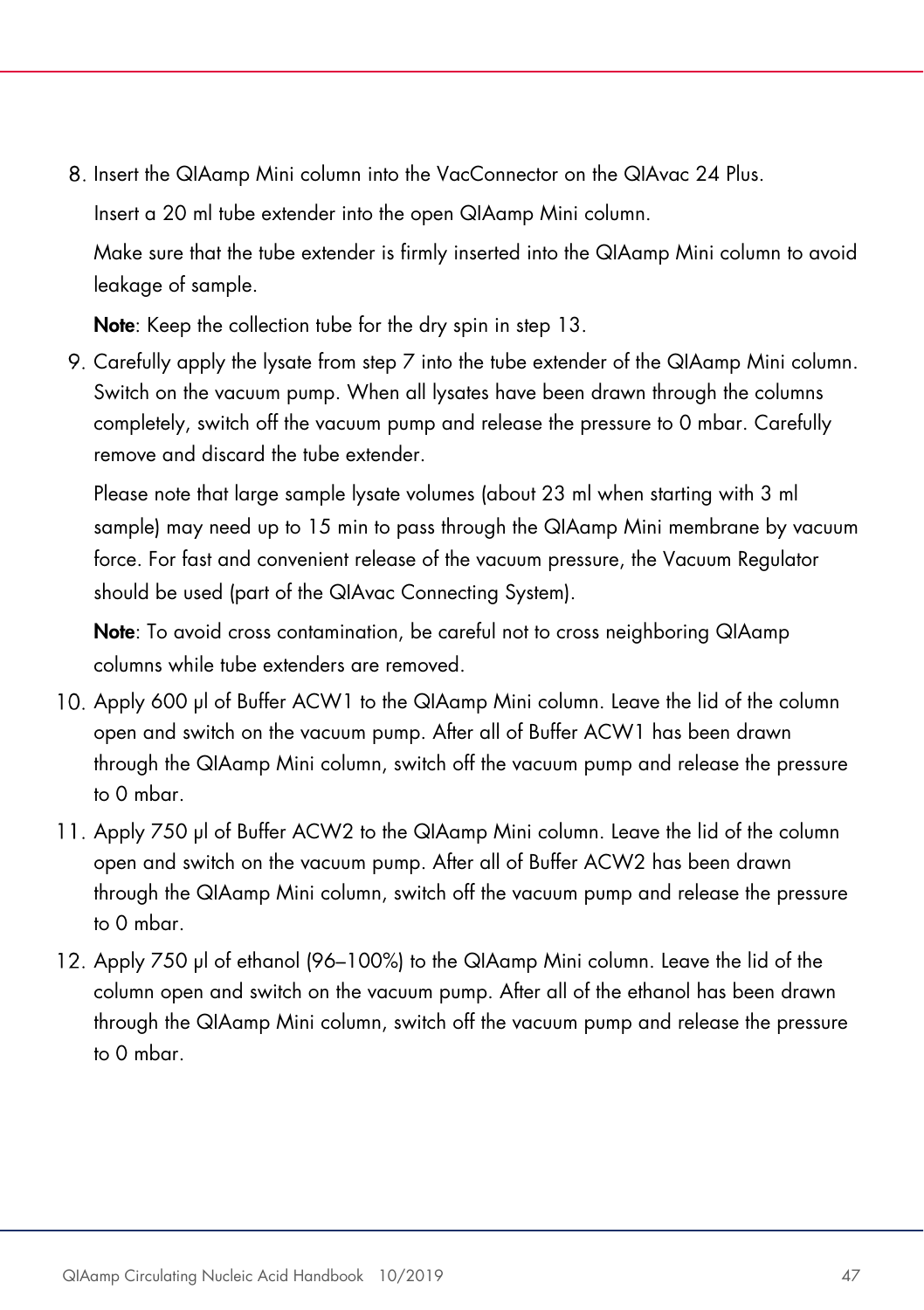- Close the lid of the QIAamp Mini column, remove it from the vacuum manifold and discard the VacConnector. Place the QIAamp Mini column in a clean 2 ml collection tube (saved from step 8) and centrifuge at full speed (20,000 x  $q$ ; 14,000 rpm) for 3 min.
- Place the QIAamp Mini column into a new 2 ml collection tube, open the lid, and incubate the assembly at 56°C for 10 min to dry the membrane completely.

If using the same heating block used in step 4, reduce the temperature by 4°C.

- Place the QIAamp Mini column in a clean 1.5 ml elution tube and discard the collection tube from step 14. Carefully apply 20–150 µl of Buffer AVE to the center of the QIAamp Mini column membrane. Close the lid and incubate at room temperature for 3 min.
- 16. Centrifuge at full speed (20,000 x  $q$ ; 14,000 rpm) for 1 min to elute the nucleic acids.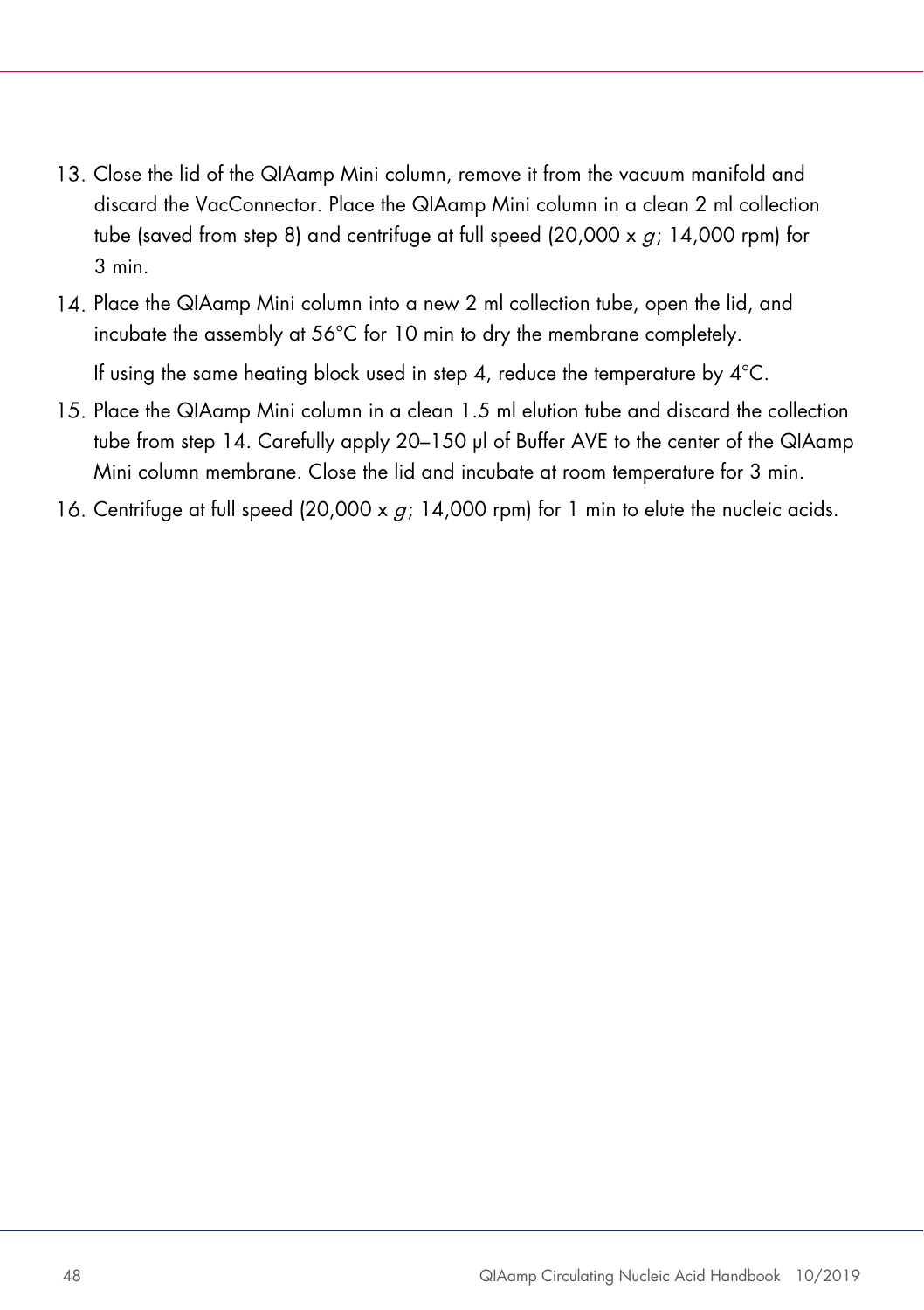### <span id="page-48-0"></span>Troubleshooting Guide

This troubleshooting guide may be helpful in solving any problems that may arise. For more information, see also the Frequently Asked Questions page at our Technical Support Center: www.qiagen.com/FAQ/FAQList.aspx. The scientists in QIAGEN Technical Services are always happy to answer any questions you may have about either the information and protocols in this handbook or sample and assay technologies (for contact information, visit www.qiagen.com).

|    | Little or no nucleic acids in the eluate                                     |                                                                                                                                                                                             |  |  |  |
|----|------------------------------------------------------------------------------|---------------------------------------------------------------------------------------------------------------------------------------------------------------------------------------------|--|--|--|
|    | a) Primary blood tube contains<br>an anticoagulant other than<br><b>EDTA</b> | Anticoagulants may lead to accelerated DNA degradation compared to other<br>than EDTA blood. Repeat the purification procedure with new samples.                                            |  |  |  |
|    | b) Extended time between<br>blood draw and plasma<br>preparation             | Blood cells may disintegrate and release genomic DNA into the plasma, diluting<br>the target nucleic acid.                                                                                  |  |  |  |
|    | c) Samples frozen and thawed<br>more than once                               | Repeated freezing and thawing should be avoided as this may lead to DNA<br>degradation. Always use fresh samples or samples thawed only once.                                               |  |  |  |
|    | d) Low concentration of target<br>DNA in the samples                         | Samples were left standing at room temperature for too long. Repeat the<br>purification procedure with new samples.                                                                         |  |  |  |
| e) | Inefficient sample lysis in<br><b>Buffer ACL</b>                             | If QIAGEN Proteinase K was subjected to elevated temperature for a prolonged<br>time, it can lose activity. Repeat the procedure using new samples and fresh<br><b>QIAGEN Proteinase K.</b> |  |  |  |
| f) | <b>Buffer ACL-carrier RNA</b><br>mixture not sufficiently mixed              | Mix Buffer ACL with carrier RNA by gently inverting the tube of Buffer ACL-<br>carrier RNA at least 10 times.                                                                               |  |  |  |
| g) | Low-percentage ethanol used<br>instead of 96-100%                            | Repeat the purification procedure with new samples and 96-100% ethanol. Do<br>not use denatured alcohol, which contains other substances, such as methanol or<br>methylethylketone.         |  |  |  |
|    | h) Buffer ACB prepared<br>incorrectly                                        | Check that Buffer ACB concentrate was reconstituted with the correct volume of<br>isopropanol (not ethanol, see page 16).                                                                   |  |  |  |
| i) | Buffer ACW1 or Buffer<br>ACW2 prepared incorrectly                           | Check that Buffer ACW1 and Buffer ACW2 concentrates were diluted with the<br>correct volume of ethanol (see page 16). Repeat the purification procedure with<br>new samples.                |  |  |  |

#### Comments and suggestions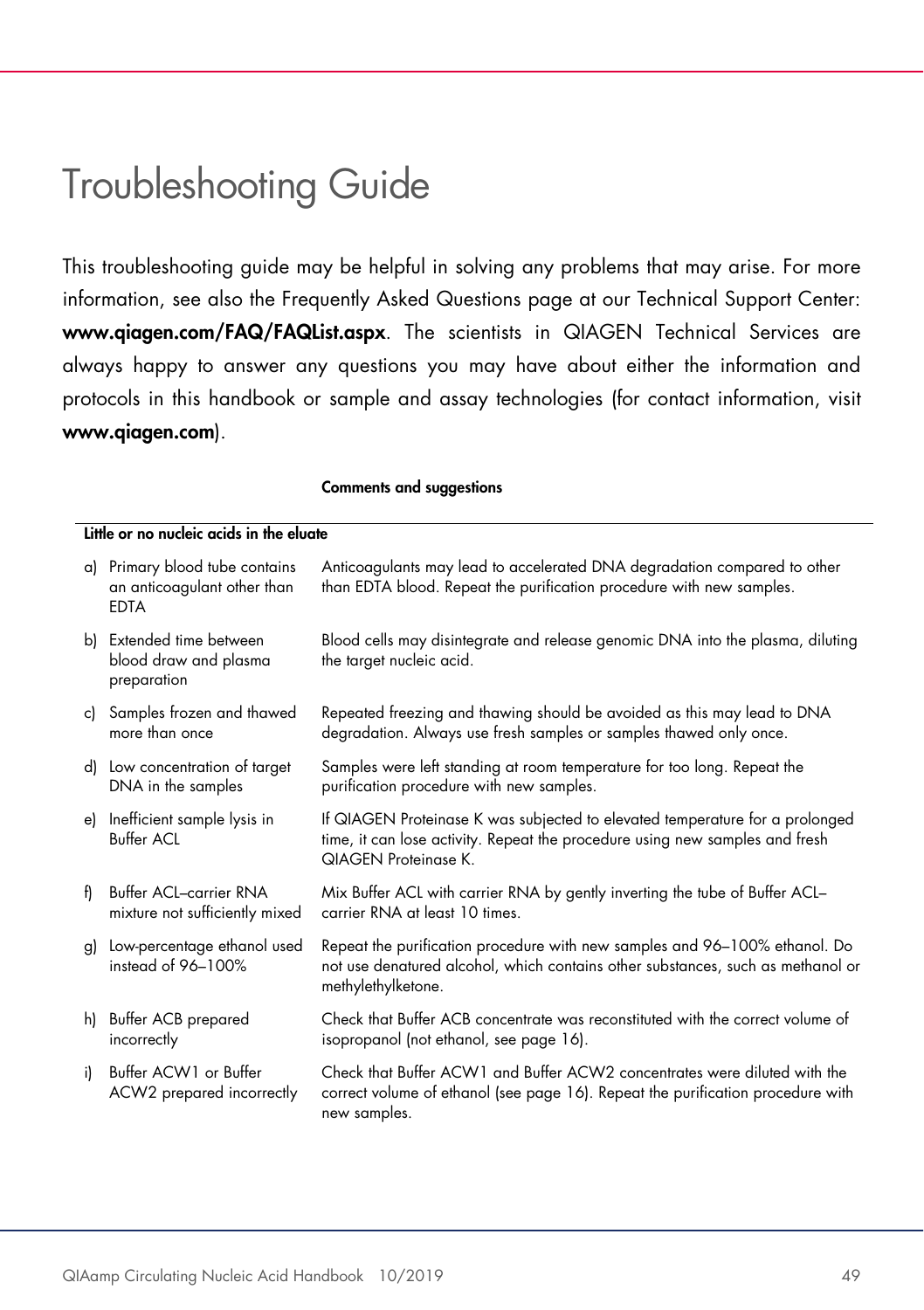| j) Buffer ACW1 or Buffer | Check that Buffer ACW1 and Buffer ACW2 concentrates were diluted with 96- |
|--------------------------|---------------------------------------------------------------------------|
| ACW2 prepared with 70%   | 100% ethanol (see page 16). Repeat the purification procedure with new    |
| ethanol                  | samples.                                                                  |

#### DNA or RNA do not perform well in downstream enzymatic reactions

| a) Little or no DNA in the eluate             | See "Little or no nucleic acids in the eluate" above for possible reasons. Increase<br>the amount of eluate added to the reaction if possible.                                                                                                                                                                                                                                                                                                                                          |  |  |  |  |  |
|-----------------------------------------------|-----------------------------------------------------------------------------------------------------------------------------------------------------------------------------------------------------------------------------------------------------------------------------------------------------------------------------------------------------------------------------------------------------------------------------------------------------------------------------------------|--|--|--|--|--|
| b) Inappropriate elution volume<br>used       | Determine the maximum volume of eluate suitable for your amplification reaction.<br>Reduce or increase the volume of eluate added to the amplification reaction<br>accordingly. The elution volume can be adapted proportionally.                                                                                                                                                                                                                                                       |  |  |  |  |  |
| c) Buffers not mixed thoroughly               | Salt and ethanol components of wash Buffer ACW2 may have separated out<br>after being left for a long period between runs. Always mix buffers thoroughly<br>before each run.                                                                                                                                                                                                                                                                                                            |  |  |  |  |  |
| d) New Taq DNA polymerase<br>or PCR chemistry | If enzymes are changed, it may be necessary to used readjust the amount of<br>eluate used for PCR.                                                                                                                                                                                                                                                                                                                                                                                      |  |  |  |  |  |
| e) Interference due to carrier<br><b>RNA</b>  | If the presence of carrier RNA in the eluate interferes with the downstream<br>enzymatic reaction, it may be necessary to reduce the amount of carrier RNA or<br>to omit it altogether.                                                                                                                                                                                                                                                                                                 |  |  |  |  |  |
| <b>General handling</b>                       |                                                                                                                                                                                                                                                                                                                                                                                                                                                                                         |  |  |  |  |  |
| a) Clogged column                             | QIAamp Mini Close the VacValve, if used, and carefully remove the whole<br>assembly consisting of tube extender, QIAamp Mini column, VacConnector and<br>VacValve from the QIAvac 24 Plus manifold.                                                                                                                                                                                                                                                                                     |  |  |  |  |  |
|                                               | Carefully transfer the remaining sample lysate from the tube extender to a new<br>50 ml tube.                                                                                                                                                                                                                                                                                                                                                                                           |  |  |  |  |  |
|                                               | Remove the QIAamp Mini column from the assembly (see above), place it in a 2<br>ml collection tube and spin it at full speed for 1 min or until sample has<br>completely passed through the membrane. Re-assemble the QIAamp Mini column<br>with Tube Extender, VacConnector and (optional) VacValve. Transfer the<br>remaining sample lysate into the Tube Extender, switch on the vacuum pump,<br>open the VacValve, and pass the remaining lysate through the QIAamp Mini<br>column. |  |  |  |  |  |
|                                               | Repeat the above procedure if the QIAamp Mini column continues to clog.                                                                                                                                                                                                                                                                                                                                                                                                                 |  |  |  |  |  |
|                                               | Cryoprecipitates may have formed in plasma due to repeated freezing and<br>thawing. These can block the QIAamp Mini column. Do not use plasma that has<br>been frozen and thawed more than once.                                                                                                                                                                                                                                                                                        |  |  |  |  |  |
|                                               | In case cryoprecipitates are visible clear the sample by centrifugation for 5 min<br>at 16,000 x $g$ .                                                                                                                                                                                                                                                                                                                                                                                  |  |  |  |  |  |
| b) Variable elution volumes                   | Different samples can affect the volume of the final eluate. The recovered eluate<br>volume will be up to 5 µl less than the elution volume applied to the QIAamp<br>Mini column.                                                                                                                                                                                                                                                                                                       |  |  |  |  |  |
|                                               |                                                                                                                                                                                                                                                                                                                                                                                                                                                                                         |  |  |  |  |  |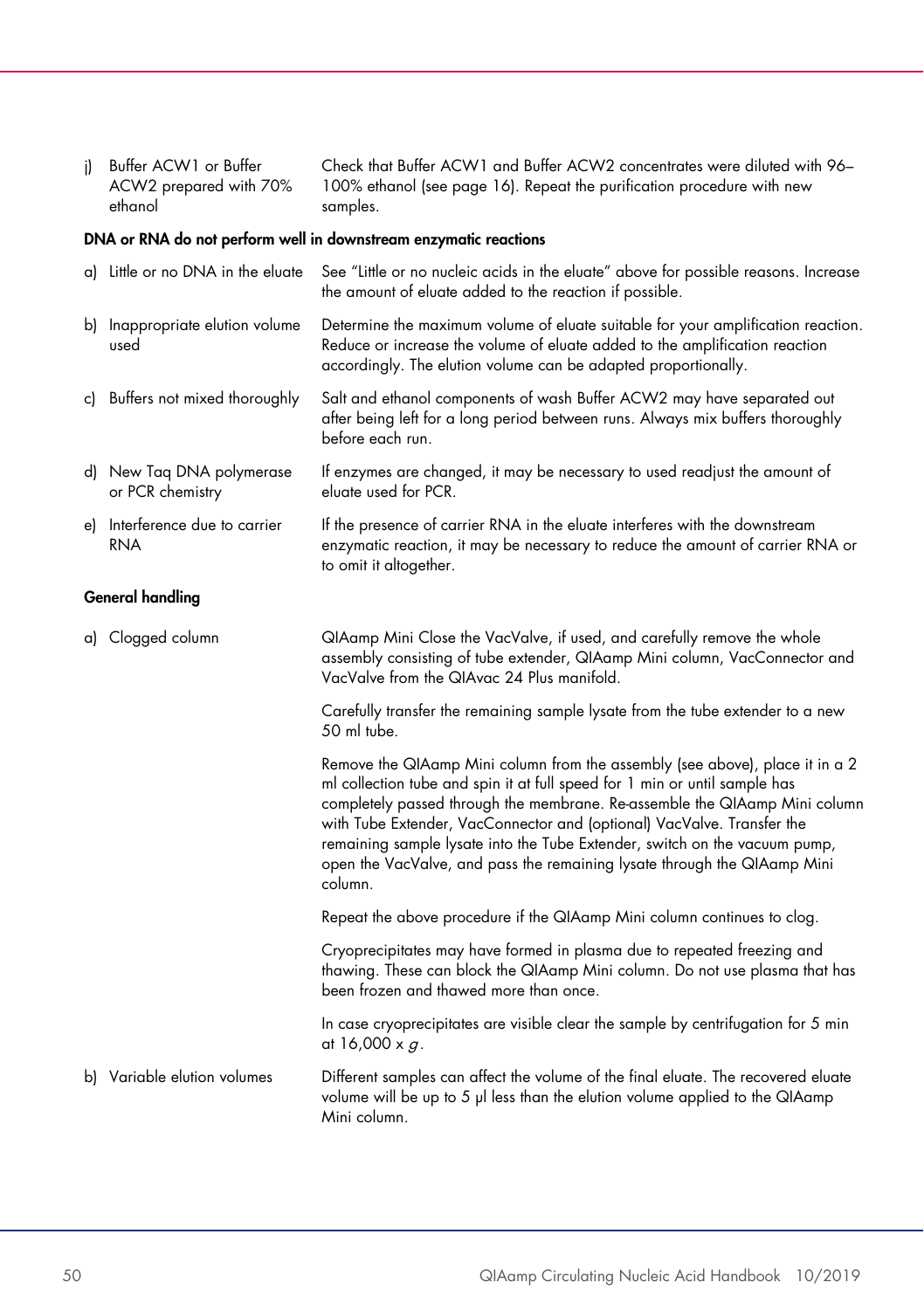c) Vacuum pressure of 800–900 mbar not reached The vacuum manifold is not tightly closed. Press down on the lid of the vacuum manifold after the vacuum is switched on. Check if vacuum pressure is reached.

Gasket of QIAvac lid has worn out. Check the seal of the manifold visually and replace it if necessary.

VacValves have worn out. Remove all VacValves and insert VacConnectors directly into the luer extensions. Insert QIAamp Mini columns into VacConnectors, close the lid of the columns, and switch on vacuum. Check if vacuum pressure is reached. Replace VacValves if necessary.

Connection to vacuum pump is leaky. Close all luer extension with luer caps, and switch on the vacuum pump. Check if vacuum pressure is stable after the pump is switched on (and the vacuum regulator valve is closed). Exchange the connections between pump and vacuum manifold if necessary.

If the vacuum pressure is still not reached, replace the vacuum pump with a stronger one.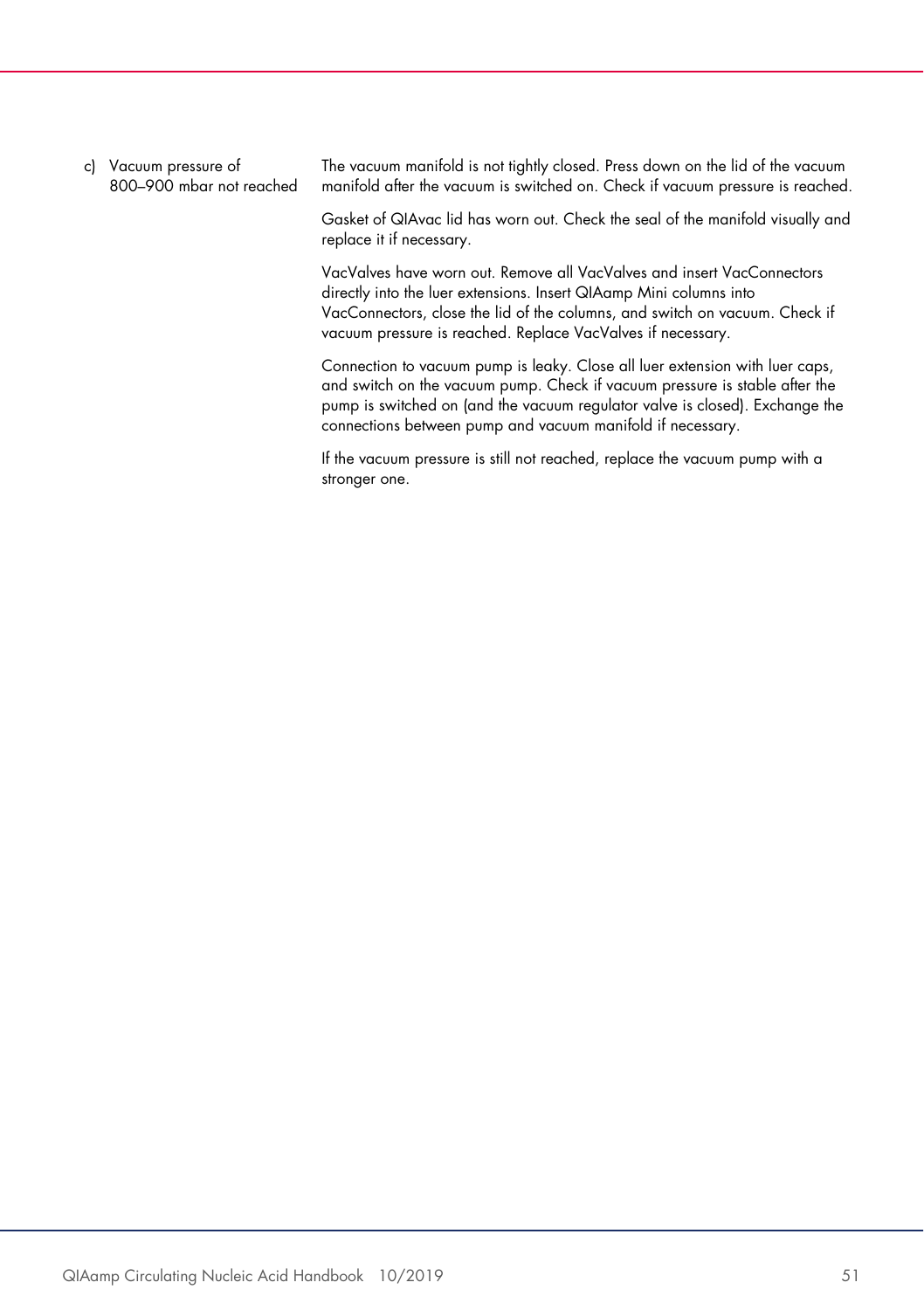### <span id="page-51-0"></span>Appendix A: Recommendation for Plasma Separation and Storage

To isolate circulating, cell-free nucleic acids from blood samples, we recommend following this protocol which includes a high g-force centrifugation step to remove cellular debris and thereby reduces the amount of cellular or genomic DNA and RNA in the sample.

- Place whole EDTA blood in BD Vacutainer® tubes (or other primary blood tubes containing EDTA as anti-coagulant) in centrifuge with swing-out rotor and appropriate buckets.
- 2. Centrifuge blood samples for 10 min at 1900 x  $g$  (3000 rpm) and  $4^{\circ}$ C temperature setting.
- Carefully aspirate plasma supernatant without disturbing the buffy coat layer. About 4–5 ml plasma can be obtained from one 10 ml primary blood tube.

Note: Plasma can be used for circulating nucleic acid extraction at this stage. However, the following high-speed centrifugation will remove additional cellular debris and contamination of the circulating nucleic acids by gDNA and RNA derived from damaged blood cells.

- Aspirated plasma is transferred into fresh 15 ml centrifuge tubes with conical bottom.
- 5. Centrifuge plasma samples for 10 min at 16,000 x  $\sigma$  [in fixed-angle rotor] and 4°C temperature setting.

This will remove additional cellular nucleic acids attached to cell debris.

- Carefully remove supernatant to a new tube with a pipette without disturbing the pellet.
- $Z$ . If plasma will be used for nucleic acid extraction on the same day, store at  $2-8^{\circ}$ C until further processing. For longer storage, keep plasma frozen at –80°C. Before using the plasma for circulating nucleic acid extraction, thaw plasma tubes at room temperature. In case of cryoprecipitates, follow these 2 steps:
	- 7a. To remove cryoprecipitates, centrifuge plasma sample for 5 min at 16,000 x g (in fixed angle rotor) and 4°C temperature setting.
	- 7b. Transfer supernatant to new tube and begin with nucleic acid extraction protocol.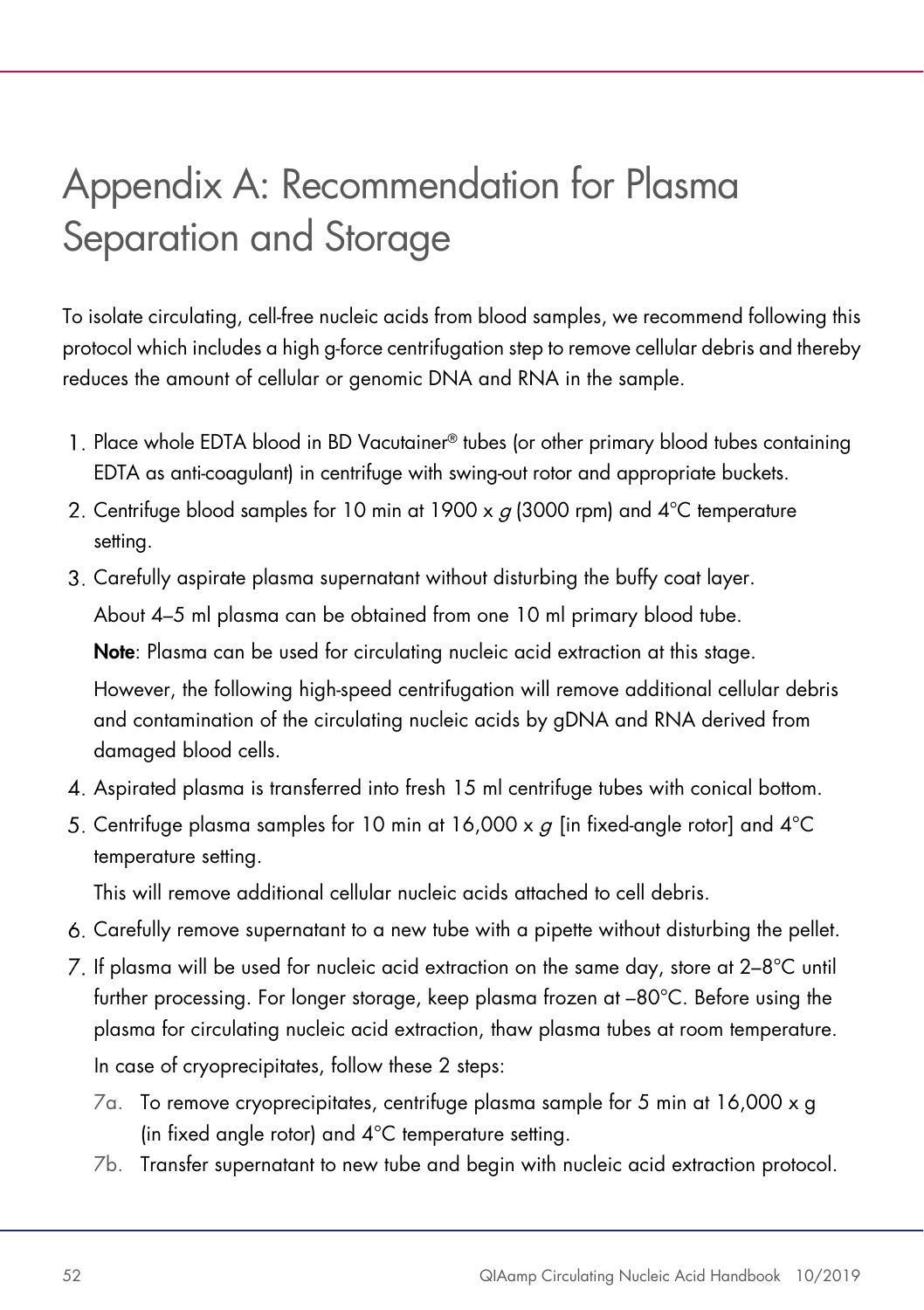### <span id="page-52-0"></span>Appendix B: DNase Digestion of RNA Before RNA Cleanup

This protocol describes how to digest contaminating DNA in RNA solutions prior to RNA cleanup and concentration. This protocol requires use of the QIAGEN RNase-Free DNase Set (see ["Ordering Information"](#page-59-0); see the RNase-Free DNase Set product insert for product description and more information).

#### Important points before starting

- Do not vortex reconstituted DNase I. DNase I is especially sensitive to physical denaturation.
- Mixing should only be carried out by gently inverting the vial.

#### Things to do before starting

- Prepare DNase I stock solution before using the RNase-Free DNase Set for the first time. Dissolve the lyophilized DNase I (1500 Kunitz units) in 550 µl of the RNase-free water provided. To avoid loss of DNase I, do not open the vial. Inject RNase-free water into the vial using an RNase-free needle and syringe. Mix gently by inverting the vial. Do not vortex.
- For long-term storage of reconstituted DNase I, remove the stock solution from the glass vial, divide it into single-use aliquots, and store at –20°C for up to 9 months. Thawed aliquots can be stored at 2–8°C for up to 6 weeks. Do not refreeze the aliquots after thawing.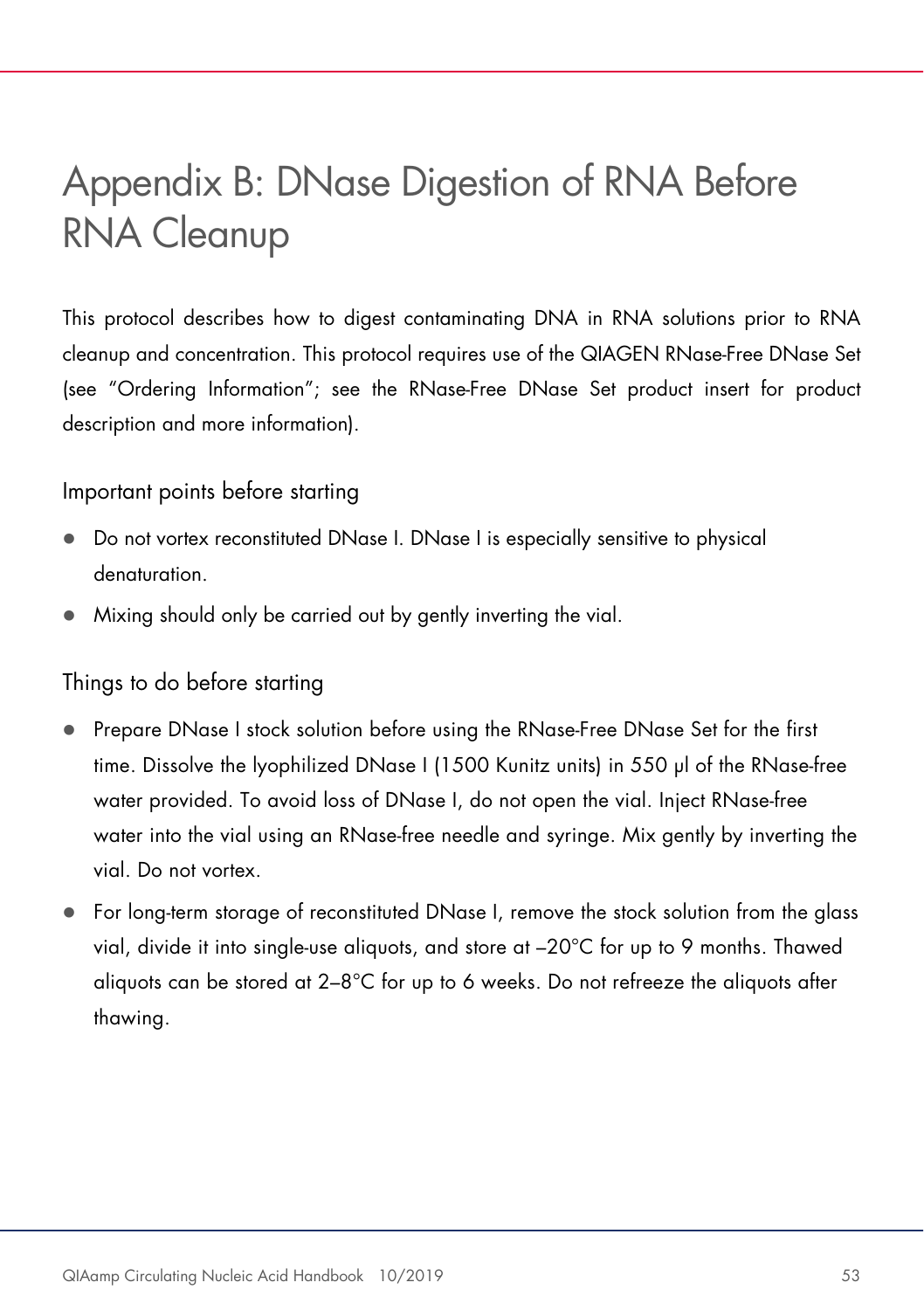#### Procedure

- 1. Mix the following in a microcentrifuge tube:
	- Up to 87.5 µl RNA solution (contaminated with genomic DNA)
	- 10 µl Buffer RDD
	- 2.5 µl DNase I stock solution

Add RNase-free water until the volume is up to 100 µl. The reaction volumes can be doubled, if necessary, to 200 µl final volume).

- 2. Incubate on the benchtop (20–25°C) for 10 min.
- If needed, clean up the RNA according to the protocol described in Appendix C.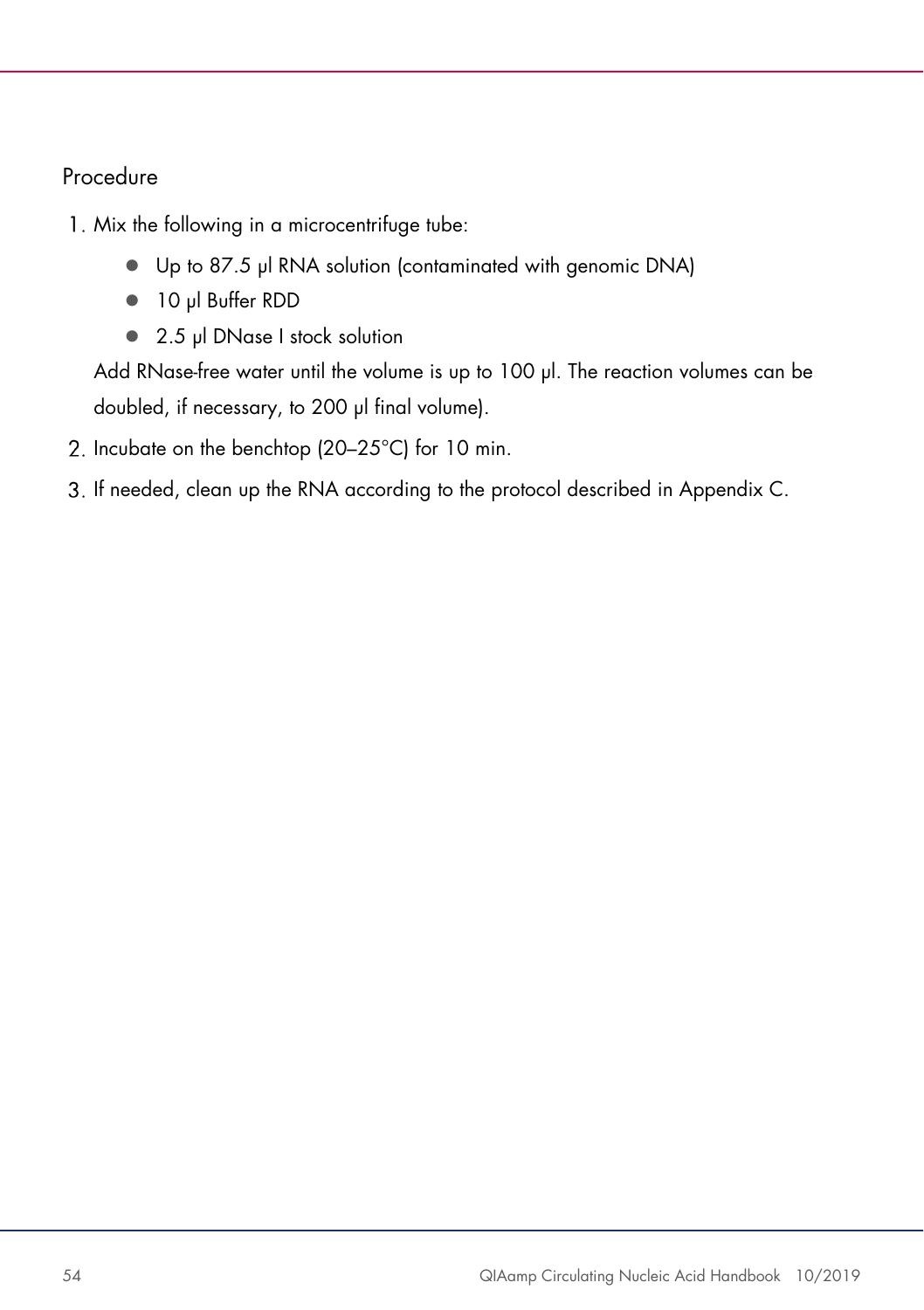### <span id="page-54-0"></span>Appendix C: Cleanup of RNA Solutions After DNase Treatment (Using the RNeasy MinElute Cleanup Kit)

For "Things to do before starting" and "Safety Information", please refer to the RNeasy MinElute Cleanup Handbook, www.qiagen.com/HB-0486.

- 1. Adjust the sample to a volume of 100 µl with RNase-free water. Add 350 µl Buffer RLT, and mix well.
- 2. Add 700 µl of 96–100% ethanol to the diluted RNA, and mix well by pipetting. Do not centrifuge. Proceed immediately to step 3.
- 3. Transfer 600 µl of the sample to an RNeasy MinElute spin column placed in a 2 ml collection tube (supplied). Close the lid gently, and centrifuge for 15 s at  $\geq$ 8000 x g (≥10,000 rpm). Discard the flow-through.[\\*](#page-54-1)

Transfer the remaining sample (about 550 µl) and repeat the centrifugation. Discard the flow-through.\*

Place the RNeasy MinElute spin column in a new 2 ml collection tube (supplied).

Add 500 µl Buffer RPE to the spin column. Close the lid gently, and centrifuge for 15 s at  $\geq$ 8000 x  $q$  ( $\geq$ 10,000 rpm) to wash the spin column membrane. Discard the flow-through. Reuse the collection tube in step 5.

Note: Buffer RPE is supplied as a concentrate. Ensure that ethanol is added to Buffer RPE before use (see "Things to do before starting" in the RNeasy MinElute Cleanup Handbook).

<span id="page-54-1"></span><sup>\*</sup> Flow-through contains Buffer RLT and is therefore not compatible with bleach. See "Safety Information" in the RNeasy MinElute Cleanup Handbook.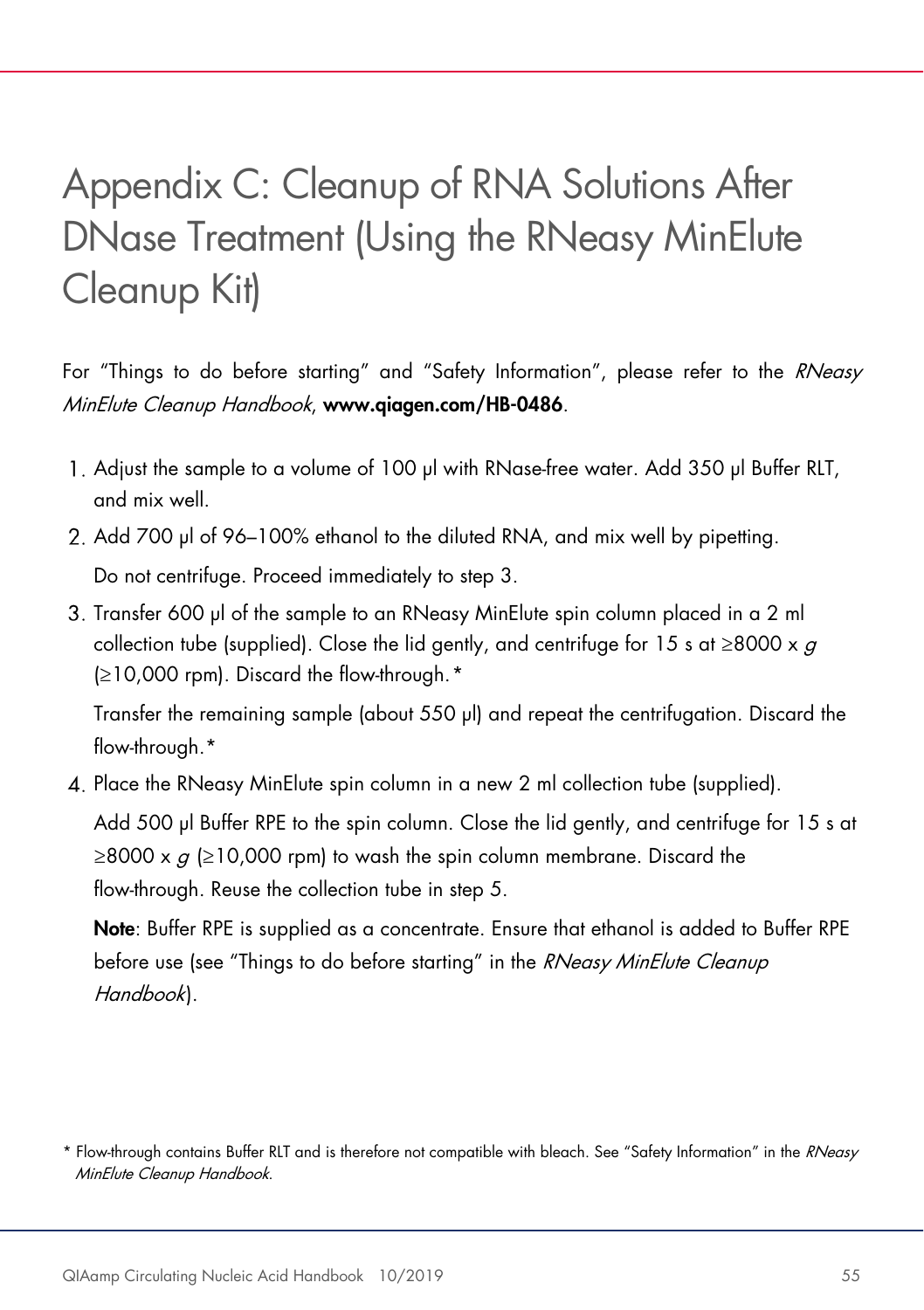5. Add 500 µl of 80% ethanol to the RNeasy MinElute spin column. Close the lid gently, and centrifuge for 2 min at  $\geq 8000 \times a$  ( $\geq 10,000$  rpm) to wash the spin column membrane. Discard the flow-through and collection tube.

Note: After centrifugation, carefully remove the RNeasy MinElute spin column from the collection tube so that the column does not contact the flow-through. Otherwise, carryover of ethanol will occur.

Place the RNeasy MinElute spin column in a new 2 ml collection tube (supplied).

Open the lid of the spin column, and centrifuge at full speed for 5 min. Discard the flow-through and collection tube.

To avoid damage to their lids, place the spin columns into the centrifuge with at least one empty position between columns. Orient the lids so that they point in a direction opposite to the rotation of the rotor (e.g., if the rotor rotates clockwise, orient the lids counterclockwise).

It is important to dry the spin column membrane since residual ethanol may interfere with downstream reactions. Centrifugation with the lids open ensures that no ethanol is carried over during RNA elution.

Place the RNeasy MinElute spin column in a new 1.5 ml collection tube (supplied).

Add 14–20 µl RNase-free water directly to the center of the spin column membrane. Close the lid gently, and centrifuge for 1 min at full speed to elute the RNA.

As little as 10 µl RNase-free water can be used for elution if a higher RNA concentration is required, but the yield will be reduced by approximately 20%.

Do not elute with less than 10 µl RNase-free water as the spin column membrane will not be sufficiently hydrated.

The dead volume of the RNeasy MinElute spin column is 2 ul: elution with 14 ul RNase-free water results in a 12 µl eluate.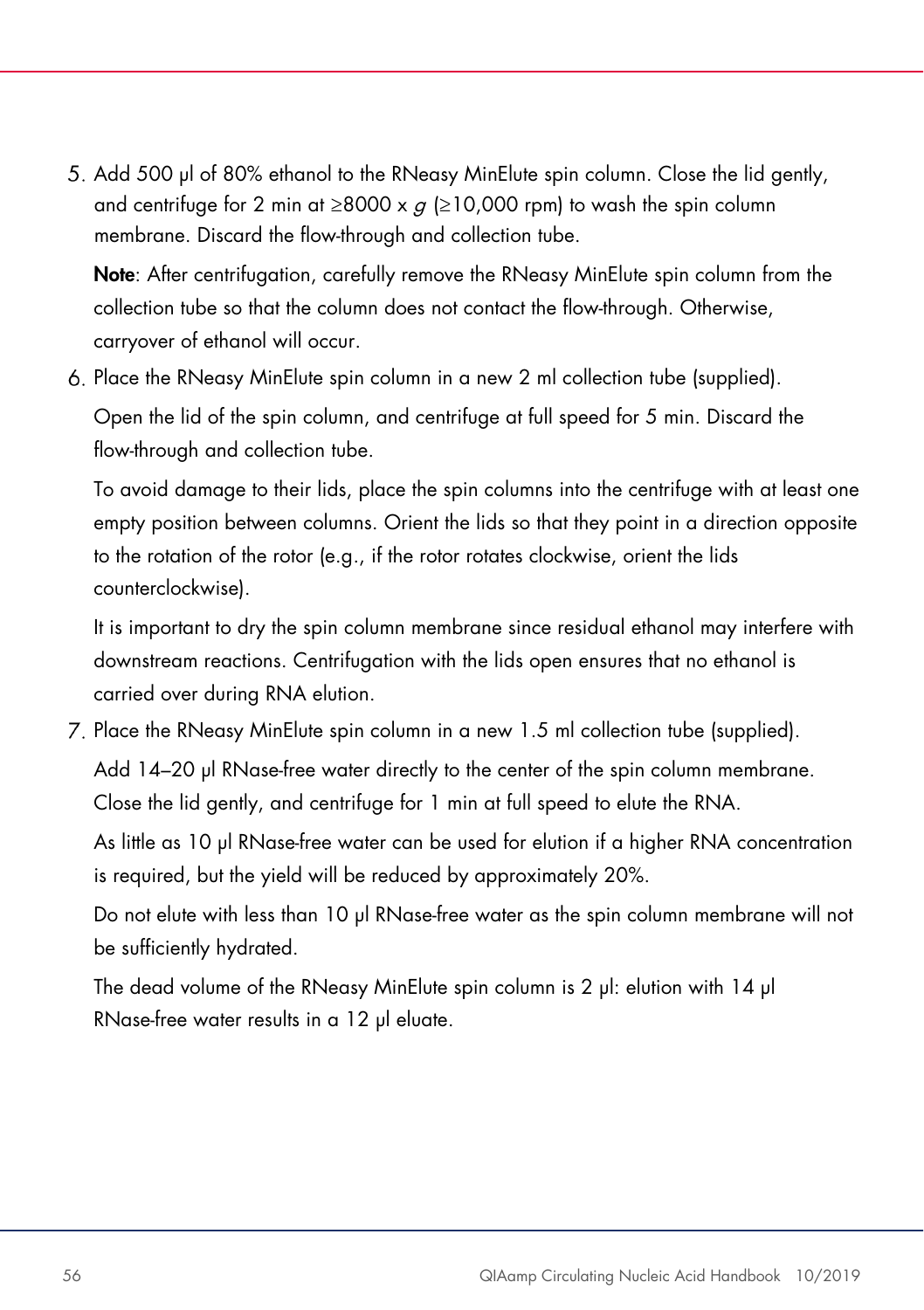### <span id="page-56-0"></span>Appendix D: General Remarks on Handling RNA

#### Handling RNA

Ribonucleases (RNases) are very stable and active enzymes that generally do not require cofactors to function. Since RNases are difficult to inactivate and even min amounts are sufficient to destroy RNA, do not use any plasticware or glassware without first eliminating possible RNase contamination. Great care should be taken to avoid inadvertently introducing RNases into the RNA To create and maintain an RNase-free environment, the following precautions must be taken during pretreatment and use of disposable and nondisposable vessels and solutions while working with RNA.

#### General handling

Proper microbiological, aseptic technique should always be used when working with RNA. Hands and dust particles may carry bacteria and molds and are the most common sources of RNase contamination. Always wear latex or vinyl gloves while handling reagents and RNA samples to prevent RNase contamination from the surface of the skin or from dusty laboratory equipment. Change gloves frequently and keep tubes closed whenever possible. Keep purified RNA on ice when aliquots are pipetted for downstream applications.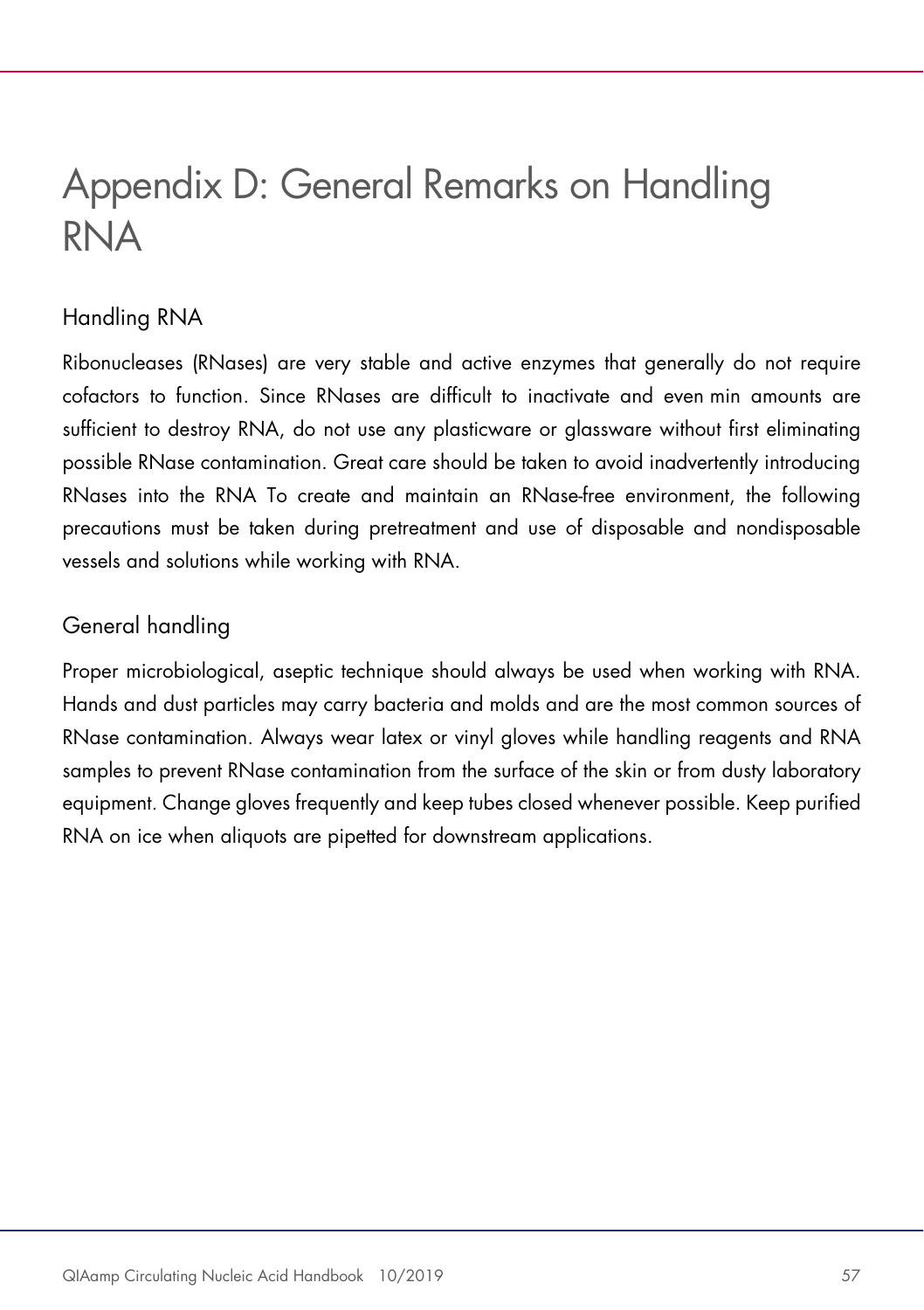#### <span id="page-57-0"></span>Disposable plasticware

The use of sterile, disposable polypropylene tubes is recommended throughout the procedure. These tubes are generally RNase-free and do not require pretreatment to inactivate RNases.

#### Nondisposable plasticware

Nondisposable plasticware should be treated before use to ensure that it is RNase-free. Plasticware should be thoroughly rinsed with 0.1 M NaOH, 1 mM EDTA[\\*](#page-57-1) followed by RNase-free water (see "Solutions", page [59\)](#page-57-0). Alternatively, chloroform-resistant plasticware can be rinsed with chloroform\* to inactivate RNases.

#### Glassware

Glassware should be treated before use to ensure that it is RNase-free. Glassware used for RNA work should be cleaned with a detergent,[†](#page-57-2) thoroughly rinsed, and oven baked at 240°C for at least 4 h (overnight, if more convenient) before use. Autoclaving alone will not fully inactivate many RNases. Alternatively, glassware can be treated with DEPC\* (diethyl pyrocarbonate). Fill glassware with 0.1% DEPC (0.1% in water), allow to stand overnight (12 h) at 37°C, and then autoclave or heat to 100°C for 15 min to eliminate residual DEPC.

#### Electrophoresis tanks

Electrophoresis tanks should be cleaned with detergent solution (e.g., 0.5% SDS),\* thoroughly rinsed with RNase-free water, and then rinsed with ethanol[‡](#page-57-3) and allowed to dry.

<span id="page-57-1"></span><sup>\*</sup>When working with chemicals, always wear a suitable lab coat, disposable gloves, and protective goggles. For more information, consult the appropriate safety data sheets (SDSs), available from the product supplier.

<span id="page-57-2"></span><sup>†</sup> When working with chemicals, always wear a suitable lab coat, disposable gloves, and protective goggles. For more information, consult the appropriate safety data sheets (SDSs), available from the product supplier.

<span id="page-57-3"></span><sup>‡</sup> Plastics used for some electrophoresis tanks are not resistant to ethanol. Take proper care and check the supplier's instructions.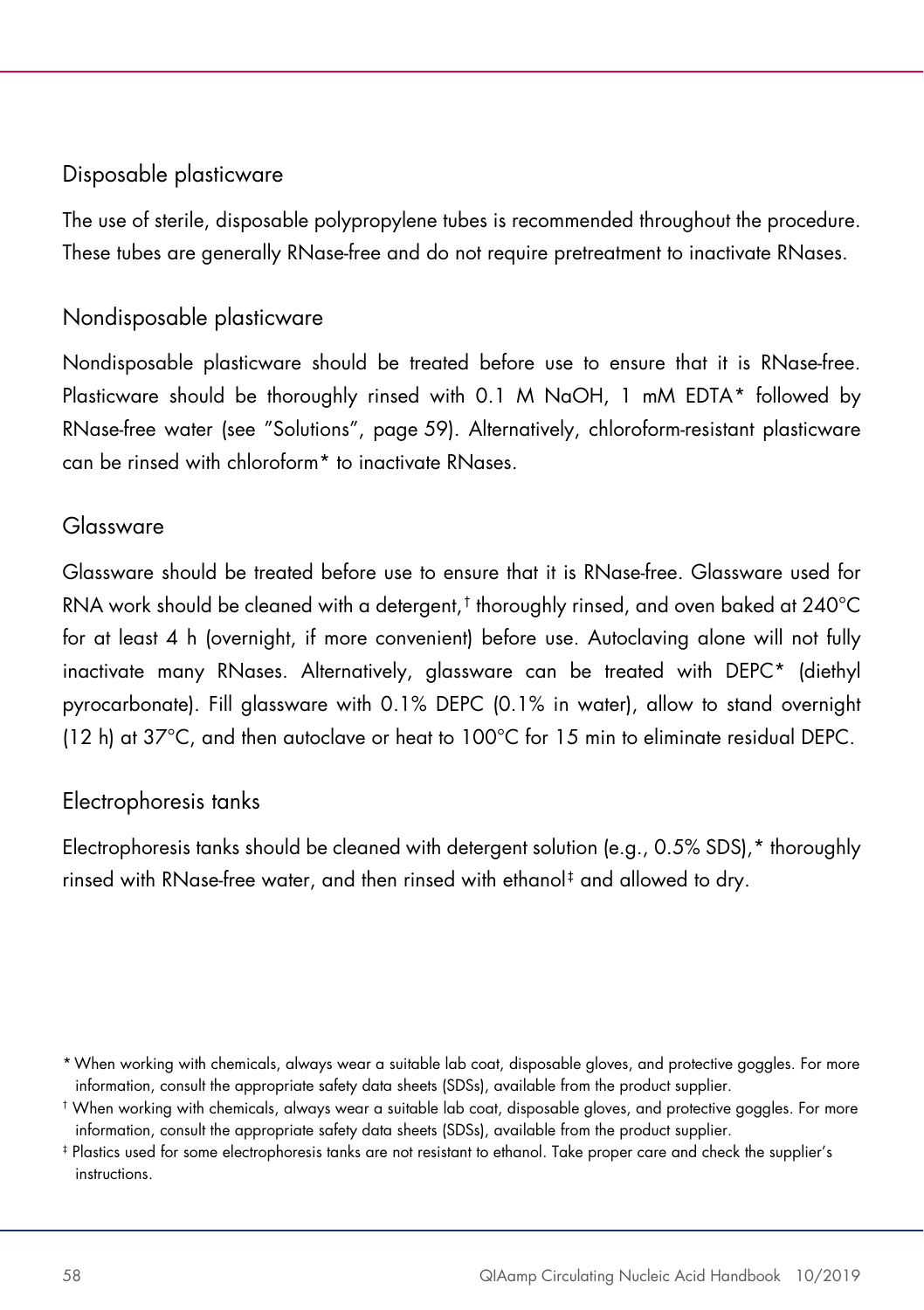#### **Solutions**

Solutions (water and other solutions) should be treated with 0.1% DEPC. DEPC is a strong, but not absolute, inhibitor of RNases. It is commonly used at a concentration of 0.1% to inactivate RNases on glass or plasticware or to create RNase-free solutions and water. DEPC inactivates RNases by covalent modification. Add 0.1 ml DEPC to 100 ml of the solution to be treated and shake vigorously to bring the DEPC into solution. Let the solution incubate for 12 h at 37°C. Autoclave for 15 min to remove any trace of DEPC. DEPC will react with primary amines and cannot be used directly to treat Tris[\\*](#page-58-0) buffers. DEPC is highly unstable in the presence of Tris buffers and decomposes rapidly into ethanol and  $CO<sub>2</sub>$ . When preparing Tris buffers, treat water with DEPC first, and then dissolve Tris to make the appropriate buffer. Trace amounts of DEPC will modify purine residues in RNA by carbethoxylation. Carbethoxylated RNA is translated with very low efficiency in cell-free systems. However, its ability to form DNA:RNA or RNA:RNA hybrids is not seriously affected unless a large fraction of the purine residues has been modified. Residual DEPC must always be eliminated from solutions or vessels by autoclaving or heating to 100°C for 15 min.

<span id="page-58-0"></span><sup>\*</sup>When working with chemicals, always wear a suitable lab coat, disposable gloves, and protective goggles. For more information, consult the appropriate safety data sheets (SDSs), available from the product supplier.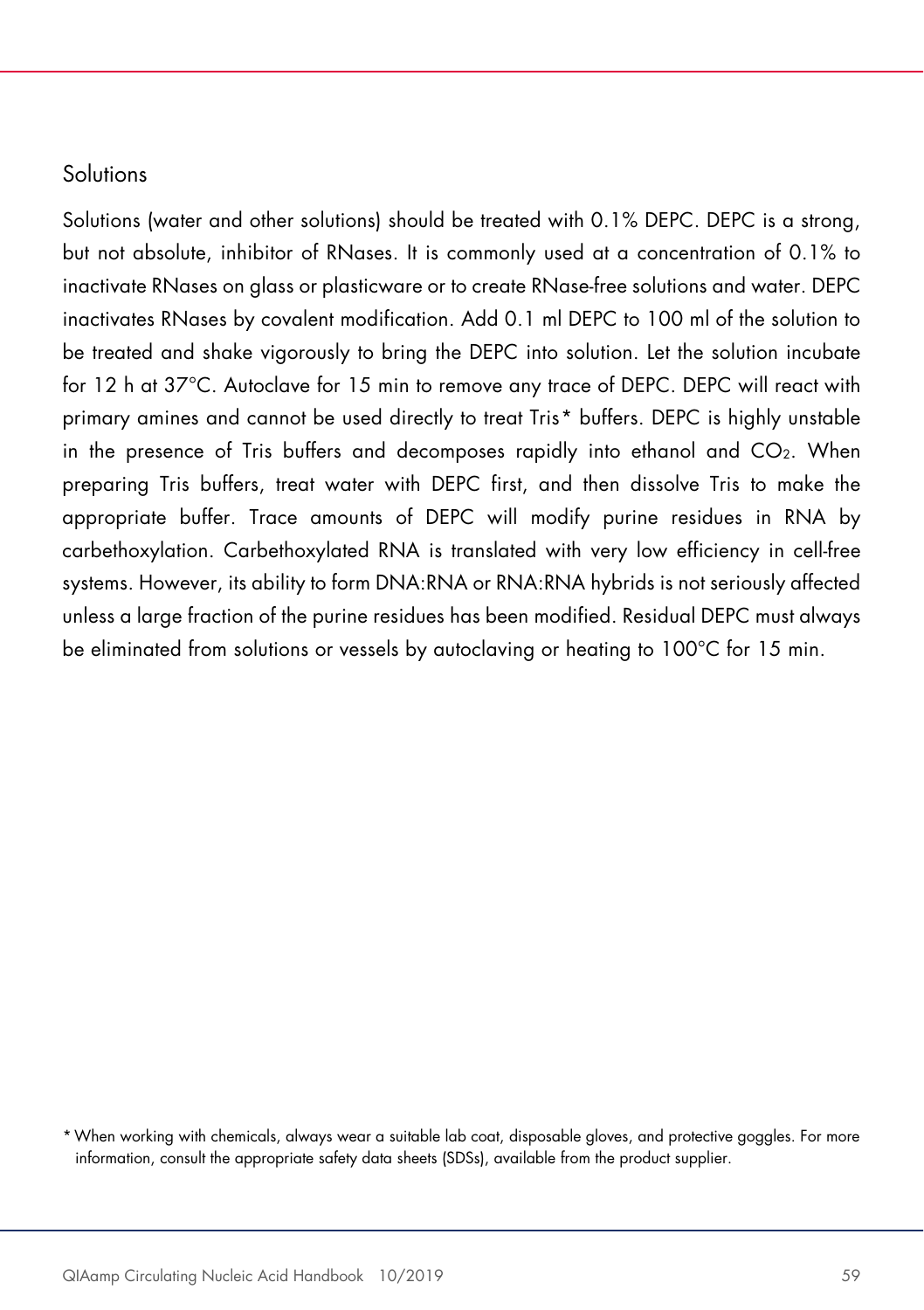### <span id="page-59-0"></span>Ordering Information

| Product                                                                                       | <b>Contents</b>                                                                                                                                                                           | Cat. no.                               |
|-----------------------------------------------------------------------------------------------|-------------------------------------------------------------------------------------------------------------------------------------------------------------------------------------------|----------------------------------------|
| <b>QIAamp Circulating Nucleic</b><br>Acid Kit (50)                                            | For 50 preps: QIAamp Mini Columns,<br>Tube Extenders (20 ml), QIAGEN<br>Proteinase K, Carrier RNA, Buffers,<br>VacConnectors and Collection Tubes<br>$(1.5 \text{ ml}$ and $2 \text{ ml}$ | 55114                                  |
|                                                                                               | QIAvac 24 Plus System - for vacuum processing of 1-24 QIAGEN spin                                                                                                                         |                                        |
| columns                                                                                       |                                                                                                                                                                                           |                                        |
| QIAvac 24 Plus                                                                                | Vacuum Manifold for processing 1-24<br>spin columns: includes QIAvac 24 Plus<br>Vacuum Manifold, Luer Plugs, Quick<br>Couplings                                                           | 19413                                  |
| VacConnectors (500)                                                                           | 500 disposable connectors for use with<br>QIAamp Mini columns on luer slots or<br><b>VacValves</b>                                                                                        | 19407                                  |
| VacValves (24)                                                                                | 24 valves for use with the QIAvac 24<br>Plus                                                                                                                                              | 19408                                  |
| Vacuum Regulator                                                                              | For use with QIAvac manifolds                                                                                                                                                             | 19530                                  |
| Vacuum Pump<br>(115 V, 60 Hz)<br>$(110 V, 60 Hz)$ <sup>†</sup><br>(230 V, 50 Hz) <sup>‡</sup> | Universal vacuum pump (capacity 34<br>L/min, 8 mbar vacuum abs.)                                                                                                                          | 84010*<br>84000 <sup>t</sup><br>84020# |
| <b>QIAvac Connecting System</b>                                                               | System to connect vacuum manifold<br>with vacuum pump: includes tray,<br>waste bottles, tubing, couplings, valve,<br>gauge, 24 VacValves                                                  | 19419                                  |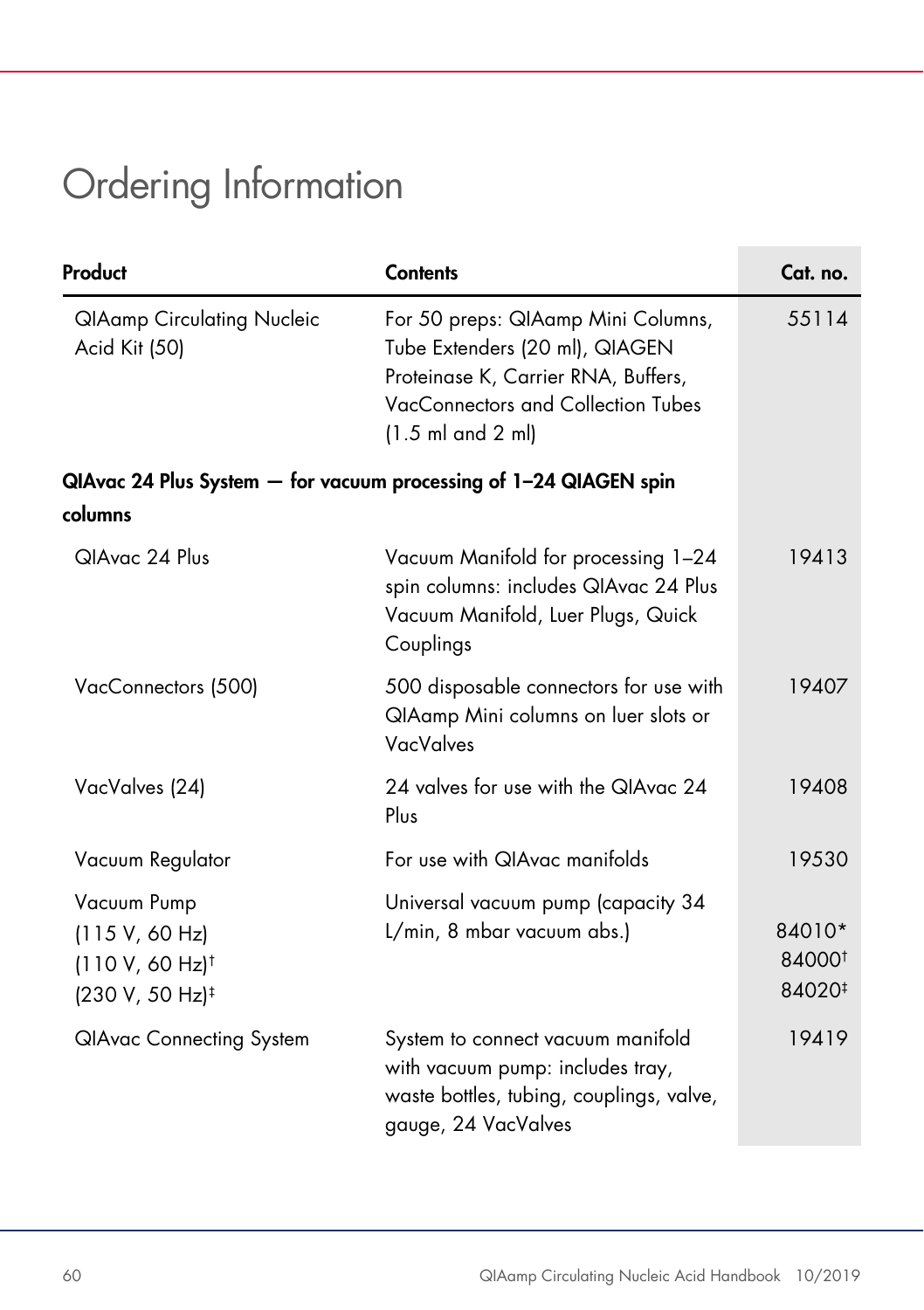| Product                                                                                       | <b>Contents</b>                                                                                                                                                     | Cat. no. |  |  |
|-----------------------------------------------------------------------------------------------|---------------------------------------------------------------------------------------------------------------------------------------------------------------------|----------|--|--|
| RNase-Free DNase Set (50)                                                                     | 1500 units RNase-free DNase I,<br>RNase-free Buffer RDD and RNase-free<br>water for 50 RNA minipreps                                                                | 79254    |  |  |
| QIAGEN Proteinase K (2 ml)                                                                    | 2 ml (>600 mAU/ml, solution)                                                                                                                                        | 19131    |  |  |
| QIAGEN Proteinase K (10 ml)                                                                   | 10 ml $\left  >600 \right $ mAU/ml, solution                                                                                                                        | 19133    |  |  |
| Collection Tubes (2 ml)                                                                       | 1000 Collection Tubes (2 ml)                                                                                                                                        | 19201    |  |  |
| QIAcube Connect — for fully automated nucleic acid extraction with QIAGEN<br>spin-column kits |                                                                                                                                                                     |          |  |  |
| QIAcube Connect <sup>§</sup>                                                                  | Instrument, connectivity package,<br>1-year warranty on parts and labor                                                                                             | Inquire  |  |  |
| Starter Pack, QIAcube                                                                         | Reagent bottle racks (3), 200 µl<br>filter-tips (1024), 1000 µl filter-tips<br>(1024), 30 ml reagent bottles (12),<br>rotor adapters (240), rotor adapter<br>holder | 990395   |  |  |

\* US and Canada.

† Japan.

‡ Rest of world.

§ All QIAcube Connect instruments are provided with a region-specific connectivity package, including tablet and equipment necessary to connect to the local network. Further, QIAGEN offers comprehensive instrument service products, including service agreements, installation, introductory training and preventive subscription. Contact your local sales representative to learn about your options.

For up-to-date licensing information and product-specific disclaimers, see the respective QIAGEN kit handbook or user manual. QIAGEN kit handbooks and user manuals are available at www.qiagen.com or can be requested from QIAGEN Technical Services or your local distributor.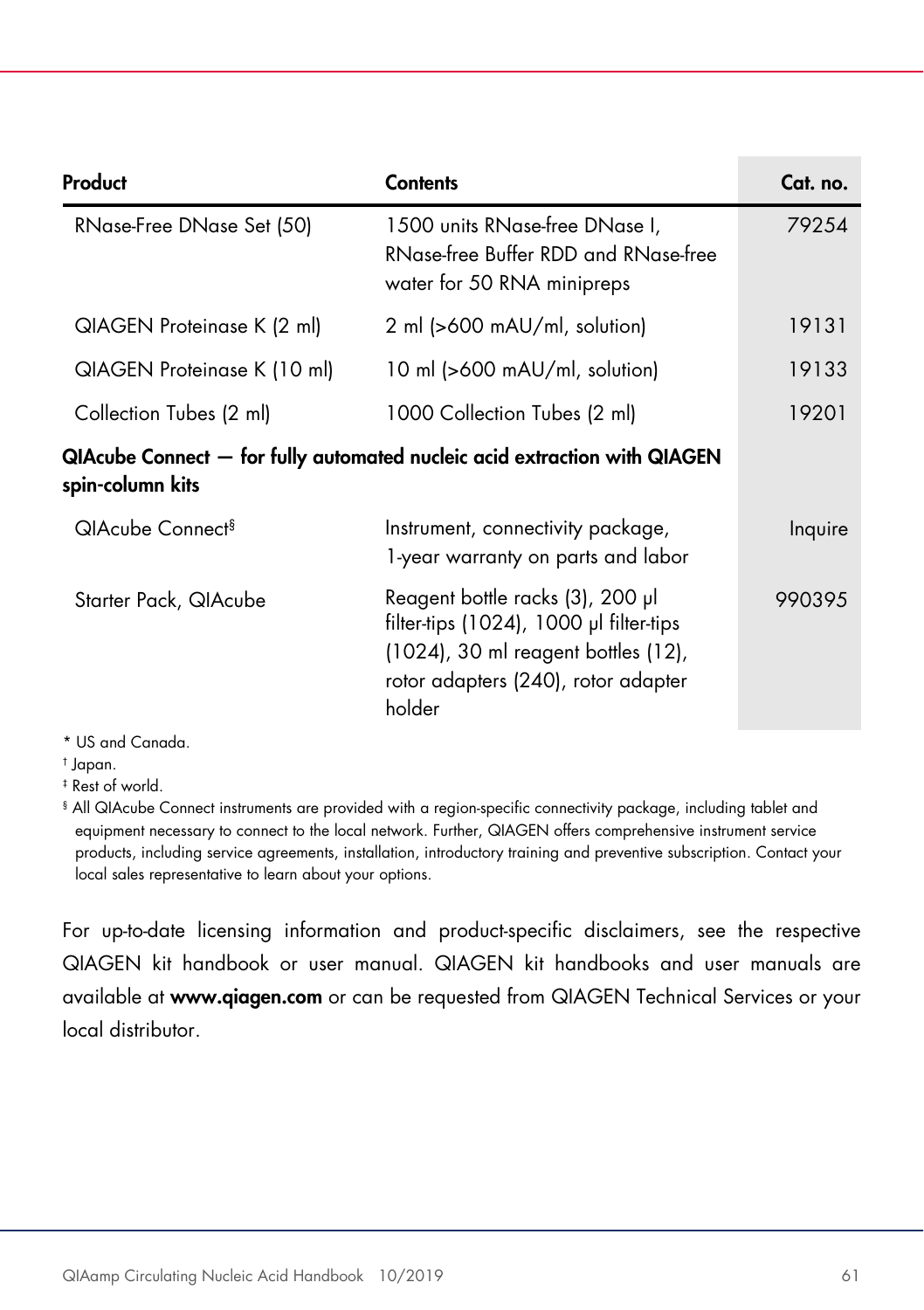### <span id="page-61-0"></span>Document Revision History

| Date    | Changes                                                                                               |
|---------|-------------------------------------------------------------------------------------------------------|
| 10/2019 | Updated text and ordering information for QIAcube Connect. Removed "Handbook" from<br>"Kit Contents". |

#### Limited License Agreement for QIAamp Circulating Nucleic Acid Kit

Use of this product signifies the agreement of any purchaser or user of the product to the following terms:

- 1. The product may be used solely in accordance with the protocols provided with the product and this handbook and for use with components contained in the kit only. QIAGEN grants no license under any of its intellectual property to use or incorporate the enclosed components of this kit with any components not included within this kit except as described in the protocols provided with the product, this handbook, and additional protocols available at www.qiagen.com. Some of these additional protocols have been provided by QIAGEN users for QIAGEN users. These protocols have not been thoroughly tested or optimized by QIAGEN. QIAGEN neither guarantees them nor warrants that they do not infringe the rights of third-parties.
- 2. Other than expressly stated licenses, QIAGEN makes no warranty that this kit and/or its use(s) do not infringe the rights of third-parties.
- 3. This kit and its components are licensed for one-time use and may not be reused, refurbished, or resold.
- 4. QIAGEN specifically disclaims any other licenses, expressed or implied other than those expressly stated.
- 5. The purchaser and user of the kit agree not to take or permit anyone else to take any steps that could lead to or facilitate any acts prohibited above. QIAGEN may enforce the prohibitions of this Limited License Agreement in any Court, and shall recover all its investigative and Court costs, including attorney fees, in any action to enforce this Limited License Agreement or any of its intellectual property rights relating to the kit and/or its components.

For updated license terms, see www.aiagen.com.

Trademarks: QIAGEN®, QIAamp®, QIAcube®, MinElute®, RNeasy®, Quantitect® (QIAGEN Group); Tween™ (ICI Americas Inc.); BD Vacutainer® (Becton, Dickinson and Company).

10/2019 HB-0202-006 © 2019 QIAGEN, all rights reserved.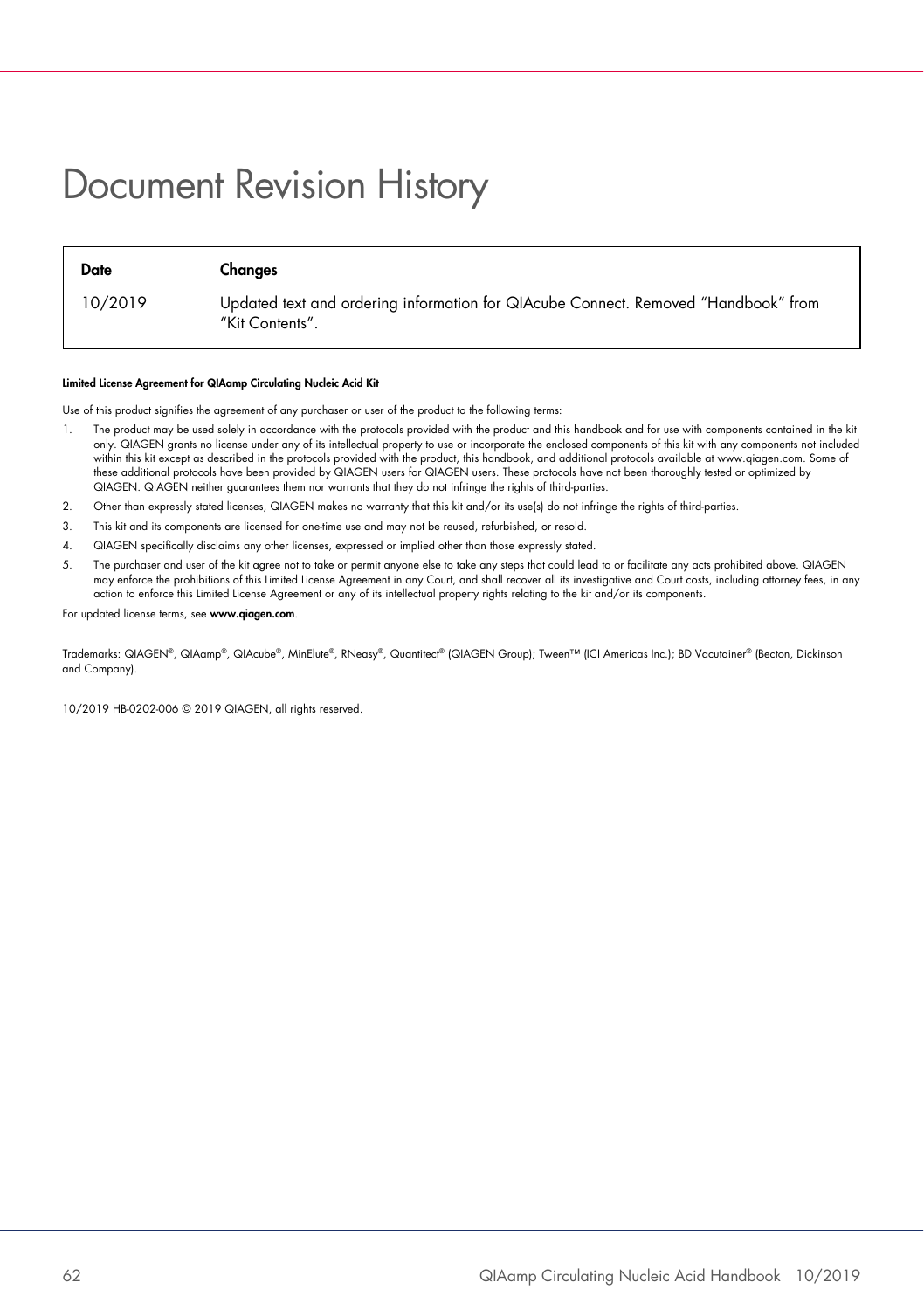**Notes**